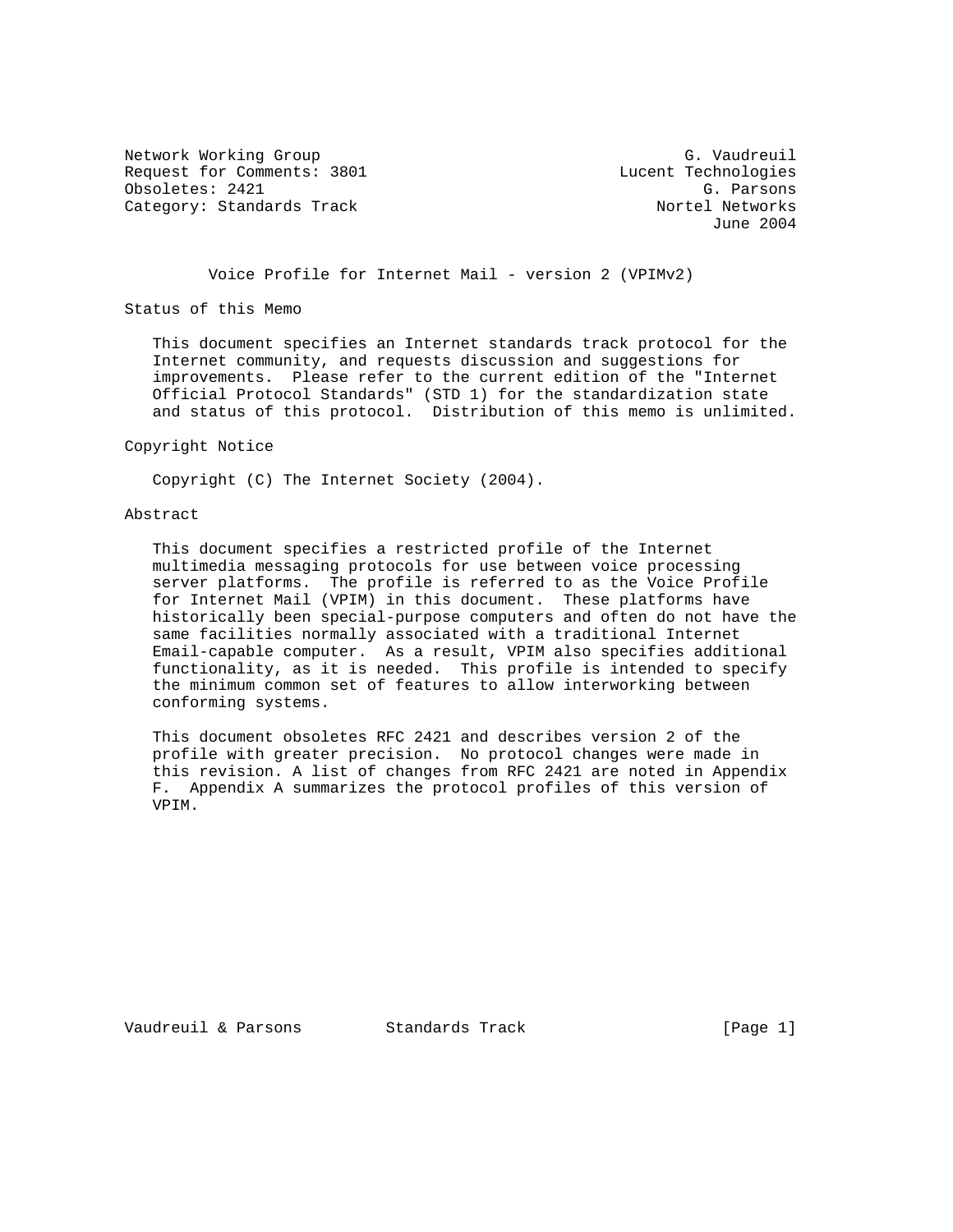Table of Contents

| 1.    |                                                               |
|-------|---------------------------------------------------------------|
|       | Voice Messaging System Limitations3<br>1.1.                   |
|       | 1.2.                                                          |
|       | 1.3.                                                          |
| 2.    |                                                               |
| 3.    |                                                               |
| 4.    |                                                               |
|       | 4.1.<br>VPIM Message Addressing Formats7                      |
|       | 4.2.                                                          |
|       | 4.3.<br>MIME Audio Content Descriptions17                     |
|       | 4.4.<br>Voice Message Content Types19                         |
|       | 4.5.                                                          |
|       | Delivery Status Notification (DSN)25<br>4.6.                  |
|       | 4.7.                                                          |
|       | Message Disposition Notification (MDN)26<br>4.8.              |
|       | 4.9.                                                          |
|       |                                                               |
| 5.    |                                                               |
|       | 5.1.                                                          |
|       | 5.2.                                                          |
|       | ESMTP - SMTP Downgrading30<br>5.3.                            |
| 6.    | Directory Address Resolution30                                |
| 7.    |                                                               |
|       | 7.1.                                                          |
| $8$ . |                                                               |
| 9.    |                                                               |
|       | 9.1                                                           |
|       | 9.2.<br>Threats and Problems32                                |
|       | 9.3.                                                          |
| 10.   |                                                               |
| 11.   |                                                               |
| 12.   | Appendix A - VPIM Requirements Summary37                      |
| 13.   | Appendix B - Example Voice Messages43                         |
| 14.   | Appendix C - Example Error Voice Processing Error Codes 49    |
| 15.   | Appendix D - Example Voice Processing Disposition Types50     |
| 16.   | Appendix E - IANA Registrations50                             |
|       | Voice Content-Disposition Parameter Definition51<br>16.1.     |
|       | Multipart/Voice-Message MIME Media Type Definition51<br>16.2. |
| 17.   | Appendix F - Change History: RFC 2421 (VPIM V2) To This Doc53 |
| 18.   |                                                               |
| 19.   |                                                               |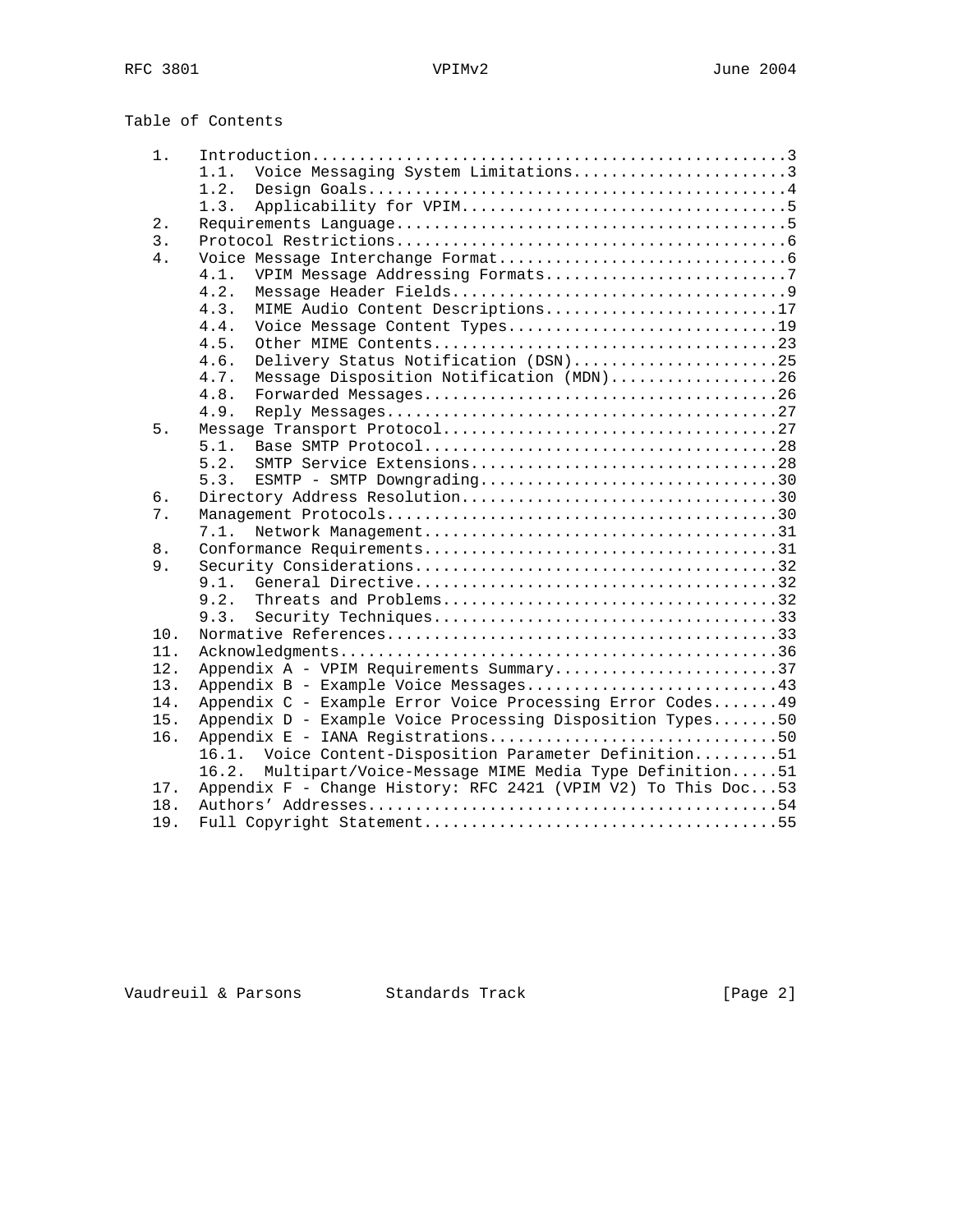# 1. Introduction

 MIME is the Internet multipurpose, multimedia-messaging standard. This document explicitly recognizes its capabilities and provides a mechanism for the exchange of various messaging technologies, primarily voice and facsimile.

 Voice messaging evolved as telephone answering service into a full send, receive, and forward messaging paradigm with unique message features, semantics and usage patterns. Voice messaging was introduced on special purpose computers that interface to a telephone switch and provide call answering and voice messaging services. Traditionally, messages sent from one voice messaging system to another were transported using analog networking protocols based on DTMF signaling and analog voice playback. As the demand for networking increases, there was a need for a standard high-quality digital protocol to connect these machines. VPIM has successfully demonstrated its usefulness as this new standard. VPIM is widely implemented and is seeing deployment in customer networks. This document clarifies ambiguities found in the earlier specification and is consistent with implementation practice. The profile is referred to as Voice Profile for Internet Mail (VPIM) in this document.

 This document specifies a restricted profile of the Internet multimedia messaging protocols for use between voice processing server platforms. These platforms have historically been special purpose computers and often do not have the same facilities normally associated with a traditional Internet Email-capable computer. As a result, VPIM also specifies additional functionality, as it is needed. This profile is intended to specify the minimum common set of features to allow interworking between conforming systems.

 This document obsoletes RFC 2421 and describes VPIM version 2 of with greater precision. No protocol changes were made in this revision. A list of changes from RFC 2421 are noted in Appendix F. Appendix A summarizes the protocol profiles of this version of VPIM.

#### 1.1. Voice Messaging System Limitations

 The following are typical limitations of voice messaging platforms that were considered in creating this baseline profile.

 1) Text messages are not normally received and often cannot be easily displayed or viewed. They can often be processed only via text-to-speech or text-to-fax features not currently present in many of these machines.

Vaudreuil & Parsons Standards Track [Page 3]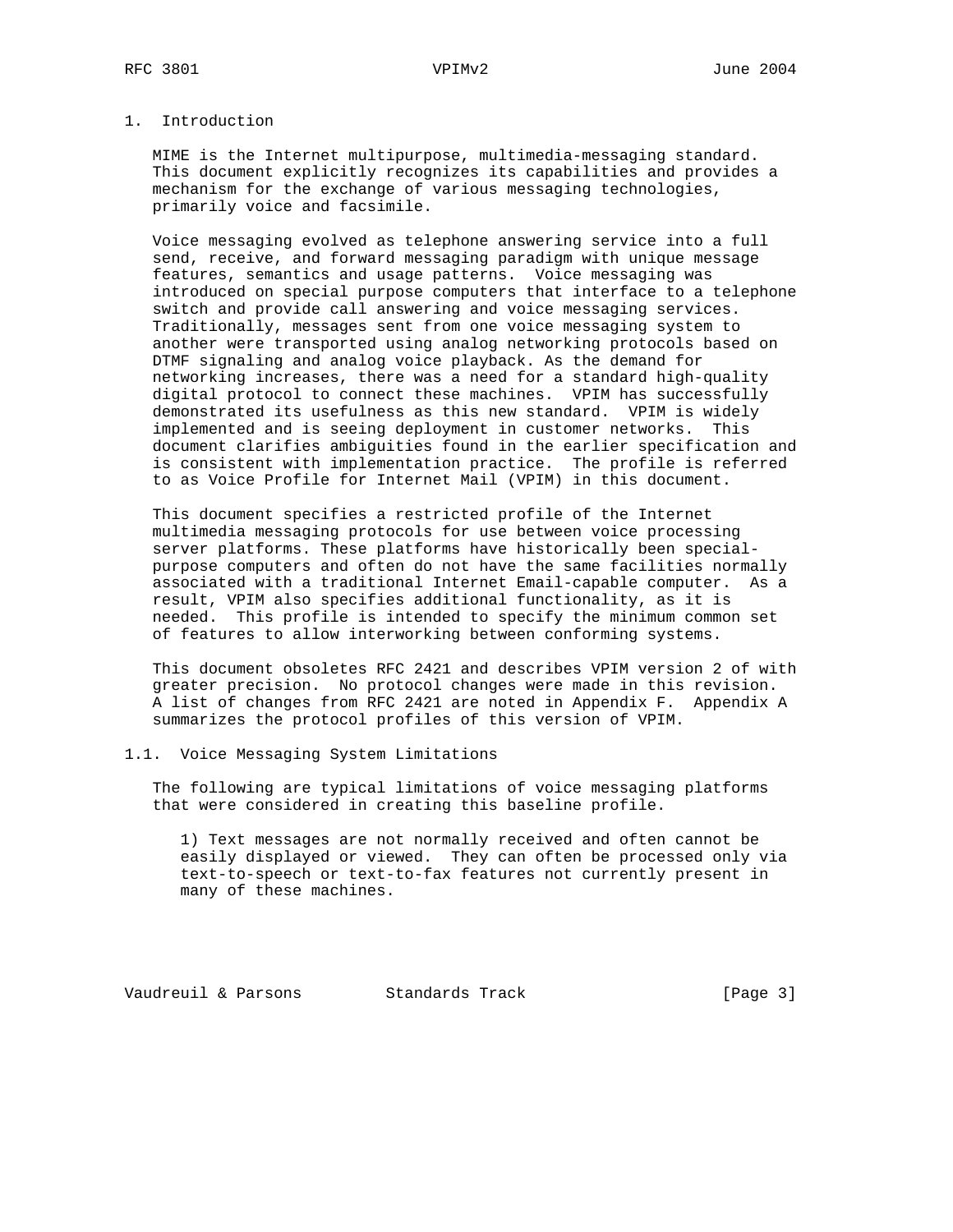2) Voice mail machines usually act as an integrated Message Transfer Agent, Message Store and User Agent. There is typically no relaying of messages. RFC822 header fields may have limited use in the context of the limited messaging features currently deployed.

 3) Voice mail message stores are generally not capable of preserving the full semantics of an Internet message. As such, use of a voice mail machine for gatewaying is not supported. In particular, storage of recipient lists, "Received:" lines, and "Message-ID:" may be limited.

 4) Internet-style distribution/exploder mailing lists are not typically supported. Voice mail machines often implement only local alias lists, with error-to-sender and reply-to-sender behavior. Reply-all capabilities using a Cc list are not generally available.

 5) Error reports must be machine-parsable so that helpful responses can be voiced to users whose only access mechanism is a telephone.

 6) The voice mail systems generally limit address entry to 16 or fewer numeric characters, and normally do not support alphanumeric mailbox names. Alpha characters are not generally used for mailbox identification, as they cannot be easily entered from a telephone terminal.

 It should be noted that newer systems are based natively on SMTP/MIME and do not suffer these limitations. In particular, some systems may support media other than voice and fax.

#### 1.2. Design Goals

 It is a goal of this profile to make as few restrictions and additions to the existing Internet mail protocols as possible while satisfying the requirements for interoperability with current generation voice messaging systems. This goal is motivated by the desire to increase the accessibility to digital messaging by enabling the use of proven existing networking software for rapid development.

 This specification is intended for use on a TCP/IP network; however, it is possible to use the SMTP protocol suite over other transport protocols. The necessary protocol parameters for such use are outside the scope of this document.

Vaudreuil & Parsons Standards Track (Page 4)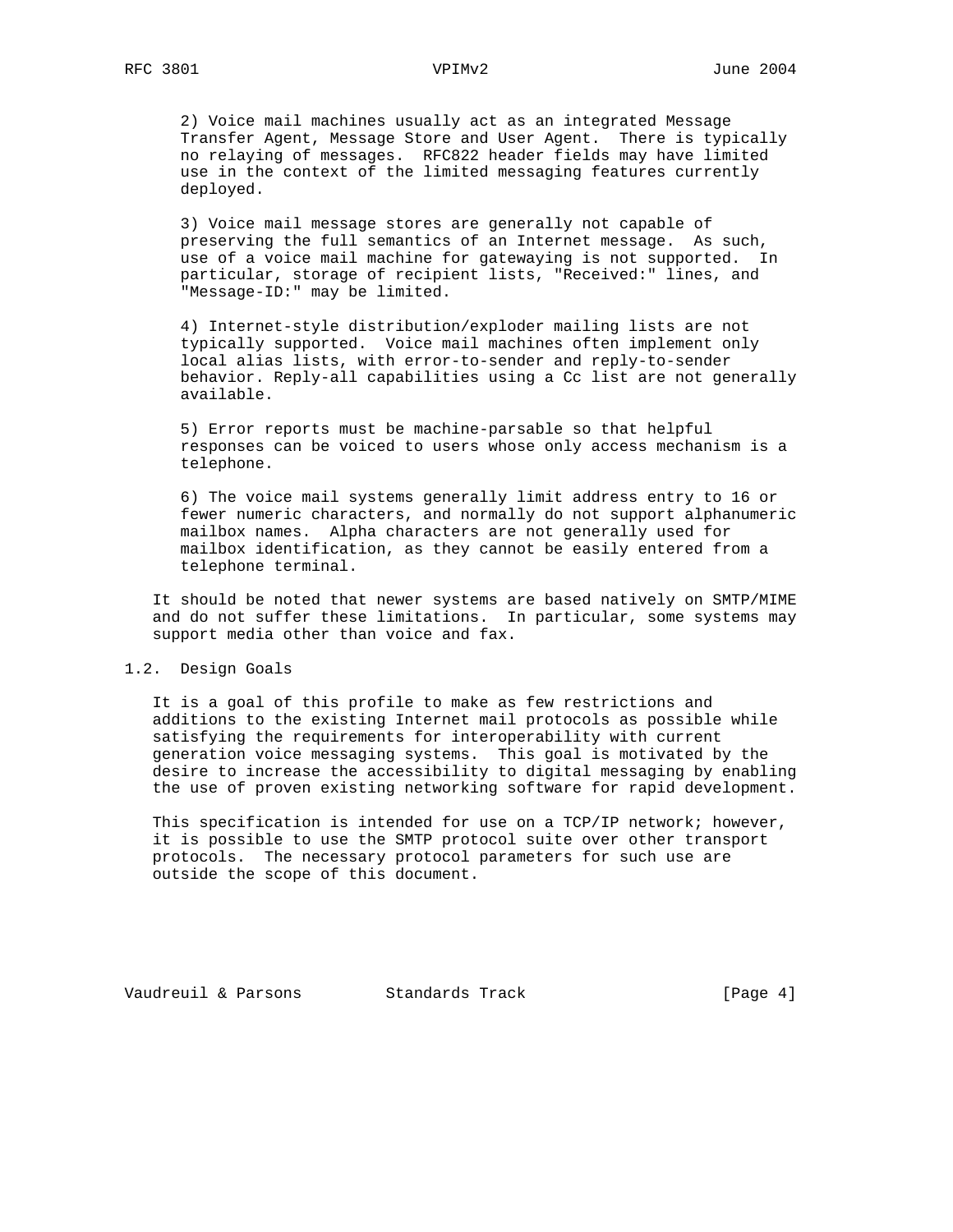This profile is intended to be robust enough to be used in an environment, such as the global Internet, with installed-base gateways that do not understand MIME. Full functionality, such as reliable error messages and binary transport, will require careful selection of gateways (e.g., via MX records) to be used as VPIM forwarding agents. Nothing in this document precludes use of general-purpose MIME email packages to read and compose VPIM messages. While no special configuration is required to receive VPIM conforming messages, some may be required to originate conforming structures.

 It is expected that a system administrator who can perform TCP/IP network configuration will manage a VPIM messaging system. When using facsimile or multiple voice encodings, it is suggested that the system administrator maintain a list of the capabilities of the networked mail machines to reduce the sending of undeliverable messages due to lack of feature support. Configuration, implementation and management of these directory-listing capabilities are local matters.

# 1.3. Applicability for VPIM

 VPIM is intended for the exchange of voice messages between traditional voice messaging systems and for systems that need to interoperate with such systems. VPIM is intended connect voice messaging systems into special-purpose voice messaging networks. VPIM may also be used between message store servers and VPIM-aware clients such as web servers, TUI, and GUI clients. VPIM is not intended or optimized for downloading to, or sending from commercial email clients.

 Internet Voice Messaging, the subject of a separate standards initiative, is intended to enable general-purpose email clients to send and receive voice content through general-purpose message stores in an interoperable way. IVM may also be a suitable format for downloading voice messages from a VPIM server to a commercial email client. It may also be a suitable format for submission of a voice message from a general-purpose client into a VPIM system.

2. Requirements Language

 The key words "MUST", "MUST NOT", "REQUIRED", "SHALL", "SHALL NOT", "SHOULD", "SHOULD NOT", "RECOMMENDED", "MAY", and "OPTIONAL" in this document are to be interpreted as described in [REQ].

Vaudreuil & Parsons Standards Track [Page 5]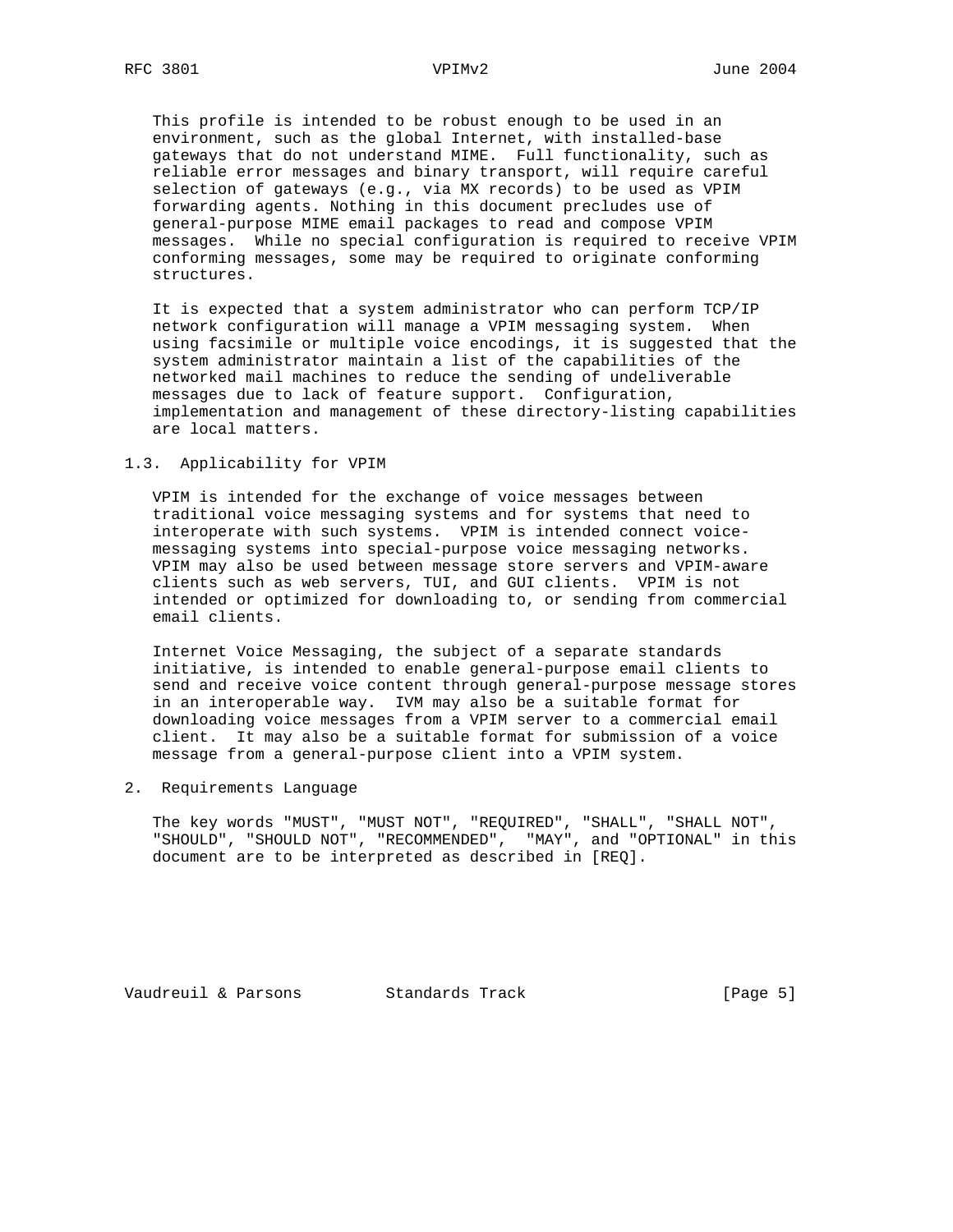# 3. Protocol Restrictions

 This protocol does not limit the number of recipients per message. Where possible, server implementations should not restrict the number of recipients in a single message. It is recognized that no implementation supports unlimited recipients, and that the number of supported recipients may be quite low.

 This protocol does not limit the maximum message length. Implementers should understand that some machines will be unable to accept excessively long messages. A mechanism is defined in [SIZE] to declare the maximum message size supported.

 The following sections describe the restrictions and additions to Internet mail protocols that are required to be conforming with this VPIM v2 profile. Though various SMTP, ESMTP and MIME features are described here, the implementer is referred to the relevant RFCs for complete details. The table in Appendix A summarizes the protocol details of this profile.

#### 4. Voice Message Interchange Format

 The voice message interchange format is a profile of the Internet Mail Protocol Suite. Any Internet Mail message containing the format defined in this section is referred to as a VPIM Message in this document. As a result, this document assumes an understanding of the Internet Mail specifications. Specifically, VPIM references components from the message format standard for Internet messages [RFC822], the Multipurpose Internet Message Extensions [MIME1-5], the X.400 gateway specification [X.400], and the delivery status and message disposition notifications [REPORT][DSN][DRPT][STATUS][MDN].

 MIME, introduced in [MIME1], is a general-purpose message body format that is extensible to carry a wide range of body parts. It provides for encoding binary data so that it can be transported over the 7-bit text-oriented SMTP protocol. This transport encoding (denoted by the "Content-Transfer-Encoding:" MIME field) is in addition to the audio encoding required to generate a binary object.

 MIME defines two transport-encoding mechanisms to transform binary data into a 7-bit representation, one designed for text-like data ("Quoted-Printable"), and one for arbitrary binary data ("Base64"). While Base64 is dramatically more efficient for audio data, either will work. Where binary transport is available, no transport encoding is needed, and the data can be labeled as "Binary".

Vaudreuil & Parsons Standards Track [Page 6]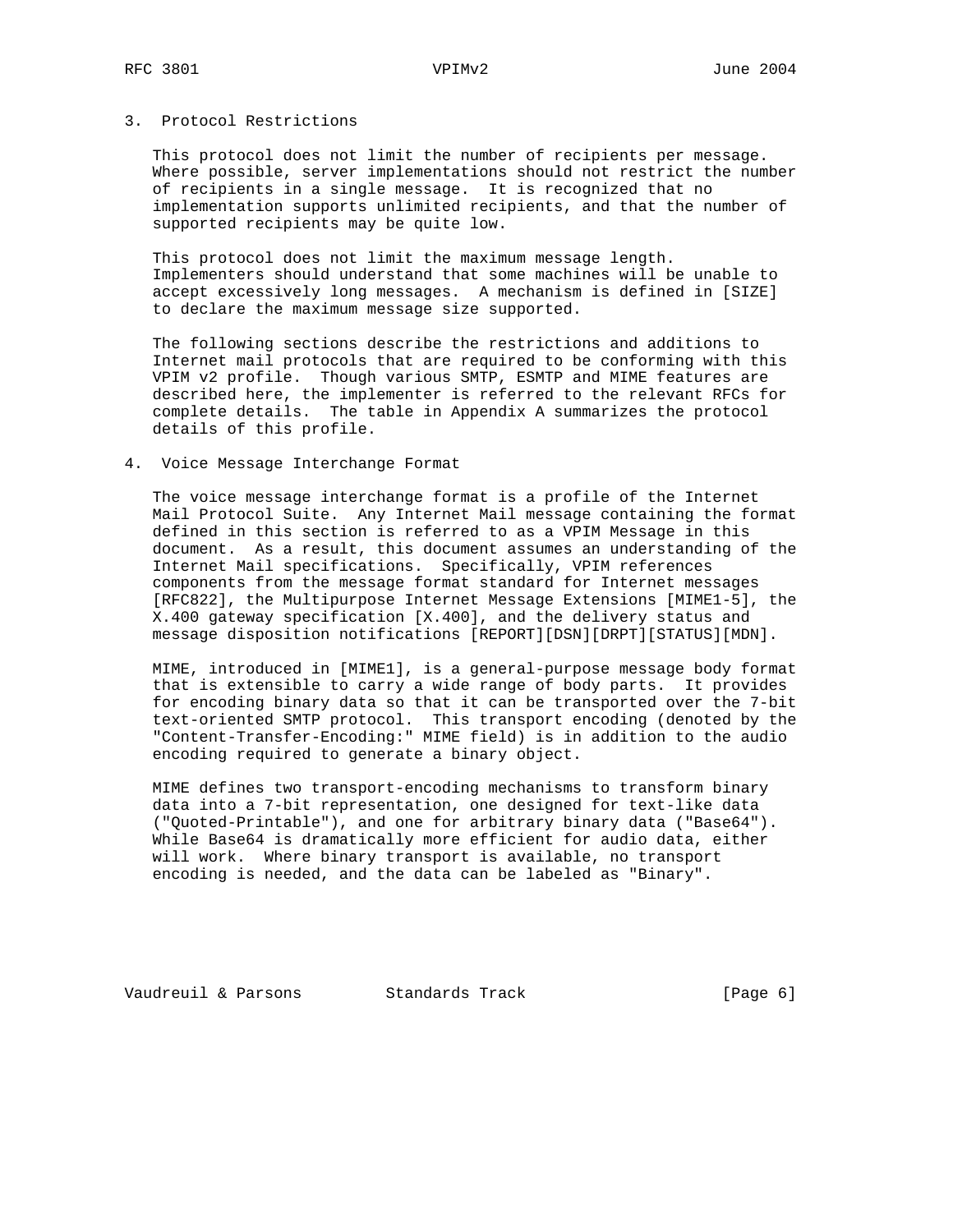# 4.1. VPIM Message Addressing Formats

 VPIM addresses SHALL use the RFC 822 format based on the Domain Name System. This naming system has two components: the local part, used for username or mailbox identification; and the host part, used for global machine identification.

# 4.1.1. VPIM Addresses

 The local part of the address shall be a US-ASCII string uniquely identifying a mailbox on a destination system. For voice messaging, the local part SHALL be a printable string containing the mailbox ID of the originator or recipient. While alpha characters and long mailbox identifiers MAY be permitted, short numeric local parts SHOULD be used as most voice mail networks rely on numeric mailbox identifiers to retain compatibility with the limited 10-digit telephone keypad. As a result, some voice messaging systems may only be able to handle a numeric local part. The reception of alphanumeric local parts on these systems may result in the address being mapped to some locally unique (but confusing to the recipient) number or, in the worst case the address could be deleted making the message unreplyable. Additionally, it may be difficult to create messages on these systems with an alphanumeric local part without complex key sequences or some form of directory lookup (see 6). The use of the Domain Name System should be transparent to the user. It is the responsibility of the voice mail machine to lookup the fully qualified domain name (FQDN) based on the address entered by the user (see 6).

 In the absence of a global directory, specification of the local part is expected to conform to international or private telephone numbering plans. It is likely that private numbering plans will prevail and these are left for local definition. However, it is RECOMMENDED that public telephone numbers be noted according to the international numbering plan described in [E.164]. The indication that the local part is a public telephone number is given by a preceding "+" (the "+" would not be entered from a telephone keypad, it is added by the system as a flag). Since the primary information in the numeric scheme is contained by the digits, other character separators (e.g., "-") may be ignored (i.e., to allow parsing of the numeric local mailbox) or may be used to recognize distinct portions of the telephone number (e.g., country code). The specification of the local part of a VPIM address can be split into the four groups described below:

1) mailbox number

 - for use as a private numbering plan (any number of digits) - e.g., 2722@lucent.com

Vaudreuil & Parsons Standards Track (Page 7)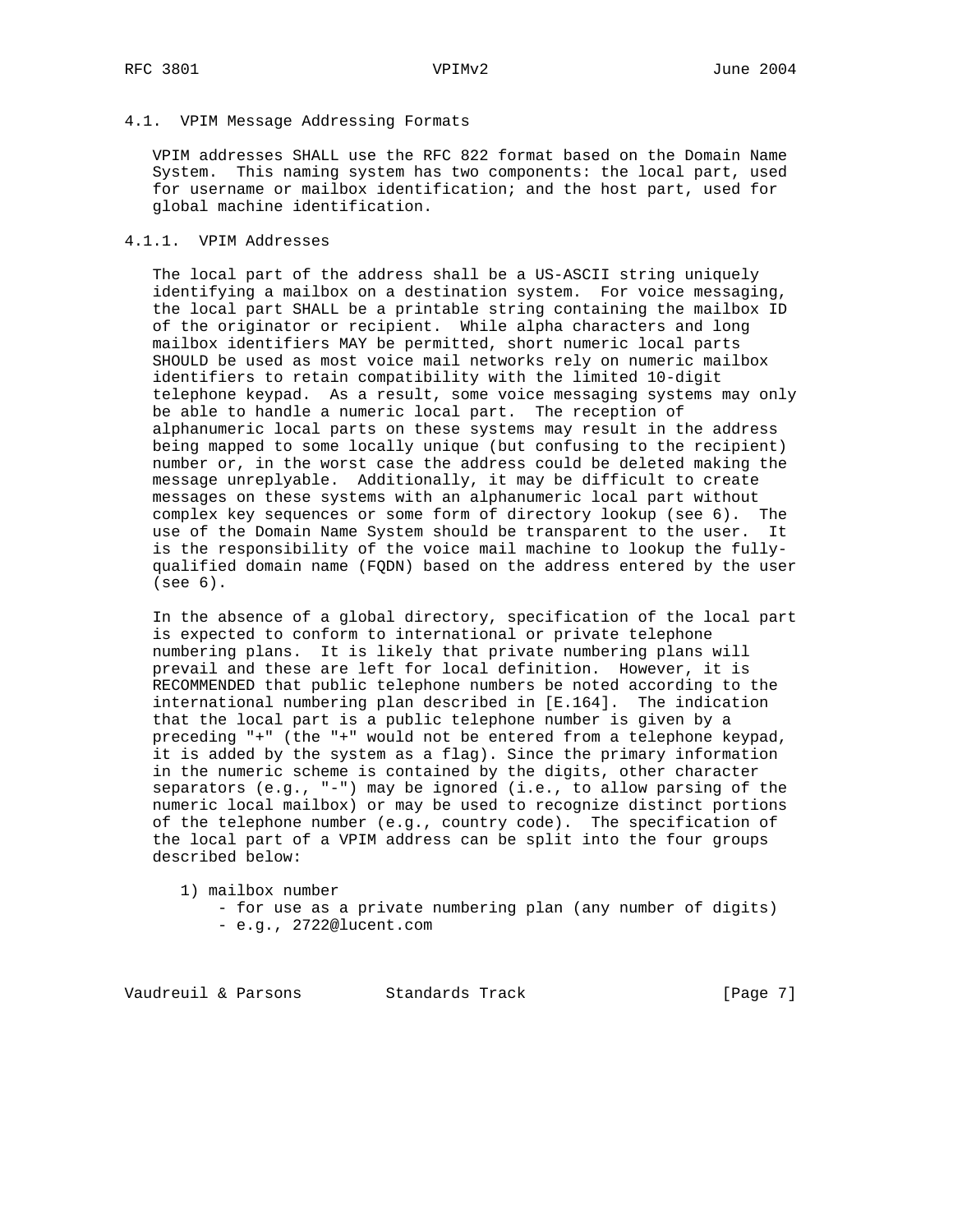## 2) mailbox number+extension

```
 - for use as a private numbering plan with extensions
   any number of digits, use of "+" as separator
 - e.g., 2722+111@Lucent.com
```
- 3) +international number
	- for international telephone numbers conforming to E.164 maximum of 15 digits - e.g., +16137637582@vm.nortel.ca
- 4) +international number+extension
	- for international telephone numbers conforming to E.164 maximum of 15 digits, with an extension (e.g., behind a PBX) that has a maximum of 15 digits. - e.g., +17035245550+230@ema.org

 Note that this address format is designed to be compatible with current usage within the voice messaging industry. It is not compatible with the addressing formats of RFCs 2303-2304. It is expected that as telephony services become more widespread on the Internet, these addressing formats will converge.

# 4.1.2. Special Addresses

 Special addresses to represent the sender are provided for compatibility with the conventions of Internet mail. These addresses do not use numeric local addresses, both to conform to current Internet practice and to avoid conflict with existing numeric addressing plans. Two special addresses are RESERVED for use as follows:

#### postmaster@domain

 By convention, a special mailbox named "postmaster" MUST exist on all systems. This address is used for diagnostics and should be checked regularly by the system manager. This mailbox is particularly likely to receive text messages, which is not normal on a voice-processing platform. The specific handling of these messages is an individual implementation choice.

### non-mail-user@domain

 If a reply to a message is not possible, such as a telephone answering message, then the special address "non-mail-user" SHOULD be used as the originator's address. Any text name such as "Telephone Answering", or the telephone number if it is available, is permitted. This special address is used as a token to indicate an unreachable originator. A conforming implementation MUST NOT permit a reply to an

Vaudreuil & Parsons Standards Track [Page 8]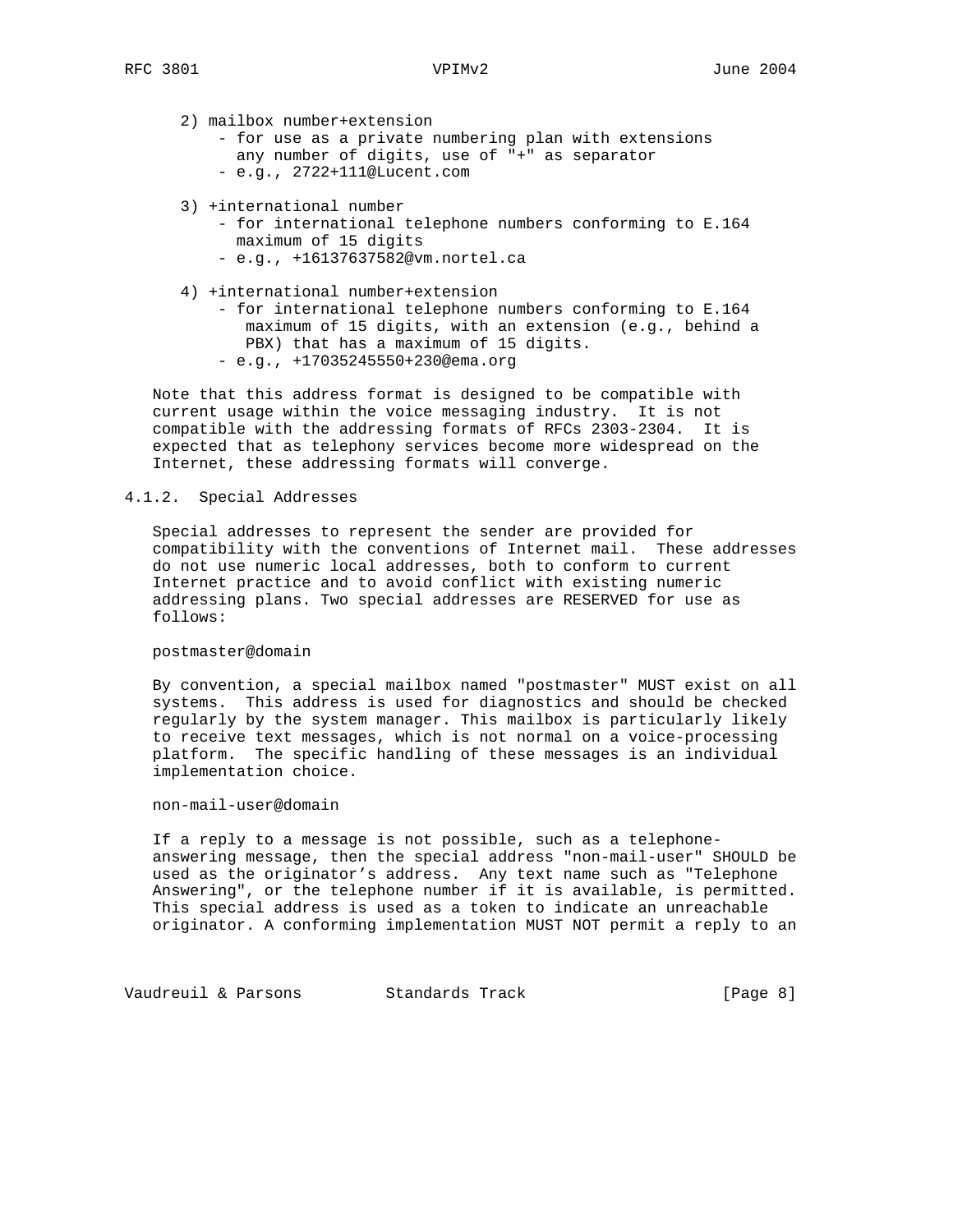address from "non-mail-user". For compatibility with the installed base of mail user agents, implementations MUST reject the message when a message addressed to "non-mail-user" is received. The status code for such NDN's is 5.1.1 "Mailbox does not exist".

Example:

From: Telephone Answering <non-mail-user@mycompany.com>

# 4.1.3. Distribution Lists

 There are many ways to handle distribution list (DL) expansions and none are 'standard'. A VPIM implementation MAY support DLs. Using a simple alias is a behavior closest to what many voice mail systems do today and what is to be used with VPIM messages. A couple of important features that need special care when DLs are used are:

|  |  | Reply to the originator - (Address in the RFC822 "Reply-To:" or  |                                      |  |  |  |  |
|--|--|------------------------------------------------------------------|--------------------------------------|--|--|--|--|
|  |  |                                                                  | "From" field)                        |  |  |  |  |
|  |  | Errors to the submitter - (Address in the MAIL FROM field of the |                                      |  |  |  |  |
|  |  |                                                                  | ESMTP exchange or the "Return-Path:" |  |  |  |  |
|  |  |                                                                  | RFC822 field)                        |  |  |  |  |

 Some proprietary voice messaging protocols include only the recipient of the particular copy in the envelope and include no "header fields" except date and per-message features. Most voice messaging systems do not provide for "Header Information" in their messaging queues and only include delivery information. As a result, recipient information MAY be in either the "To:" or "Cc:" header fields. If all recipients cannot be presented then the recipient header fields SHOULD be omitted to indicate that an accurate list of recipients (e.g., for use with a reply-all capability) is not known.

## 4.2. Message Header Fields

 Internet messages contain a header information block. This header block contains information required to identify the sender, the list of recipients, the message send time, and other information intended for user presentation. Except for specialized gateway and mailing list cases, header fields do not indicate delivery options for the transport of messages.

 Distribution list processors are noted for modifying or adding to the header fields of messages that pass through them. VPIM systems MUST be able to accept and ignore header fields that are not defined here.

The following header lines are permitted for use with VPIM messages:

Vaudreuil & Parsons Standards Track [Page 9]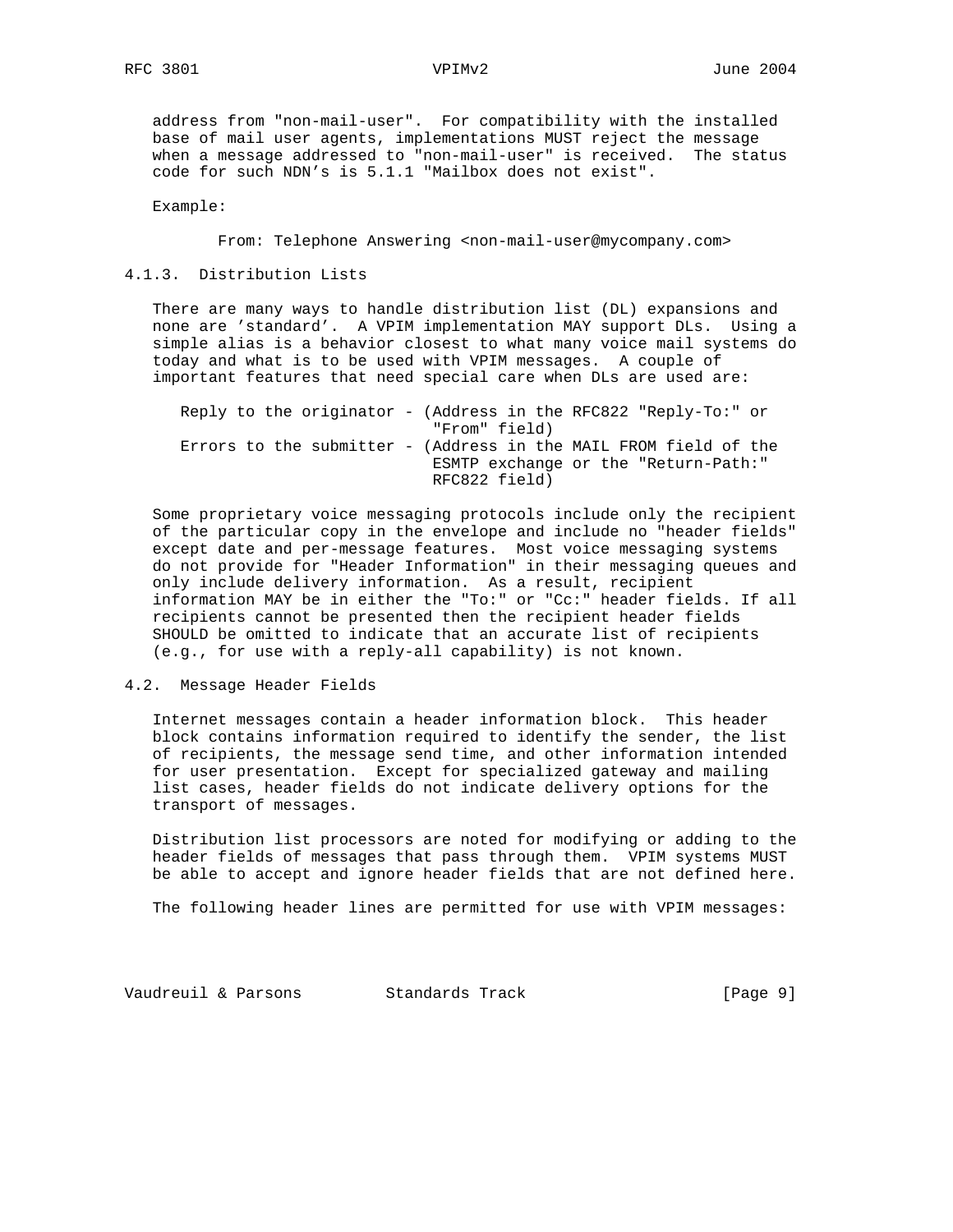4.2.1. From

SEND RULES

 The originator's fully qualified domain address (a mailbox address followed by the fully qualified domain name) MUST be present. Systems conforming with this profile SHOULD provide the text personal name of the voice message originator in a quoted phrase, if the name is available. Text names of corporate or positional mailboxes MAY be provided as a simple string. From: [RFC822]

## Example:

 From: "Joe S. User" <12145551212@mycompany.com> From: Technical Support <611@serviceprovider.com> From: Non-mail-user@myserver.mycompany.com

 Voice mail machines may not be able to support separate attributes for the "From:" header fields and the SMTP MAIL FROM, VPIM-conforming systems SHOULD set these values to the same address. Use of addresses different than those present in the "From:" header field address may result in unanticipated behavior.

## RECEIVE RULES

 The user listed in the "From:" field MUST be presented in the voice message envelope of the voice messaging system as the originator of the message, though the exact presentation is an implementation decision (e.g., the mailbox ID or the text name MAY be presented). The "From:" address SHOULD be used for replies (see 4.9).

# 4.2.2. To

 The "To:" field contains the recipient's fully-qualified domain address.

Example:

To: +12145551213@mycompany.com

SEND RULES

 There MAY be one or more "To:" fields in any message. Systems SHOULD provide a list of recipients only if all recipients are available.

Vaudreuil & Parsons Standards Track [Page 10]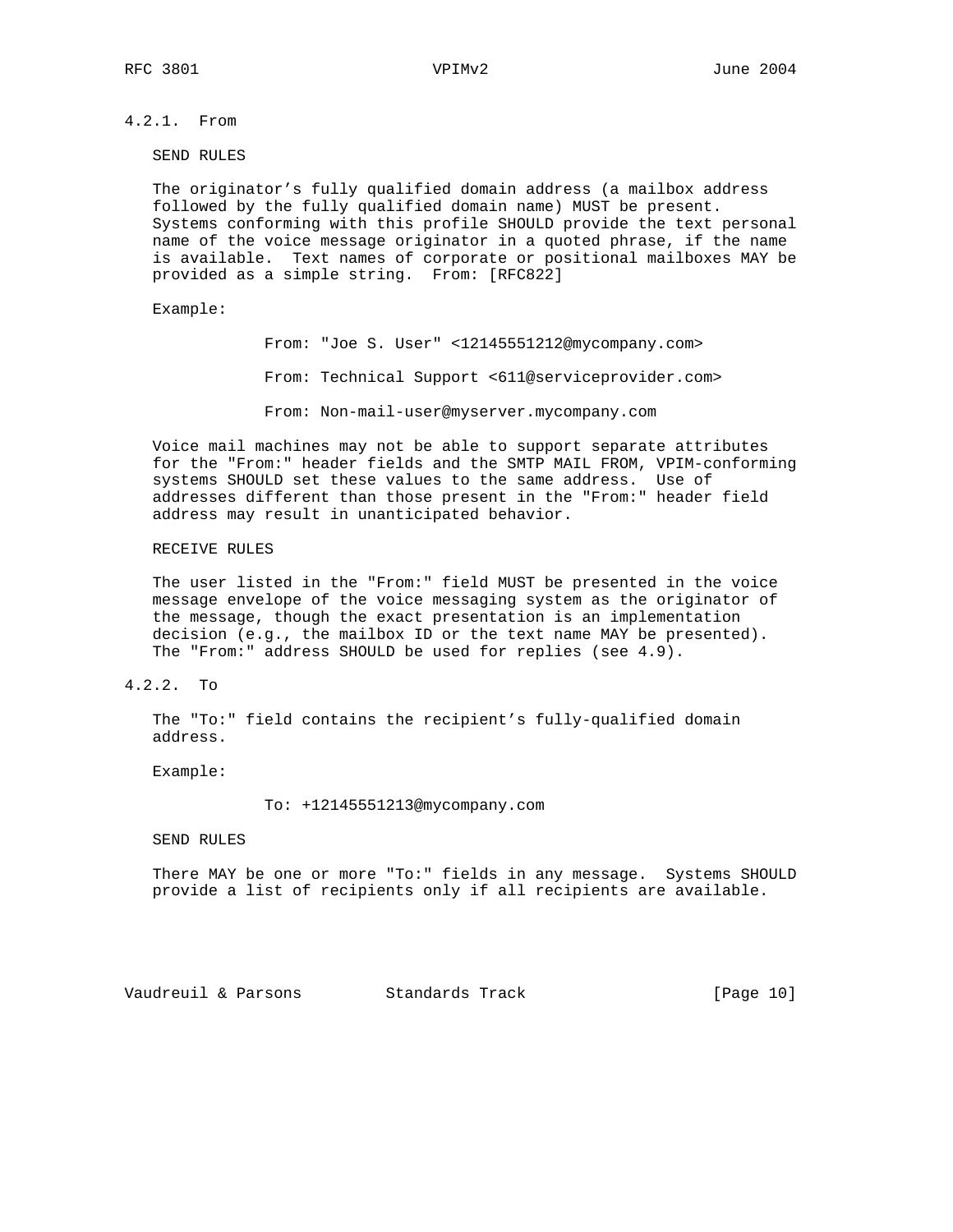Systems, such as gateways from protocols or legacy platforms that do not indicate the complete list of recipients, MAY provide a "To:" line. Because these systems cannot accurately enumerate all recipients in the "To:" headers, recipients SHOULD NOT be enumerated.

### RECEIVE RULES

 Systems conforming to this profile MAY discard the addresses in the "To:" fields if they are unable to store the information. This would, of course, make a reply-to-all capability impossible. If present, the addresses in the "To:" field MAY be used for a reply message to all recipients.

# 4.2.3. Cc

 The "Cc:" field contains additional recipients' fully qualified domain addresses. Many voice mail systems maintain only sufficient envelope information for message delivery and are not capable of storing or providing a complete list of additional recipients.

### SEND RULES

 Conforming implementations MAY send "Cc:" lists if all recipients are known at the time of origination. If not, systems SHOULD omit the "Cc:" fields to indicate that the full list of recipients is unknown or otherwise unavailable. The list of disclosed recipients MUST NOT include undisclosed recipients (i.e., those sent via a blind copy).

Example:

Cc: +12145551213@mycompany.com

### RECEIVE RULES

 Systems conforming to this profile MAY add all the addresses in the "Cc:" field to the "To:" field, others MAY discard the addresses in the "Cc:" fields. If a list of "Cc:" addresses is present, these addresses MAY be used for a reply message to all recipients.

# 4.2.4. Date

 The "Date:" field contains the date and time the message was sent by the originator.

SEND RULES

 The sending system MUST report the time the message was sent. The time zone MUST be present and SHOULD be represented in a four-digit

Vaudreuil & Parsons Standards Track [Page 11]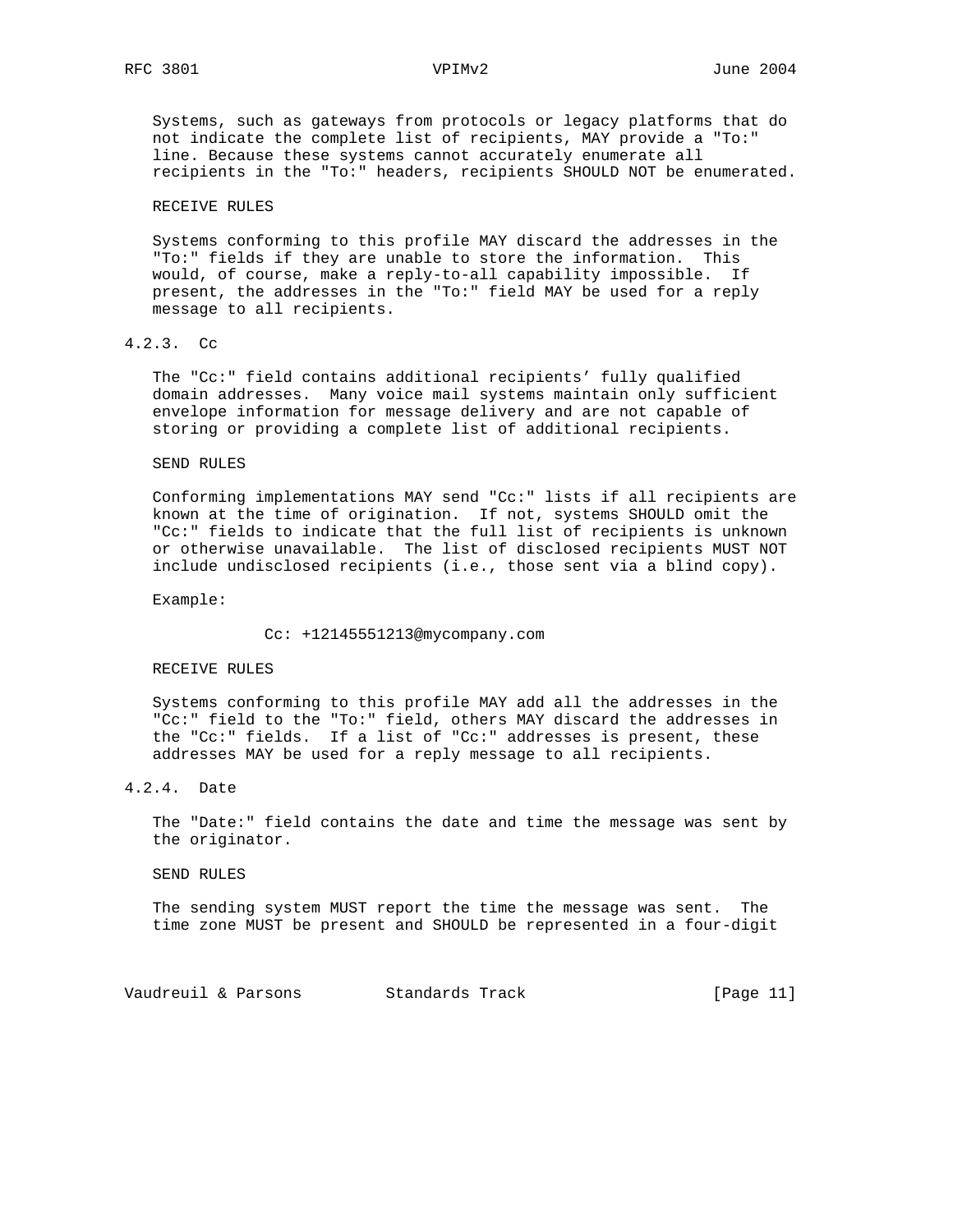time zone offset, such as -0500 for North American Eastern Standard Time. This MAY be supplemented by a time zone name in parentheses, e.g., "-0700 (PDT)".

Example:

Date: Wed, 28 Jul 96 10:08:49 -0800 (PST)

 If the VPIM sender is relaying a message from a system that does not provide a time stamp, the time of arrival at the gateway system SHOULD be used as the date.

RECEIVE RULES

 Conforming implementations SHOULD be able to convert [RFC822] date and time stamps into local time

# 4.2.5. Sender

 The "Sender:" field contains the actual address of the originator if an agent on behalf of the author indicated in the "From:" field sends the message.

SEND RULES

This header field MAY be sent by VPIM-conforming systems.

RECEIVE RULES

 If the address in the "Sender:" field cannot be preserved in the recipient's message queues or in the next-hop protocol from a gateway, the field MAY be silently discarded.

## 4.2.6. Return-Path

 The "Return-path:" field is added by the final delivering SMTP server. If present, it contains the address from the MAIL FROM parameter of the ESMTP exchange (see [RFC822]). Any error messages resulting from the delivery failure MUST be sent to this address. Note that if the "Return-path:" is null ("<>") (e.g., a call answer message would have no return path) delivery status notifications MUST NOT be sent.

SEND RULES

The originating system MUST NOT add this header.

Vaudreuil & Parsons Standards Track [Page 12]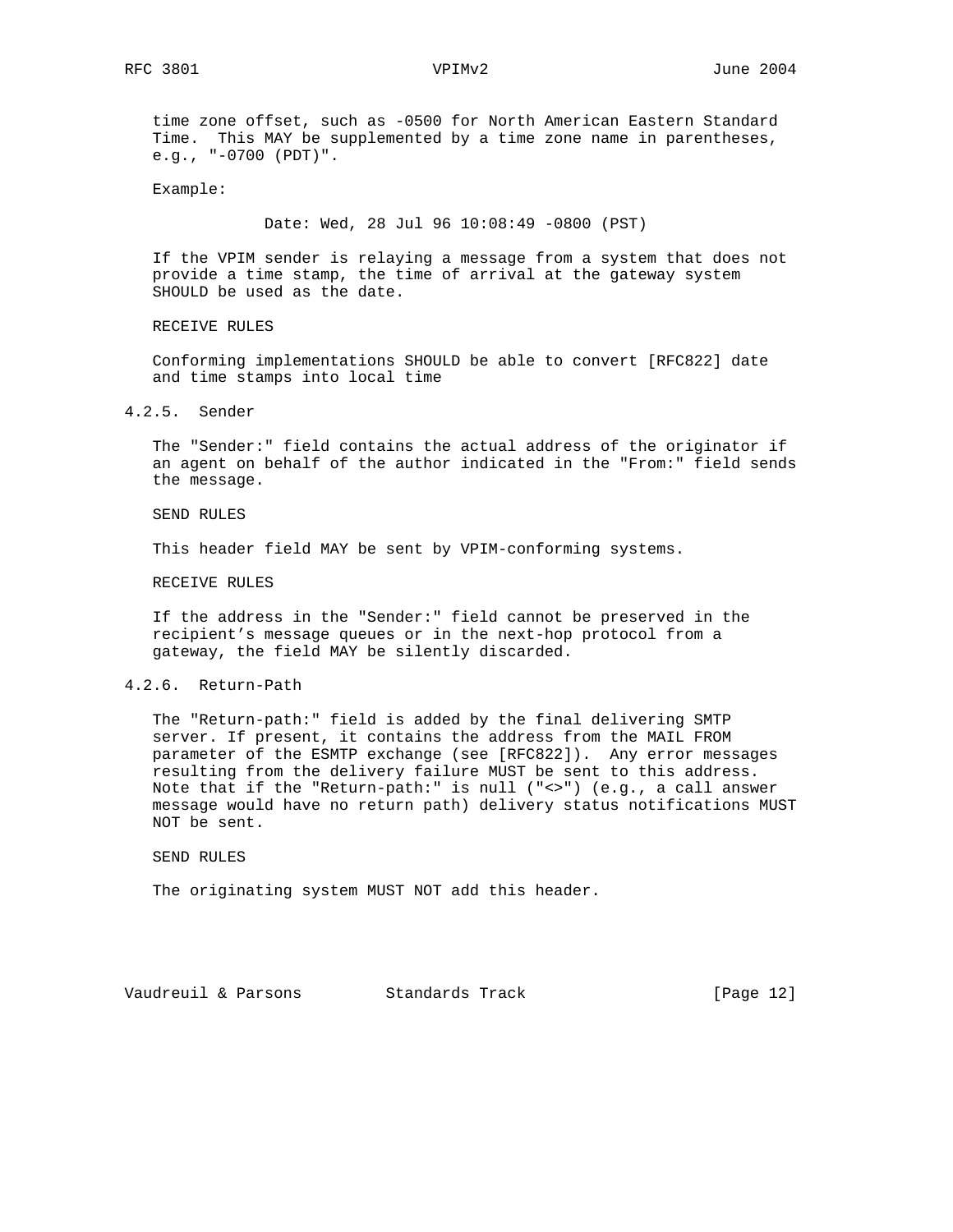RECEIVE RULES

 If the receiving system is incapable of storing the return path (or MAIL FROM) to be used for subsequent delivery errors (i.e., it is a gateway to a legacy system or protocol), the receiving system must otherwise ensure that further delivery errors don't happen. Systems that do not support the return path MUST ensure that at the time the message is acknowledged (i.e., when a DSN would be sent), the message is delivered to the recipient's ultimate mailbox. Non-Delivery notifications SHOULD NOT be sent after that final delivery.

4.2.7. Message-id

 The "Message-Id:" field contains a globally unique per-message identifier.

SEND RULES

 A globally unique message-id MUST be generated for each message sent from a VPIM-conforming implementation.

Example:

Message-Id: <12345678@mycompany.com>

RECEIVE RULES

 When provided in the original message, it MUST be used when sending a MDN. This identifier MAY be used for tracking and auditing. From [RFC822]

### 4.2.8. Reply-To

 If present, the "Reply-To:" header provides a preferred address to which reply messages should be sent (see 4.9). Typically, voice mail systems can only support one originator of a message so it is likely that this field will be ignored by the receiving system. From: [RFC822]

SEND RULES

A conforming system SHOULD NOT send a "Reply-To:" header.

RECEIVE RULES

 If a "Reply-To:" field is present, a reply-to-sender message MAY be sent to the address specified (that is, in lieu of the address in the "From:" field). If the receiving system (e.g., multi-protocol

Vaudreuil & Parsons Standards Track [Page 13]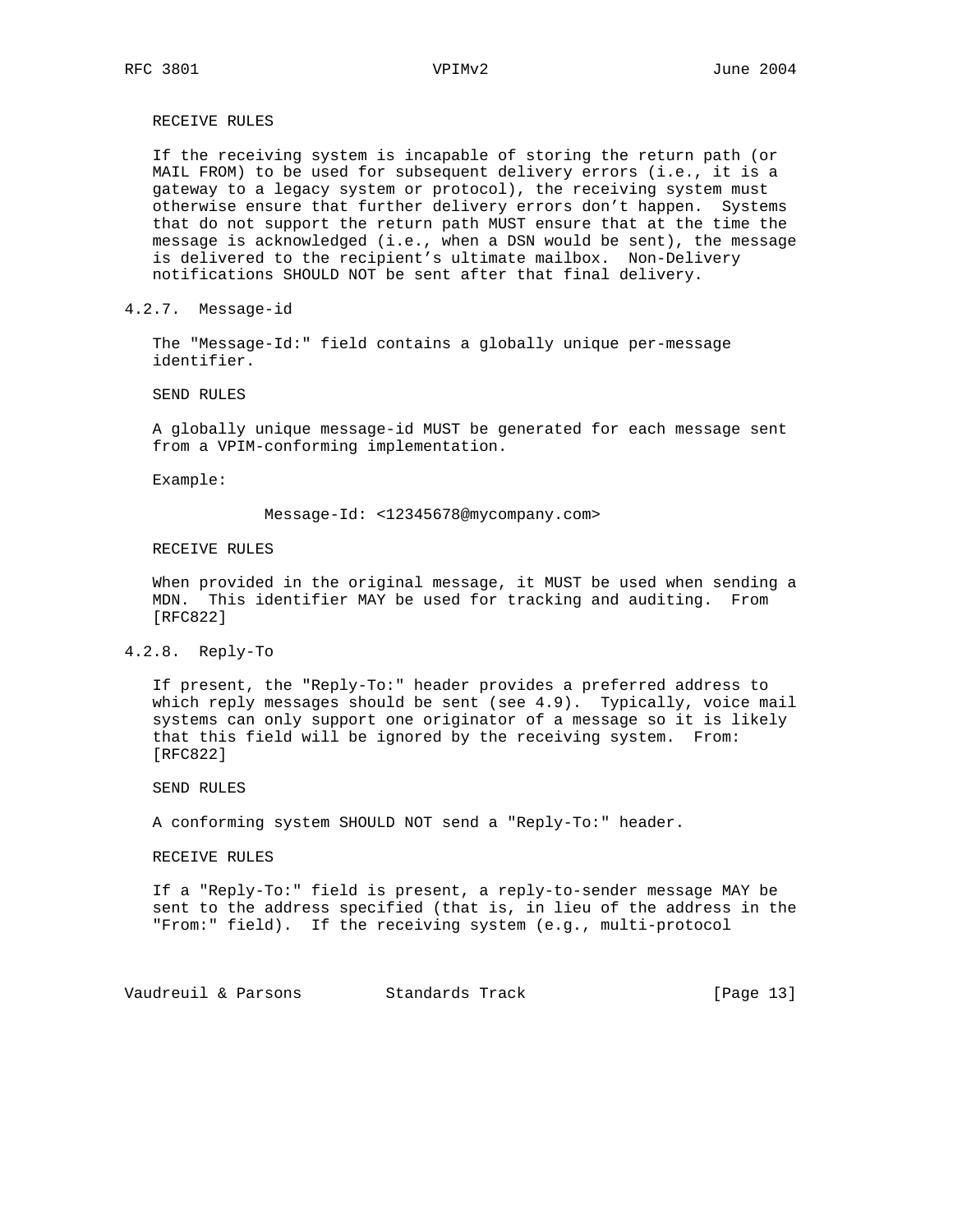gateway) only supports one address for the originator, then the address in the "From:" field MUST be used and the "Reply-To:" field MAY be silently discarded.

4.2.9. Received

 The "Received:" field contains trace information added to the beginning of a RFC822 message by MTAs. This is the only field that may be added by an MTA. Information in this header is useful for debugging when using an US-ASCII message reader or a header-parsing tool. From: [RFC822]

SEND RULES

 A VPIM-conforming system MUST add a "Received:" field. When acting as a gateway, information about the system from which the message was received SHOULD be included.

### RECEIVE RULES

 A VPIM-conforming system MUST NOT remove any "Received:" fields when relaying messages to other MTAs or gateways. These header fields MAY be ignored or deleted when the message is received at the final destination.

# 4.2.10. MIME Version

 The "MIME-Version:" field MUST be present to indicate that the message conforms to [MIME1-5]. Systems conforming with this specification SHOULD include a comment with the words "(Voice 2.0)". [VPIM1] defines an earlier version of this profile and uses the token (Voice 1.0). Example:

MIME-Version: 1.0 (Voice 2.0)

 This identifier is intended for information only and SHOULD NOT be used to semantically identify the message as being a VPIM message. Instead, the presence of the multipart/voice-message content type defined in section 18.2 SHOULD be used if identification is necessary.

# 4.2.11. Content-Type

 The "Content-Type:" header MUST be present to declare the type of content enclosed in the message. The typical top-level content in a VPIM Message SHOULD be Multipart/Voice-Message. The allowable contents are detailed starting in section 4.4 of this document. From: [MIME2]

Vaudreuil & Parsons Standards Track [Page 14]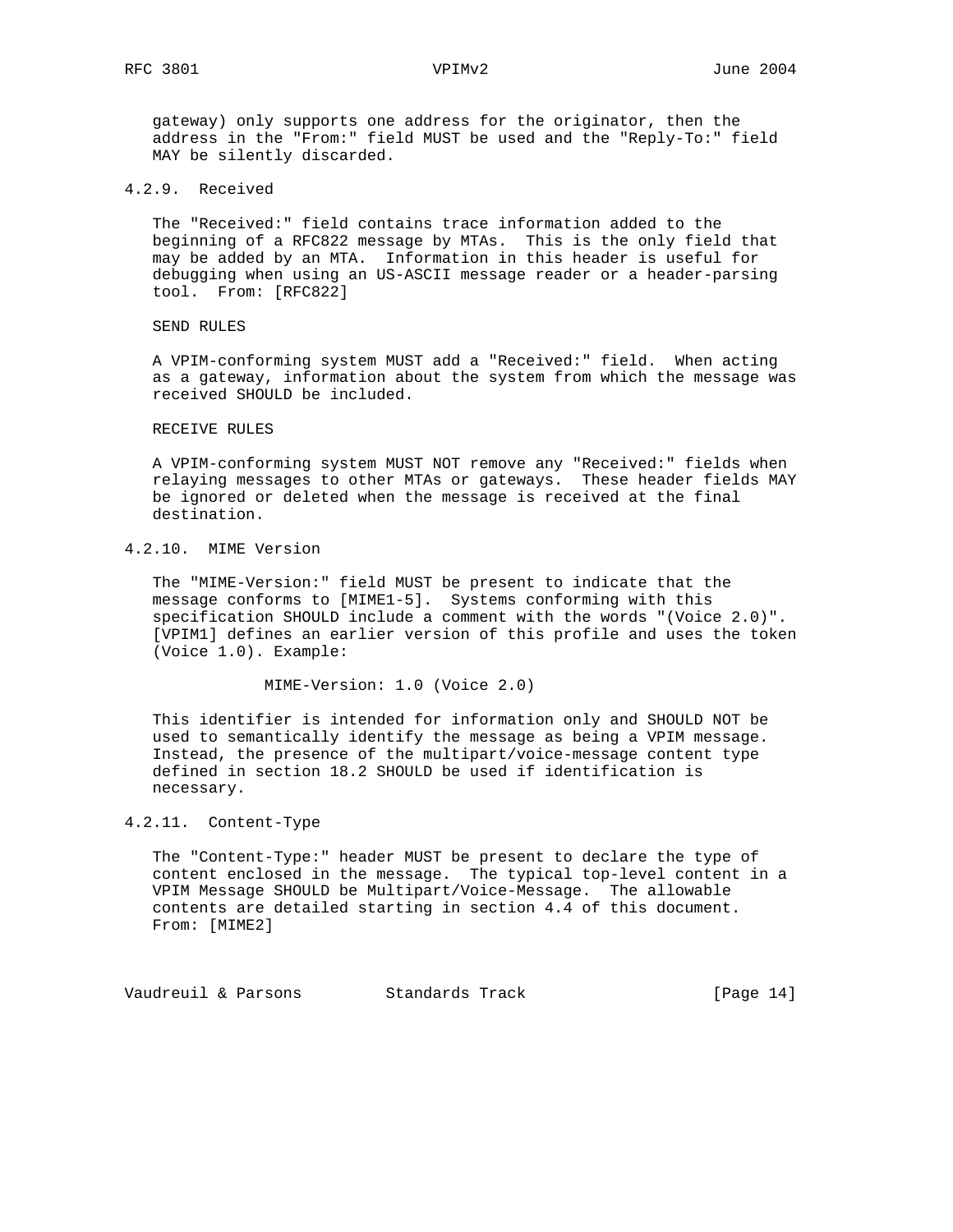# 4.2.12. Content-Transfer-Encoding

 Because Internet mail was initially specified to carry only 7-bit US-ASCII text, it may be necessary to encode voice and fax data into a representation suitable for that environment. The "Content- Transfer-Encoding:" header describes this transformation if it is needed.

### SEND RULES

 An implementation in conformance with this profile SHOULD send audio and/or facsimile data in "Binary" form when binary message transport is available (see section 5). When binary transport is not available, implementations MUST encode the audio and/or facsimile data as "Base64".

# RECEIVE RULES

 Conforming implementations MUST recognize and decode the standard encodings, "Binary" (when binary support is available), "7bit, "8bit", "Base64" and "Quoted-Printable" per [MIME1]. The detection and decoding of "Quoted-Printable", "7bit", and "8bit" MUST be supported in order to meet MIME requirements and to preserve interoperability with the fullest range of possible devices.

# 4.2.13. Sensitivity

 The "Sensitivity:" field, if present, indicates the requested privacy level. If no privacy is requested, this field is omitted. The header definition is as follows:

Sensitivity := "Sensitivity" ":" Sensitivity-value

Sensitivity-value := "Personal" / "Private" / "Company-Confidential"

SEND RULES

 A VPIM-conforming implementation MAY include this header to indicate the sensitivity of a message. If a user marks a message "Private", a conforming implementation MUST send only the "Private" sensitivity level. There are no VPIM-specific semantics defined for the values "Personal" or "Company-Confidential". A conforming implementation SHOULD NOT send the values "Personal" or "Company-Confidential". If the message is of "Normal" sensitivity, this field SHOULD be omitted. From: [X.400]

Vaudreuil & Parsons Standards Track [Page 15]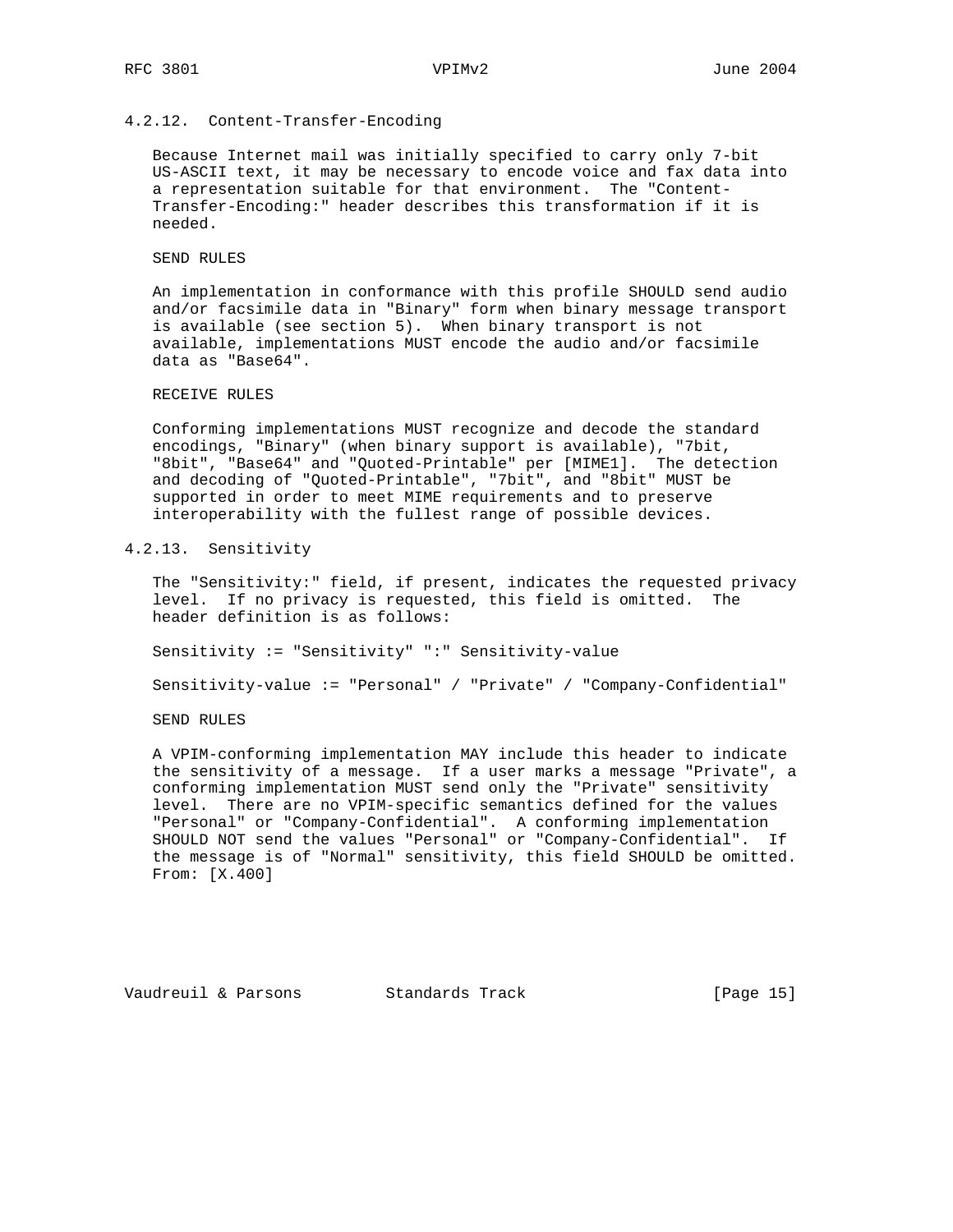# RECEIVE RULES

 If a "Sensitivity:" field with a value of "Private" is present in the message, a conforming system MUST prohibit the recipient from forwarding this message to any other user. A conforming system, however, SHOULD allow the responder to reply to a sensitive message, but SHOULD NOT include the original message content. The responder MAY set the sensitivity of the reply message.

 A receiving system MAY ignore sensitivity values of "Personal" and "Company Confidential".

 If the receiving system does not support privacy and the sensitivity is "Private", a negative delivery status notification MUST be sent to the originator with the appropriate status code (5.6.0) "Other or undefined protocol status" indicating that privacy could not be assured. The message contents SHOULD be returned to the sender to allow for a voice context with the notification. A non-delivery notification to a private message SHOULD NOT be tagged private since it will be sent to the originator. From: [X.400]

 A message with no privacy explicitly noted (i.e., no header) or with "Normal" sensitivity has no special treatment.

4.2.14. Importance

 Indicates the requested importance to be given by the receiving system. If no special importance is requested, this header MAY be omitted and the value of the absent header assumed to be "normal". From: [X.400]

Importance := "Importance" ":" importance-value

Importance-value := "low" / "normal" / "high"

SEND RULES

 Conforming implementations MAY include this header to indicate the importance of a message.

RECEIVE RULES

 If the receiving system does not support "Importance:", the attribute MAY be silently dropped.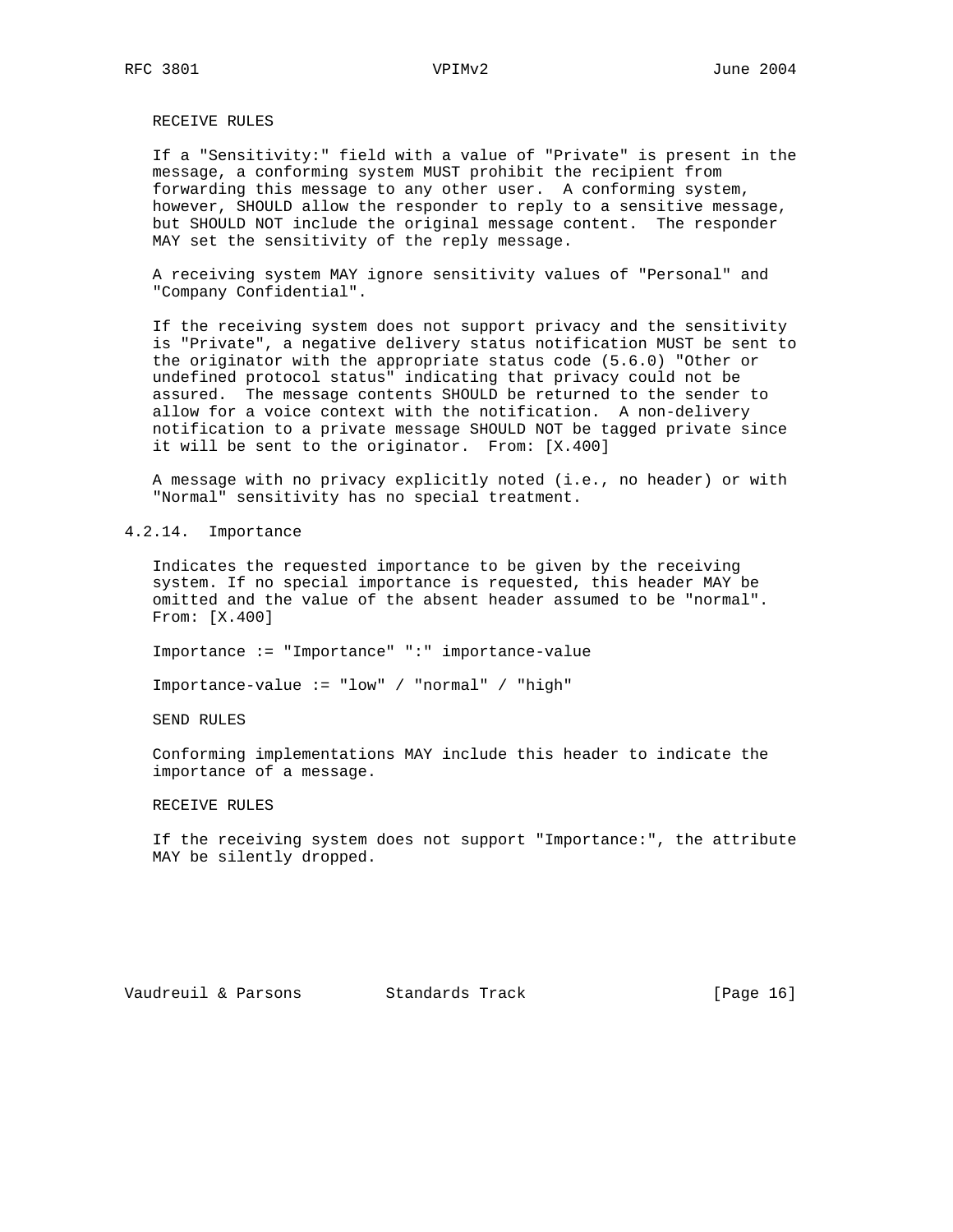# 4.2.15. Subject

 The "Subject:" field is often provided by email systems but is not widely supported on voice mail platforms. From: [RFC822]

### SEND RULES

 For compatibility with text-based mailbox interfaces, a text subject field SHOULD be generated by a conforming implementation. It is RECOMMENDED that voice-messaging systems that do not support any text user interfaces (e.g., access only by a telephone) insert a generic subject header of "VPIM Message" or "Voice Message" for the benefit of GUI-enabled recipients.

## RECEIVE RULES

 It is anticipated that many voice-only systems will be incapable of storing the subject line. The subject MAY be discarded by a receiving system.

- 4.3. MIME Audio Content Descriptions
- 4.3.1. Content-Description

 This field MAY be present to facilitate the text identification of these body parts in simple email readers. Any values may be used.

Example:

Content-Description: Big Telco Voice Message

SEND RULES

 This field MAY be added to a voice body part to offer a freeform description of the voice content. It is useful to incorporate the values for Content-Disposition with additional descriptions. For example, this can be used to indicate product name or transcoding records.

### RECEIVE RULES

 This field MAY be displayed to the recipient. However, since it is only informative it MAY be ignored.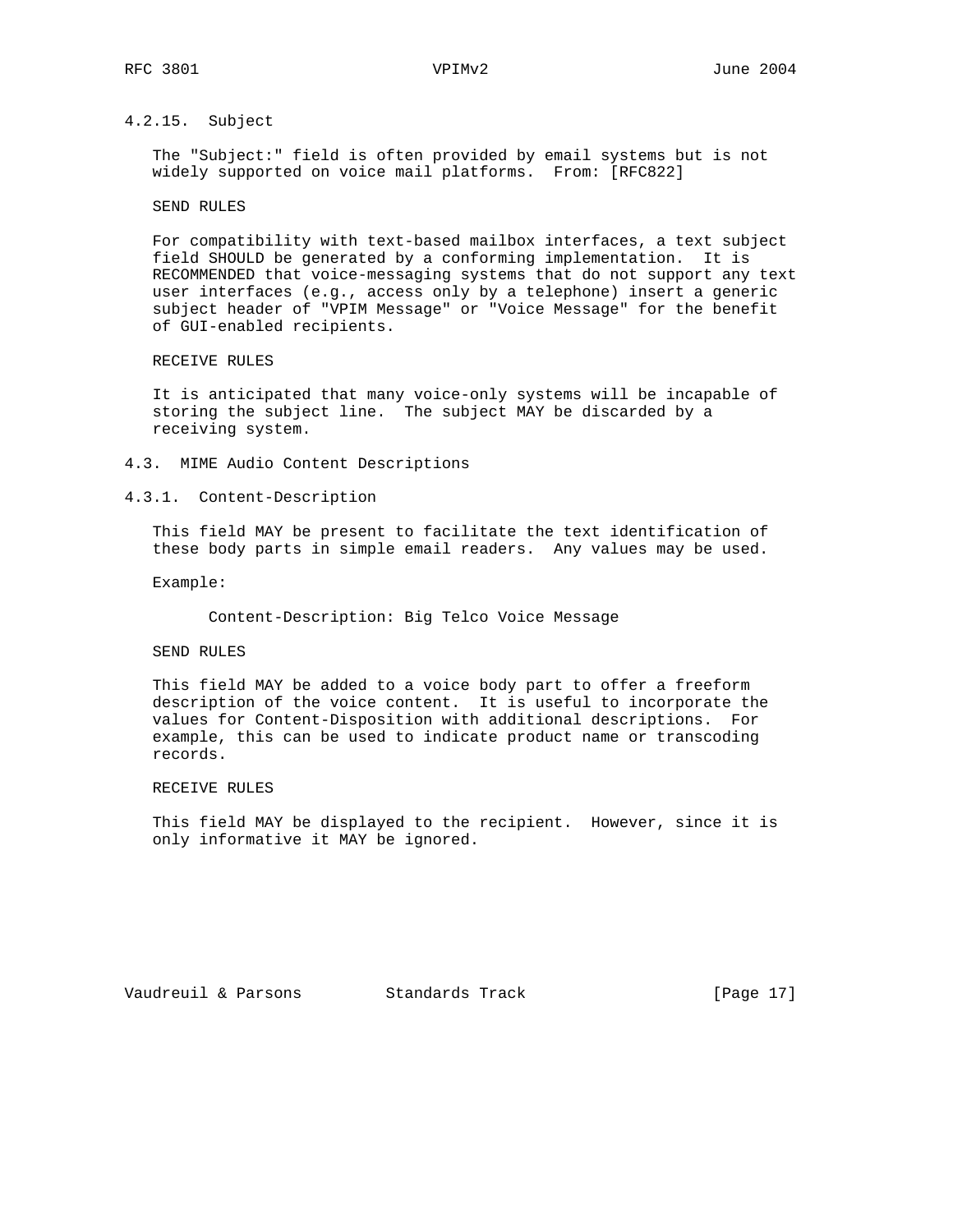### 4.3.2. Content-Disposition

 This field MUST be present to allow the parsable identification of body parts within a VPIM voice message. This is especially useful if, as is typical, more than one Audio/\* body occurs within a single level (e.g., Multipart/Voice-Message). Since a VPIM voice message is intended to be automatically played in the order in which the audio contents occur, the audio contents MUST always be of disposition inline. However, it is still useful to include a filename value, so this SHOULD be present if this information is available. From: [DISP]

SEND RULES

 In order to distinguish between the various types of audio contents in a VPIM voice message a new disposition parameter "voice" is defined with IANA (see section 18.1) with the parameter values below to be used as appropriate:

Audio-Type := "voice" "=" Audio-type-value

 Audio-type-value := "Voice-Message" / "Voice-Message-Notification" / "Originator-Spoken-Name" /"Recipient-Spoken-Name" /"Spoken-Subject"

 Voice-Message - the primary voice message, Voice-Message-Notification - a spoken delivery notification or spoken disposition notification, Originator-Spoken-Name - the spoken name of the originator, Recipient-Spoken-Name - the spoken name of the recipient(s) if available to the originator Spoken-Subject- the spoken subject of the message, typically spoken by the originator

 Note that there SHOULD only be one instance of each of these types of audio contents per message level. Additional instances of a given type (i.e., parameter value) MAY occur within an attached forwarded or reply voice message. If there are multiple recipients for a given message, recipient-spoken-name MUST NOT be used.

# RECEIVE RULES

 Implementations SHOULD use this header. However, those that do not understand the "voice" parameter (or the "Content-Disposition:" header) can safely ignore it, and will present the audio body parts in order (but will not be able to distinguish between them). If more than one instance of the "voice" parameter type value is encountered at one level (e.g., multiple 'Voice-Message' tagged contents) then they SHOULD be presented together.

Vaudreuil & Parsons Standards Track [Page 18]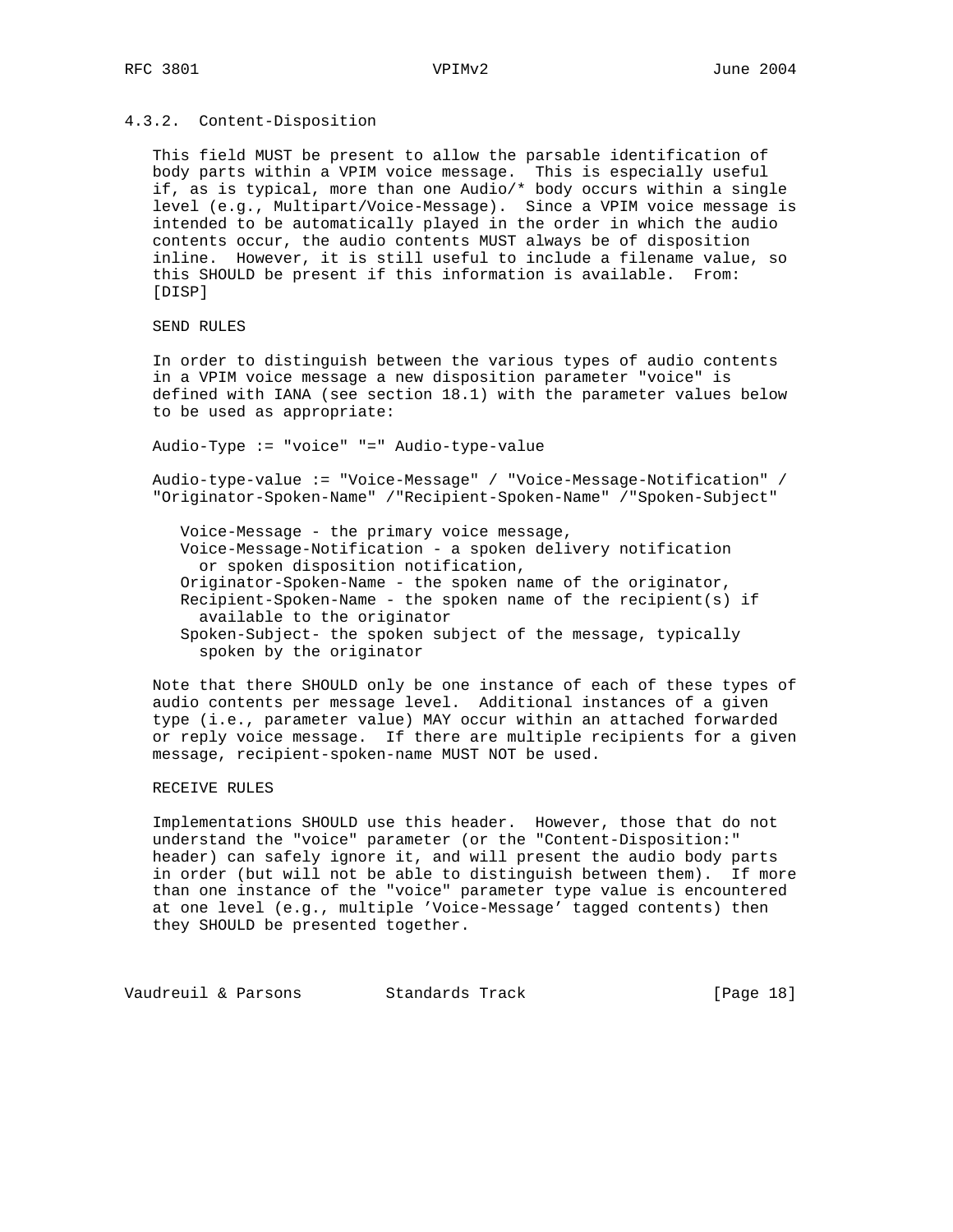# 4.3.3. Content-Duration

 The "Content-Duration:" header provides an indication of the audio length in seconds of the segment.

Example:

Content-Duration: 33

SEND RULES

 This field MAY be present to allow the specification of the length of the audio body part in seconds.

RECEIVE RULES

 The use of this field on reception is a local implementation issue. From: [DUR]

4.3.4. Content-Language:

 This field MAY be present to allow the specification of the spoken language of the audio body part. The encoding is defined in [LANG].

Example for UK English:

Content-Language: en-UK

SEND RULES

 A sending system MAY add this field to indicate the language of the voice. The determination of this (e.g., automated or user-selected) is a local implementation issue.

RECEIVE RULES

 The use of this field on reception is a local implementation issue. It MAY be used as a hint to the recipient (e.g., end-user or an automated translation process) as to the language of the voice message.

4.4. Voice Message Content Types

 The content types described in this section are identified for use within the Multipart/Voice-Message content. This content is referred to as a "VPIM message" in this document and is the fundamental part of a "VPIM message".

Vaudreuil & Parsons Standards Track [Page 19]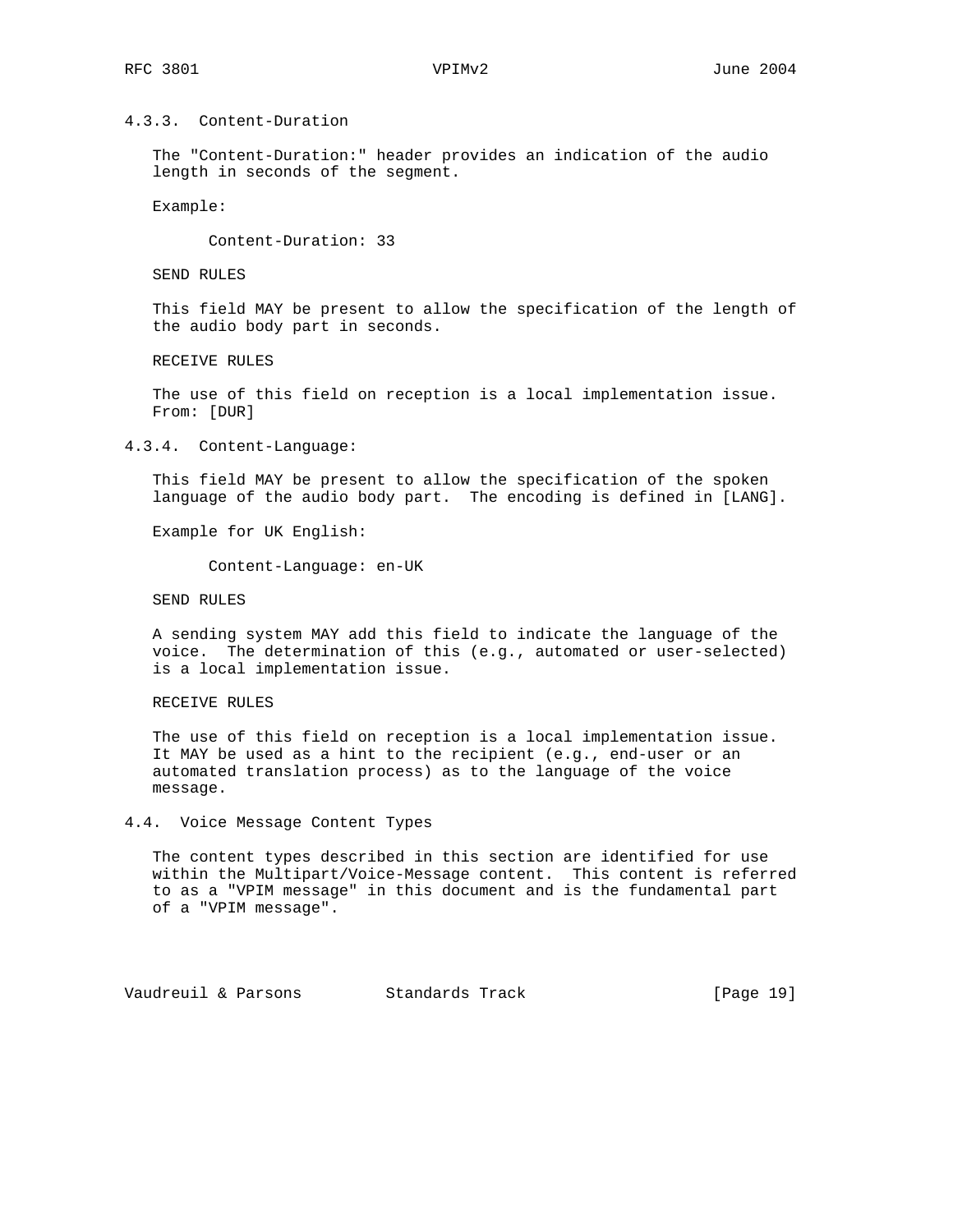Only the contents profiled can be sent within a VPIM voice message construct (i.e., the Multipart/Voice-Message content type) to form a simple or a more complex structure (several examples are given in Appendix B). The presence of other contents within a VPIM voice message is not permitted. In the absence of a bilateral agreement, conforming implementations MUST NOT create a message containing prohibited contents. In the spirit of liberal acceptance, a conforming implementation MAY accept and render prohibited content. Systems unable to accept or render prohibited contents MAY discard the prohibited contents as necessary to deliver the acceptable content. When multiple contents are present within the Multipart/Voice-Message, they SHOULD be presented to the user in the order that they appear in the message.

 Some deployed implementations based on a common interpretation of the original VPIM v2 specification reject messages with prohibited content rather than discard the unsupported contents. For interoperability with these systems, it is especially important that prohibited contents not be sent within a Multipart/Voice-Message.

#### 4.4.1. Multipart/Voice-Message

 This MIME multipart structure provides a mechanism for packaging a voice message into one container that is tagged as VPIM v2 conforming. The sub-type is identical in semantics and syntax to multipart/mixed, as defined in [MIME2]. As such, it may be safely interpreted as a multipart/mixed by systems that do not understand the sub-type (only the identification as a voice message would be lost).

 In addition to the MIME required boundary parameter, a version parameter is also required for this sub-type. This is to distinguish this refinement of the sub-type from the previous definition in [VPIM1]. The value of the version parameter is "2.0" if the content conforms to the requirements of this specification. Should there be further revisions of this content type, there MUST be backwards compatibility (i.e., systems implementing version n can read version 2, and systems implementing version 2 can read version 2 contents within a version n).

#### SEND RULES

 The Multipart/Voice-Message content-type MUST only contain the profiled media and content types specified in this section (i.e., Audio/\*, Image/\*, and Message/RFC822). The most common will be: spoken name, spoken subject, the message itself, and an attached fax. Forwarded messages are created by simply using the Message/RFC822 construct.

Vaudreuil & Parsons Standards Track [Page 20]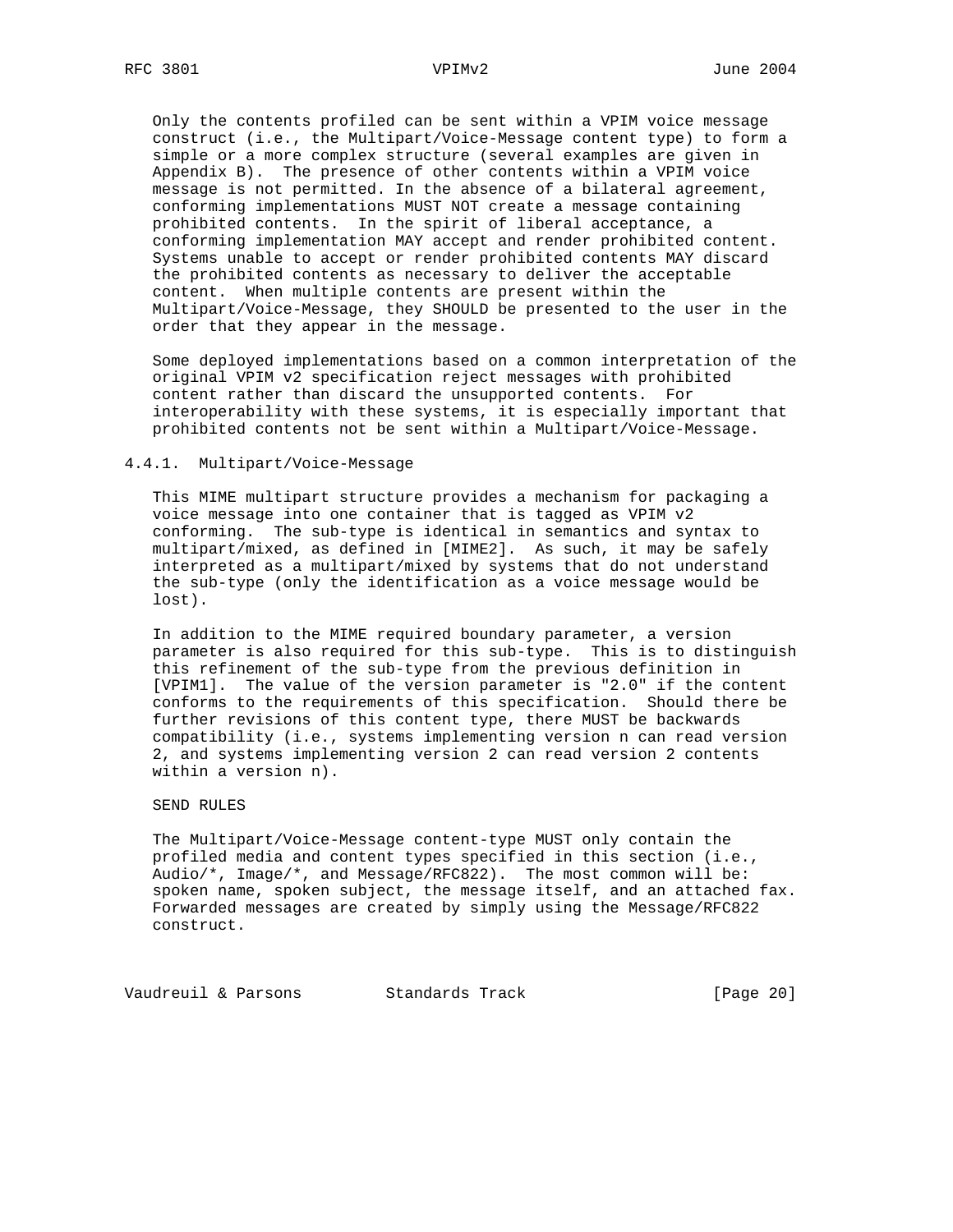Conformant implementations MUST use Multipart/Voice-Message in a VPIM message. In most cases, this Multipart/Voice-Message Content-Type will be the top level but may be included within a Message/RFC822 if the message is forwarded or within a multipart/mixed when more than one message is being forwarded.

## RECEIVE RULES

 Conformant implementations MUST recognize the Multipart/Voice-Message content (whether it is a top-level content or contained in a Multipart/Mixed) and MUST be able to separate the contents (e.g., spoken name or spoken subject).

 The semantic of Multipart/Voice-Message (defined in section 18.2) is identical to Multipart/Mixed and may be interpreted as that by systems that do not recognize this content-type.

### 4.4.2. Message/RFC822

SEND RULES

 MIME requires support of the Message/RFC822 message encapsulation body part. This body part SHOULD be used within a Multipart/Voice- Message to forward complete messages (see 4.8) or to reply with original content (see 4.9). From: [MIME2]

### RECEIVE RULES

 The receiving system MUST accept this format and SHOULD treat this attachment as a forwarded message. The receiving system MAY flatten the forwarding structure (i.e., remove this construct to leave multiple voice contents or even concatenate the voice contents to fit in a recipient's mailbox), if necessary.

### 4.4.3. Audio/32KADPCM

SEND RULES

 An implementation conforming to this profile MUST send Audio/32KADPCM by default for voice [ADPCM]. This encoding is a moderately compressed encoding with a data rate of 32 kbits/second using moderate processing resources. Typically, this body contains several minutes of message content; however, if used for spoken name or subject the content is expected to be considerably shorter (i.e., about 5 and 10 seconds respectively).

Vaudreuil & Parsons Standards Track [Page 21]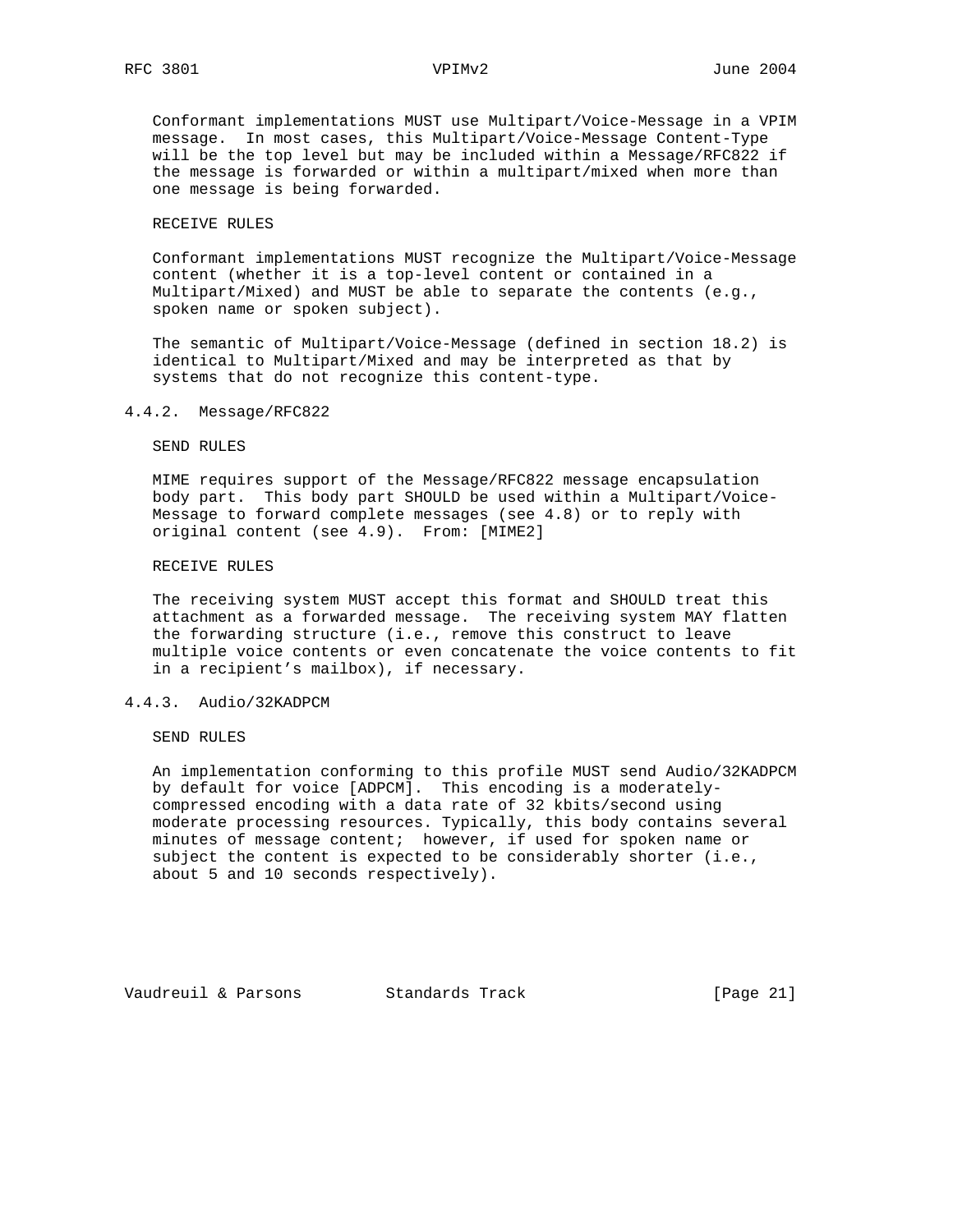# RECEIVE RULES

 Receivers MUST be able to accept and decode Audio/32KADPCM. If an implementation can only handle one voice body, then multiple voice bodies (if present) SHOULD be concatenated, and MUST NOT be discarded. If concatenated, the contents SHOULD be in the same order they appeared in the multipart.

# 4.4.4. Image/TIFF

 A common image encoding for facsimile, known as TIFF-F, is a derivative of the Tag Image File Format (TIFF) and is described in several documents. For the purposes of VPIM, the F Profile of TIFF for Facsimile (TIFF-F) is defined in [TIFF-F], and the Image/TIFF MIME content-type is defined in [TIFFREG]. While there are several formats of TIFF, only TIFF-F is profiled for use within Multipart/Voice-Message. Further, since the TIFF-F file format is used in a store-and-forward mode with VPIM, the image MUST be encoded so that there is only one image strip per facsimile page.

#### SEND RULES

 All VPIM implementations that support facsimile MUST generate TIFF-F compatible facsimile contents in the Image/TIFF subtype using the application=faxbw encoding by default. If the VPIM message is a voice- annotated fax, the implementation SHOULD send this fax content in Multipart/Voice-Message. If the message is a simple fax, an implementation MAY send it without using the Multipart/Voice-Message to be more compatible with fax-only (RFC 2305) implementations.

 While any valid MIME body header MAY be used (e.g., Content- Disposition to indicate the filename), none are specified to have special semantics for VPIM and MAY be ignored. Note that the content-type parameter application=faxbw MUST be included in outbound messages.

# RECEIVE RULES

 Not all VPIM systems support fax, but all SHOULD accept it within the multipart/voice-message. Within a Multipart/Voice-Message, a receiving system that cannot render fax content SHOULD accept the voice content of a VPIM message and discard the fax content. Outside a Multipart/Voice-Message, a recipient system MAY reject (with appropriate NDN) the entire message if it cannot store or is not capable of rendering a message with fax attachments. VPIM conforming systems MAY support fax outside of (or without) the Multipart/Voice- Message.

Vaudreuil & Parsons Standards Track [Page 22]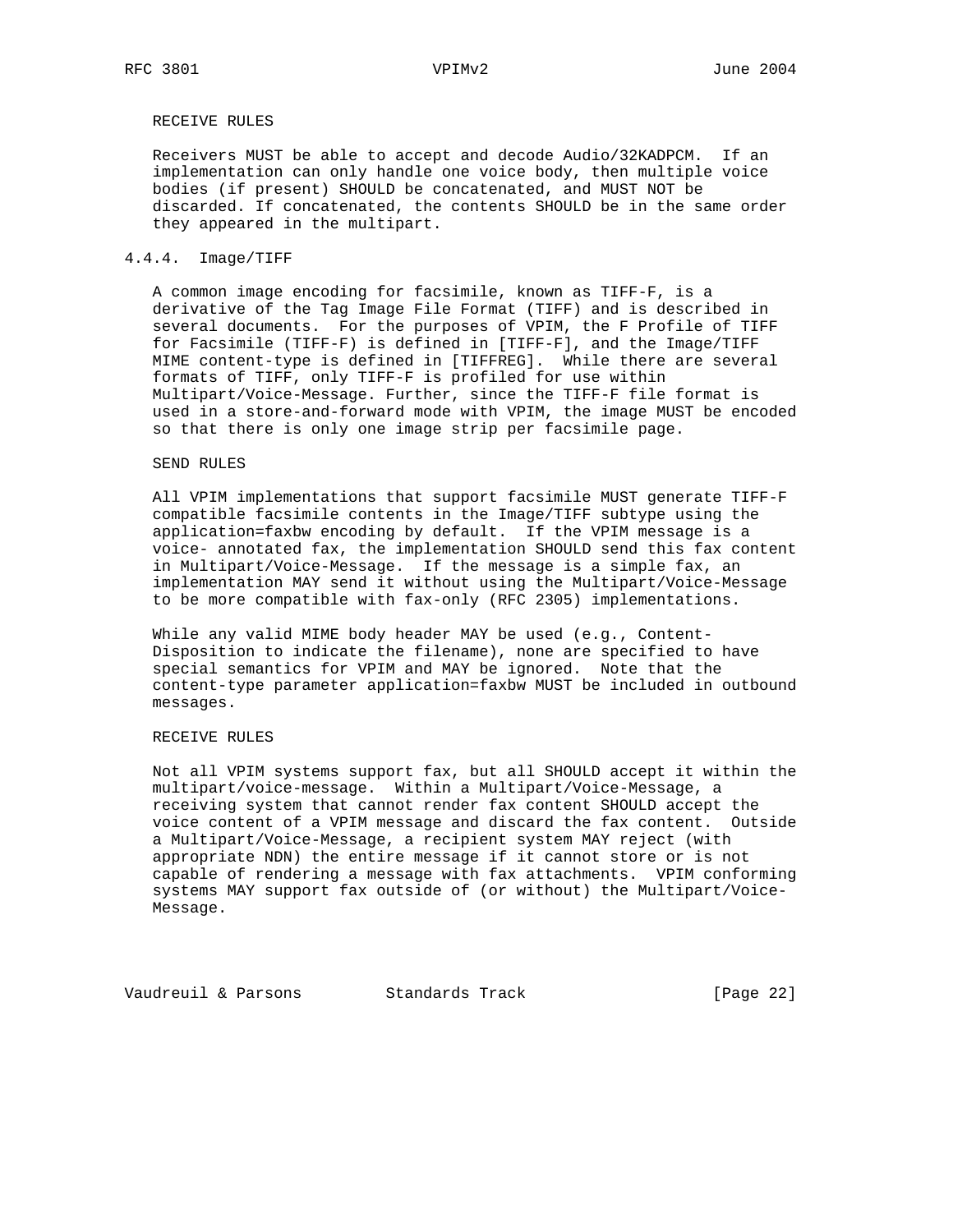Some deployed implementations based on a common interpretation of the original VPIM V2 specification reject messages with fax content within the Multipart/Voice-Message rather than discard the unsupported contents. These systems will return the message to the sender with an NDN indicating lack of support for fax.

## 4.5. Other MIME Contents

 The following MIME contents (with the exception of multipart/mixed in section 4.5.1) MAY be included within a multipart/voice message. Other contents MUST NOT be included. Their handling is a local implementation issue. Multipart/mixed is included to promote interoperability with a wider range of systems and also to allow the creation of more complex multimedia messages (with a VPIM message as one part).

# 4.5.1. Multipart/Mixed

 This common MIME content-type allows the enclosing of several body parts in a single message.

SEND RULES

 A VPIM voice message (i.e., multipart/voice-message) MAY be included within a message with a Multipart/Mixed top-level content type. Typically, this would only be used when mixing non-voice and non-fax contents with a voice message.

# RECEIVE RULES

 Such a message is not itself a VPIM message and the handling of such a construct is outside the scope of the VPIM profile. However, an the spirit of liberal acceptance, a conforming implementation MUST accept and render a VPIM voice message contained in a Multipart/Mixed.

# 4.5.2. Text/Directory

SEND RULES

 This content was profiled in the original specification of VPIM v2 as a means of transporting contact information from the sender to the recipient. This usage did not find widespread adoption and is no longer a feature of VPIM V2. Conforming implementations SHOULD NOT send the Text/Directory content type.

Vaudreuil & Parsons Standards Track [Page 23]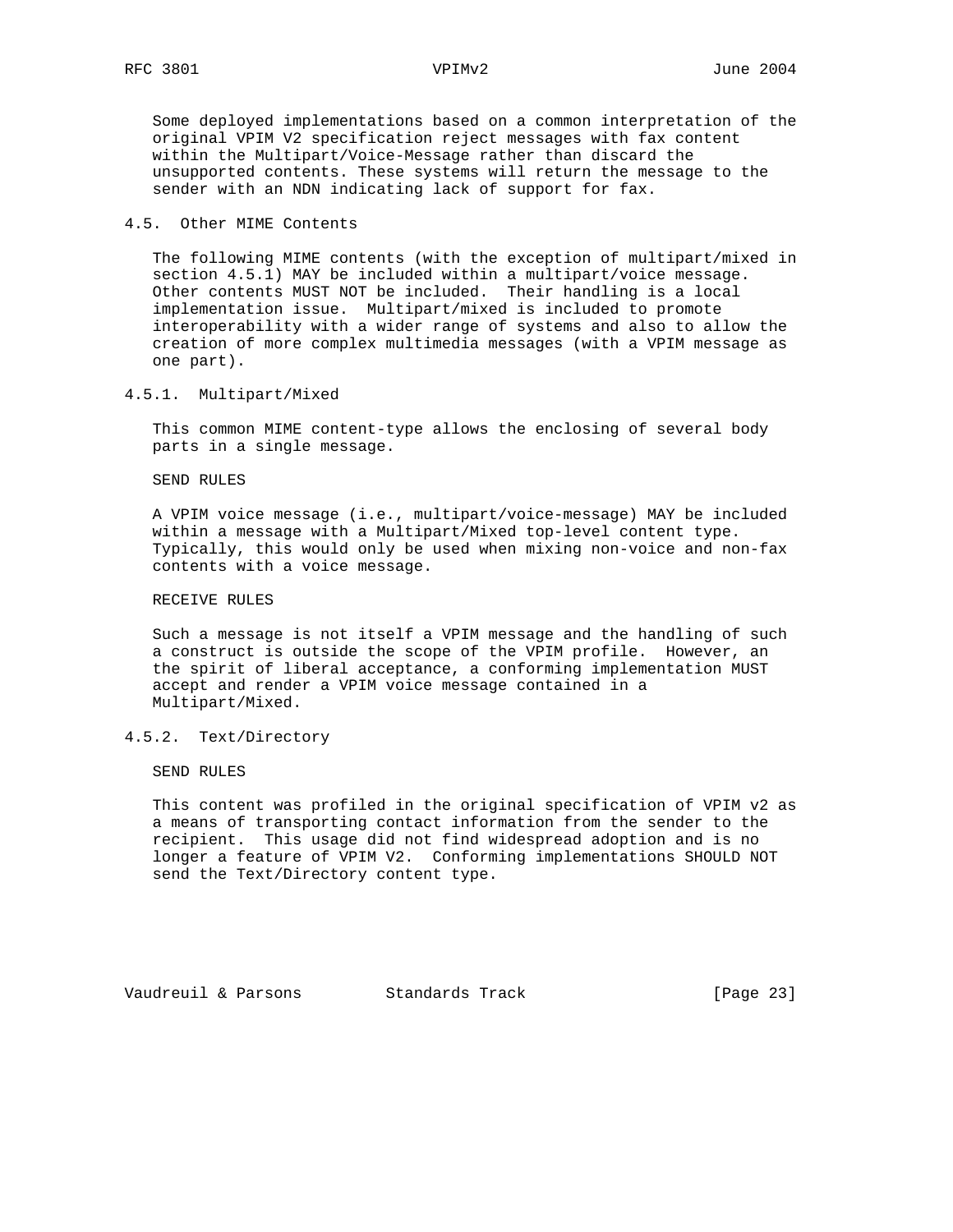RECEIVE RULES

 For compatibility with an earlier specification of VPIM v2, the Text/Directory content type MUST be accepted by a conforming implementation, but need not be stored, processed, or rendered to the recipient.

## 4.5.3. Proprietary Voice or Fax Formats

 Use of any other encoding except the required codecs reduces interoperability in the absence of explicit knowledge about the capabilities of the recipient. A conforming implementation SHOULD NOT use any other encoding unless a unique identifier is registered with the IANA prior to use (see [MIME4]). The voice encodings SHOULD be registered as subtypes of Audio. The fax encodings SHOULD be registered as subtypes of Image.

### SEND RULES

 Proprietary voice encoding formats or other standard formats SHOULD NOT be sent under this profile unless the sender has a reasonable expectation that the recipient will accept the encoding. In practice, this requires explicit per-destination configuration information maintained either in a directory, personal address book, or gateway configuration tables.

### RECEIVE RULES

 Systems MAY accept other Audio/\* or Image/\* content types if they can decode them. Systems which receive Audio/\* or Image/\* content types which they are unable to deposit or unable to render MUST return the message (and SHOULD include the original content) to the originator with an NDN indicating media not supported.

# 4.5.4. Text/Plain

 MIME requires support of the basic Text/Plain content type (with the US-ASCII character set). This content type has limited applicability within the voice-messaging environment. However, because VPIM is a MIME profile, MIME requirements SHOULD be met.

#### SEND RULES

 Conforming VPIM implementations SHOULD NOT send the Text/Plain content-type. Implementations MAY send the Text/Plain content-type outside the Multipart/Voice-Message.

Vaudreuil & Parsons Standards Track [Page 24]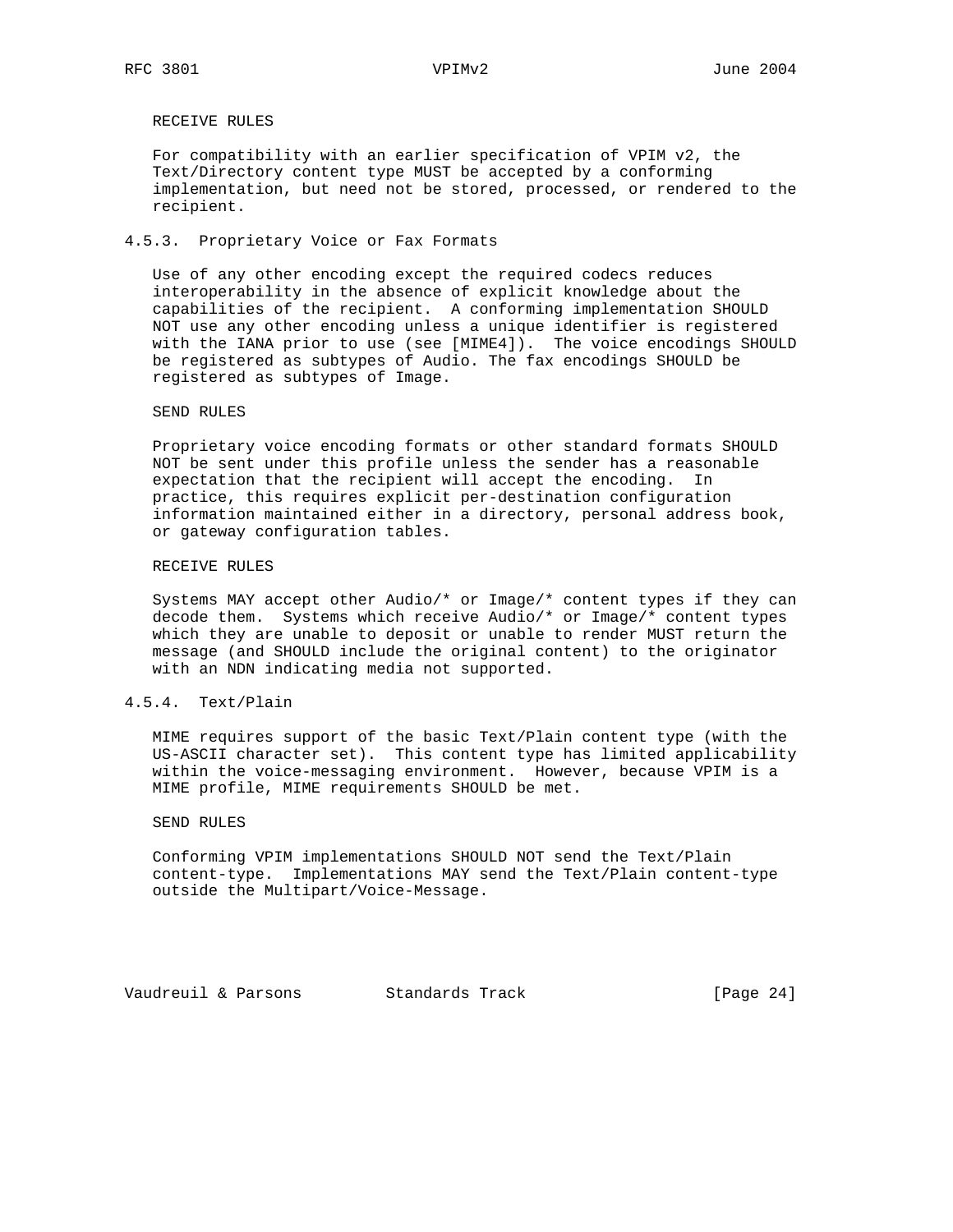RECEIVE RULES

 Within a Multipart/Voice-Message, the Text/Plain content-type MAY be dropped from the message, if necessary, to deliver the audio/fax components. The recipient SHOULD NOT reject the entire message if the text component cannot be accepted or rendered.

 Outside a Multipart/Voice-Message, conforming implementations MUST accept Text/Plain; however, specific handling is left as an implementation decision. From: [MIME2]

 Some deployed implementations based on a common interpretation of the original VPIM V2 specification reject messages with any text content rather than discard the unsupported contents. These systems will return the message to the sender with an NDN indicating lack of support for text.

4.6. Delivery Status Notification (DSN)

 A DSN is a notification of delivery (positive DSN), non-delivery (negative DSN), or temporary delivery delay (delayed DSN). The top level content-type of a DSN is Multipart/Report, which is defined in [REPORT]. The content-type which distinguishes DSN's from other types of notifications is Message/Delivery-Status, which is defined in [DSN].

SEND RULES

 A VPIM-compliant implementation MUST be able to send DSN's that conform to [REPORT] and [DSN]. Unless requested otherwise, a non delivery DSN MUST be sent when any form of non-delivery of a message occurs.

 A VPIM-compliant implementation SHOULD provide a spoken delivery status in the "human-readable" body part of the DSN, but MAY provide a textual status.

RECEIVE RULES

 A VPIM-compliant implementation MUST be able to receive DSN's that conform to [REPORT] and [DSN].

 A VPIM-compliant implementation MUST be able to receive a DSN whose "human-readable" body part contains a spoken delivery status phrase or a textual description. Though subsequent use of the phrase or text is a local implementation issue, the intent of the DSN MUST be presented to the end user.

Vaudreuil & Parsons Standards Track [Page 25]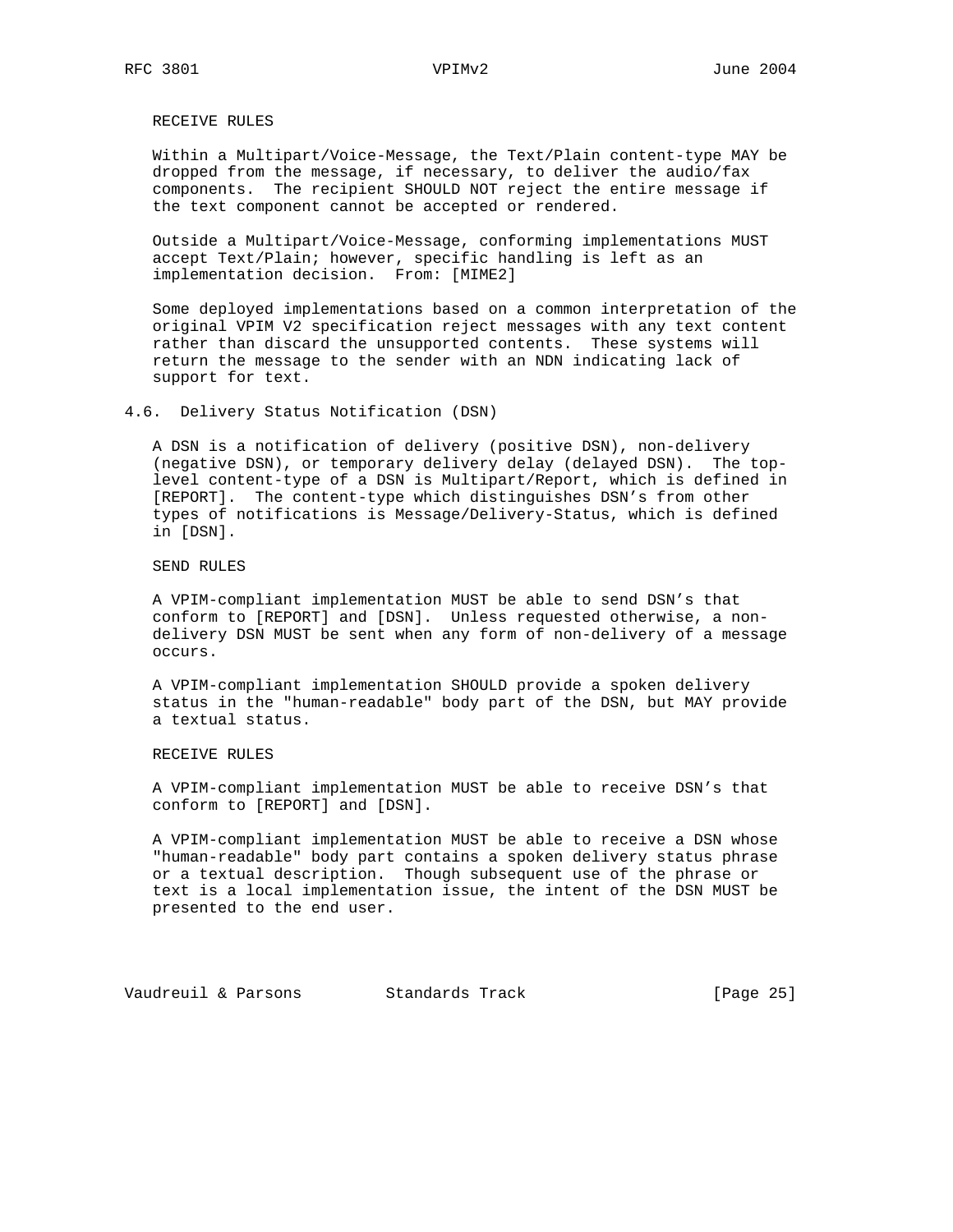## 4.7. Message Disposition Notification (MDN)

 An MDN is a notification indicating what happens to a message after it is deposited in the recipient's mailbox. An MDN can be positive (message was read/played/rendered/etc.) or negative (message was deleted before recipient could see it, etc.). The top-level content-type of a MDN is Multipart/Report, which is defined in [REPORT]. The content-type which distinguishes MDN's from other types of notifications is Message/Disposition-Notification, which is defined in [MDN].

# SEND RULES

 A VPIM-compliant implementation SHOULD support the ability to request MDNs. This is done via the use of the "Disposition-Notification-To:" header field as defined in [MDN].

 A VPIM-compliant implementation SHOULD support the ability to send MDNs, but these MDNs MUST conform to [REPORT] and [MDN].

 When sending an MDN, a VPIM-compliant implementation SHOULD provide a spoken message disposition in the "human-readable" body part of the MDN, but MAY provide a textual status.

# RECEIVE RULES

 A VPIM-compliant implementation SHOULD respond to an MDN request with an MDN response.

 A VPIM-compliant implementation MUST be able to receive MDNs that conform to [REPORT] and [MDN], if it is capable of requesting MDNs. If a VPIM-compliant implementation is capable of receiving MDNs, it MUST be able to receive a MDN whose "human-readable" body part contains a spoken message disposition phrase or a textual disposition description. Though subsequent use of the phrase or text is a local implementation issue, the intent of the MDN MUST be presented to the end user.

# 4.8. Forwarded Messages

 VPIM v2 explicitly supports the forwarding of voice and fax content with voice or fax annotation. However, only the two constructs described below are acceptable in a VPIM message. Since only the first (i.e., Message/RFC822) can be recognized as a forwarded message (or even multiple forwarded messages), it is RECOMMENDED that this construct be used whenever possible.

Vaudreuil & Parsons Standards Track [Page 26]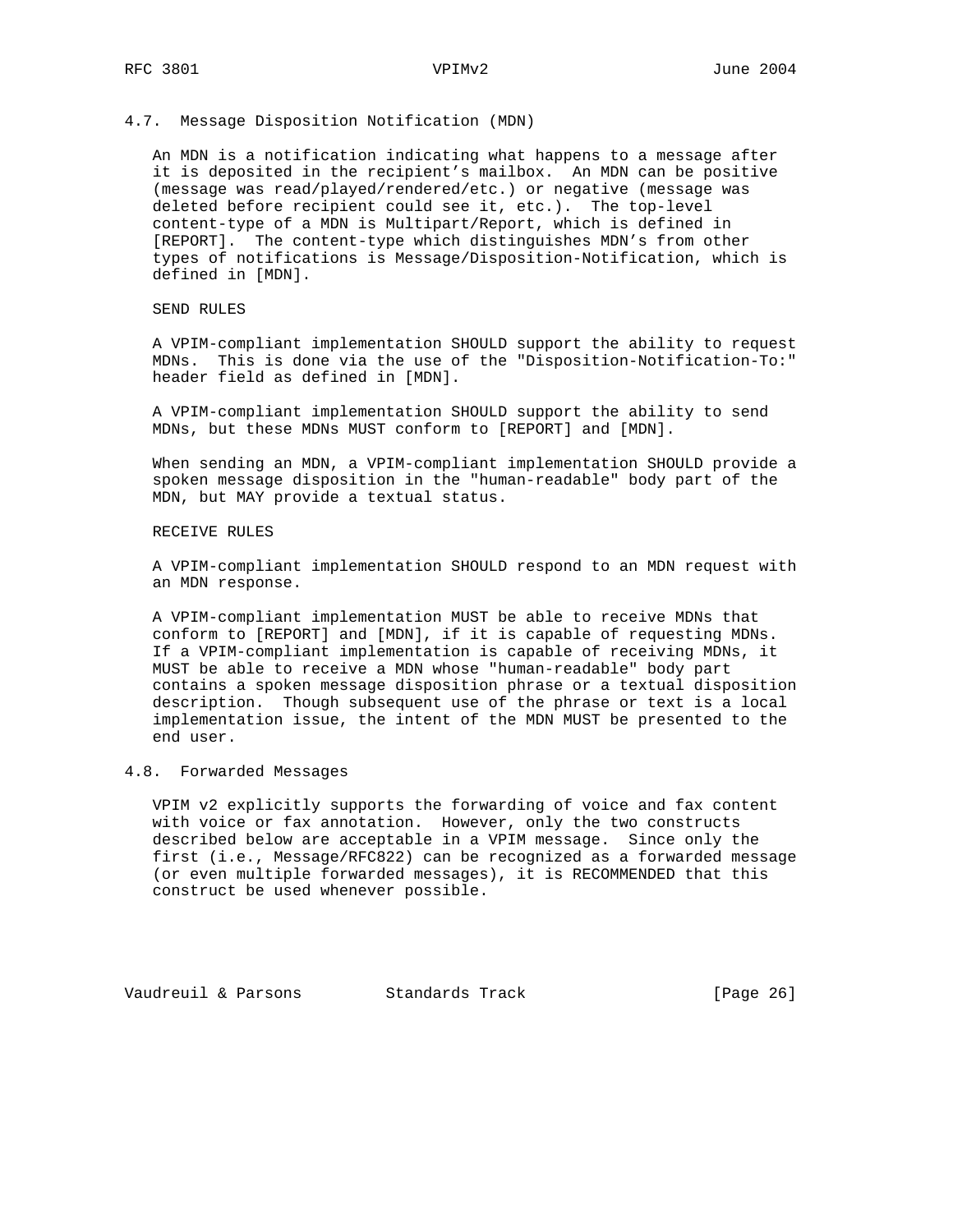Forwarded VPIM messages SHOULD be sent as a Multipart/Voice-Message with the entire original message enclosed in a Message/RFC822 content-type and the annotation as a separate Audio/\* or Image/\* body part. If the RFC822 header fields are not available for the forwarded content, simulated header fields with available information SHOULD be constructed to indicate the original sending timestamp, and the original sender as indicated in the "From:" field. Note that at least one of "From:", "Subject:", or "Date:" MUST be present. As well, the Message/RFC822 content MUST include at least the "MIME- Version:", and "Content-Type:" header fields. From: [MIME2]

 In the event that forwarding information is lost, the entire audio content MAY be sent as a single Audio/\* segment without including any forwarding semantics. An example of this loss is an AMIS message being forwarded through an AMIS-to-VPIM gateway.

# 4.9. Reply Messages

VPIM v2 explicitly supports replying to received messages.

 Support of multiple originator header fields in a reply message is often not possible on voice messaging systems, so it may be necessary to choose only one when gatewaying a VPIM message to another voice message system. However, implementers should note that this may make it impossible to send DSN's, MDN's, and replies to their proper destinations.

 In some cases, replying to a message is not possible, such as with a message created by telephone answering (i.e., classic voice mail). In this case, the From field SHOULD contain the special address non mail-user@domain (see 4.1.2). The recipient's VPIM system SHOULD NOT offer the option to reply to this kind of message (unless an outcalling feature is offered - which is out of scope for VPIM).

### 5. Message Transport Protocol

 Messages are transported between voice mail machines using the Internet Extended Simple Mail Transfer Protocol (ESMTP). All information required for proper delivery of the message is included in the ESMTP dialog. This information, including the sender and recipient addresses, is commonly referred to as the message "envelope". This information is equivalent to the message control block in many analog voice messaging protocols.

 ESMTP is a general-purpose messaging protocol, designed both to send mail and to allow terminal console messaging. Simple Mail Transport Protocol (SMTP) was originally created for the exchange of US-ASCII 7-bit text messages. Binary and 8-bit text messages have

Vaudreuil & Parsons Standards Track [Page 27]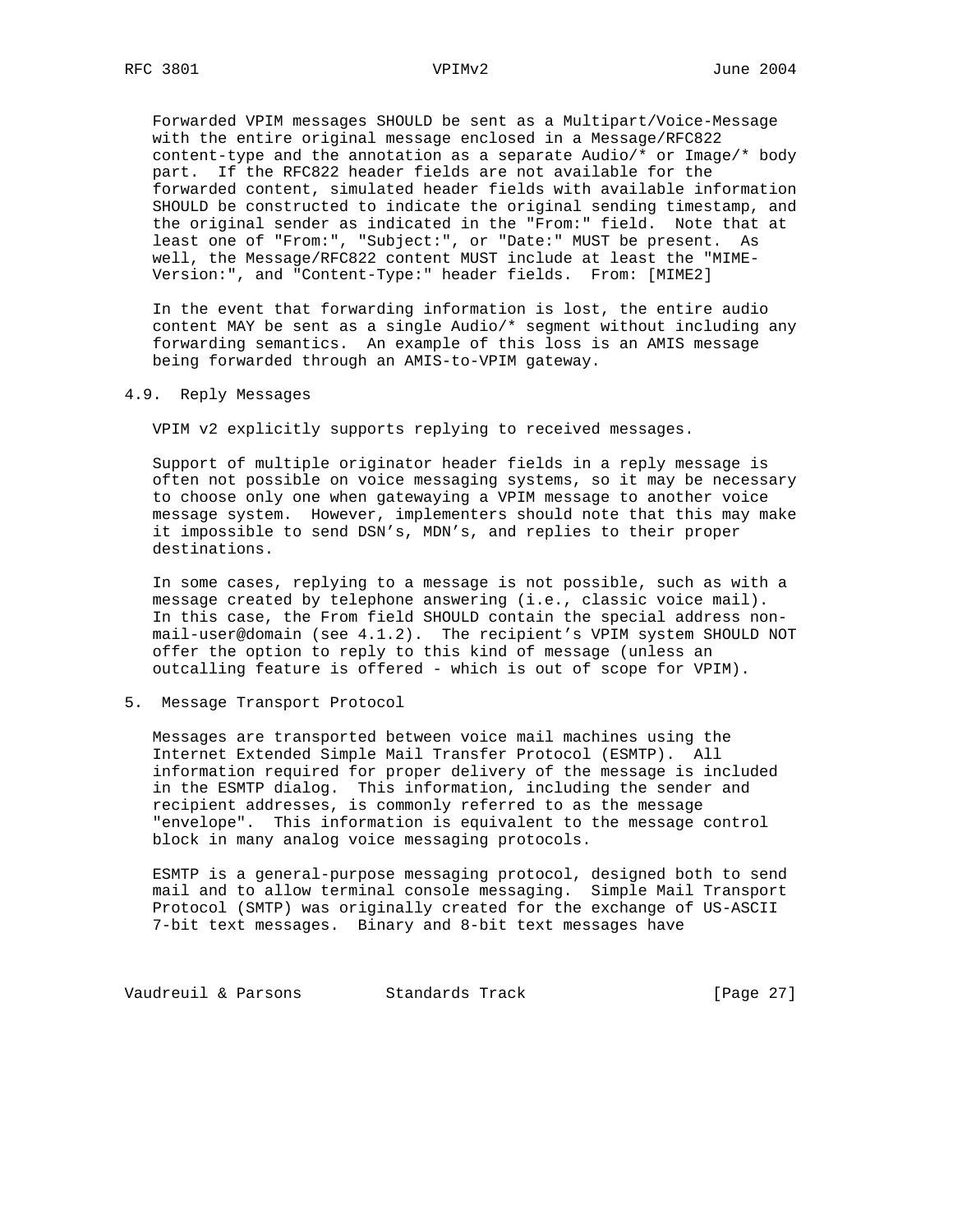traditionally been transported by encoding the messages into a 7-bit text-like form. [ESMTP] formalized an extension mechanism for SMTP, and subsequent RFCs have defined 8-bit text networking, command streaming, binary networking, and extensions to permit the declaration of message size for the efficient transmission of large messages such as multi-minute voice mail.

 The following sections list ESMTP commands, keywords, and parameters that are required and those that are optional for conformance to this profile.

5.1. Base SMTP Protocol

 A conforming system MUST implement all mandatory SMTP and ESMTP commands. Any defined optional command or parameter MAY be supported.

5.2. SMTP Service Extensions

 VPIM utilizes a number of SMTP Service Extensions to provide full featured voice messaging service. The following extensions are profiled for use with VPIM:

5.2.1. DSN Extension

 The DSN extension defines a mechanism which allows an SMTP client to specify (a) DSN's should be generated under certain conditions, (b) whether such DSN's should return the contents of the message, and  $(c)$  additional information, to be returned with a DSN, that allows the sender to identify both the recipient(s) for which the DSN was issued, and the transaction in which the original message was sent.

 The DSN extension MUST be supported by VPIM conforming implementations.

 In addition, beyond the requirements of [DRPT], conforming implementations MUST support NOTIFY parameter on the RCPT command to allow indication of when the originator requests a notification. The RET parameter SHOULD be supported to return the original message with the notification. Parameters ORCPT and ENVID MAY also be supported. From: [DRPT]

# 5.2.2. SIZE Extension

 The SIZE extension defines a mechanism whereby an SMTP client and server may interact to give the server an opportunity to decline to accept a message (perhaps temporarily) based on the client's estimate of the message size. From: [SIZE]

Vaudreuil & Parsons Standards Track [Page 28]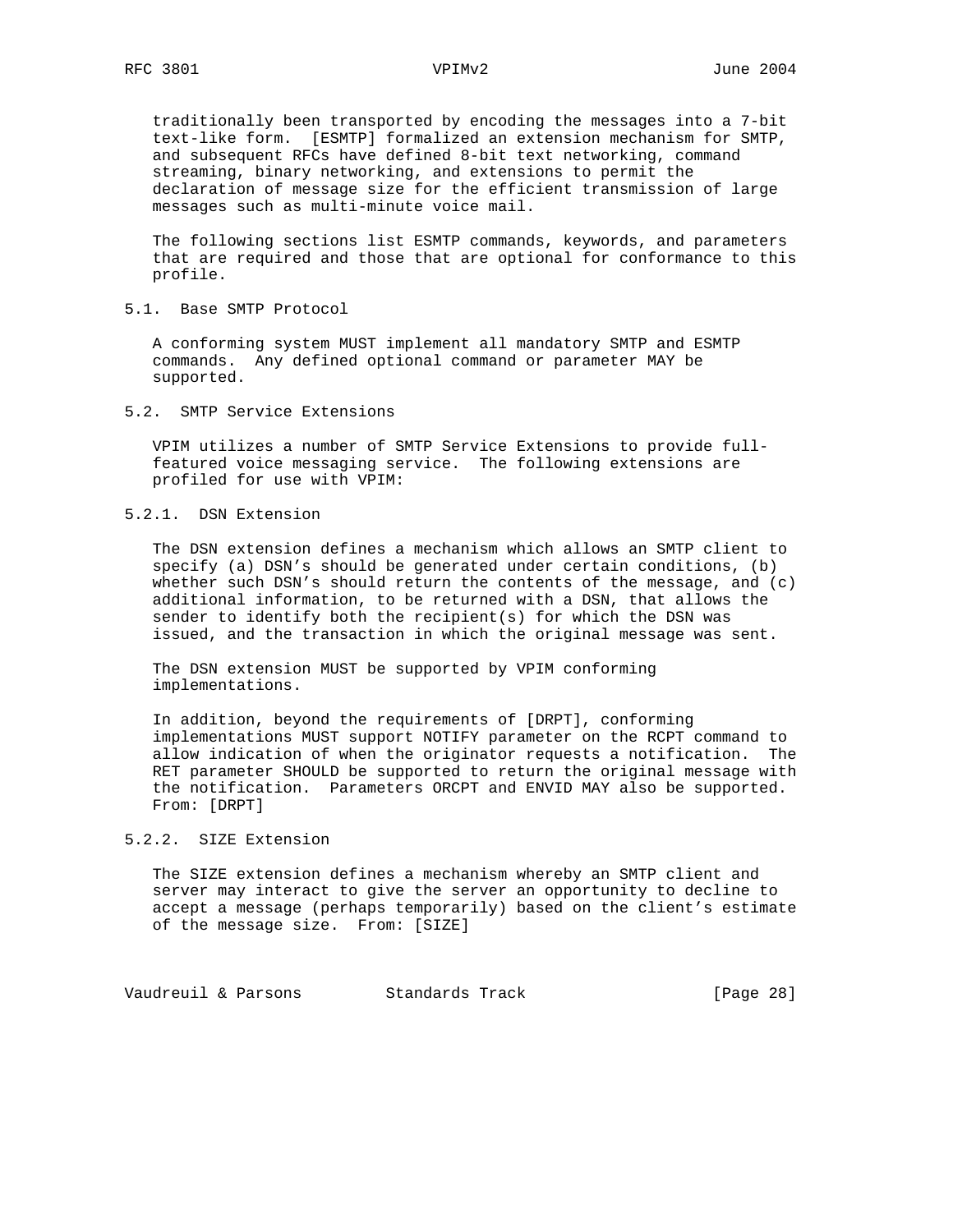The SIZE extension MUST be supported by VPIM-compliant implementations.

5.2.3. ENHANCEDSTATUSCODES Extension

 The ENHANCEDSTATUSCODES extension defines a mechanism whereby an SMTP server augments its responses with the enhanced mail system status codes defined in [CODES]. These codes can then be used to provide more informative explanations of error conditions. From: [STATUS]

 The ENHANCEDSTATUSCODES extension SHOULD be supported by VPIM compliant implementations.

5.2.4. PIPELINING Extension

 The PIPELINING extension defines a mechanism whereby an SMTP server can indicate the extent of its ability to accept multiple commands in a single TCP send operation. Using a single TCP send operation for multiple commands can improve SMTP performance significantly. From [PIPE]

 The PIPELINING extension SHOULD be supported by VPIM-compliant implementations.

5.2.5. CHUNKING Extension

 The CHUNKING extension defines a mechanism that enables an SMTP client and server to negotiate the use of the message data transfer command "BDAT" (in alternative to the DATA command) for efficiently sending large MIME messages. From: [BINARY]

 The CHUNKING extension MAY be supported by VPIM-compliant implementations.

# 5.2.6. BINARYMIME Extension

 The BINARYMIME extension defines a mechanism that enables an SMTP client and server to negotiate the transfer of unencoded binary message data utilizing the BDAT command. From: [BINARY]

 The BINARYMIME extension MAY be supported by VPIM-compliant implementations. Note that [BINARY] specifies that if BINARYMIME is to be supported, then CHUNKING has to be supported by definition.

Vaudreuil & Parsons Standards Track [Page 29]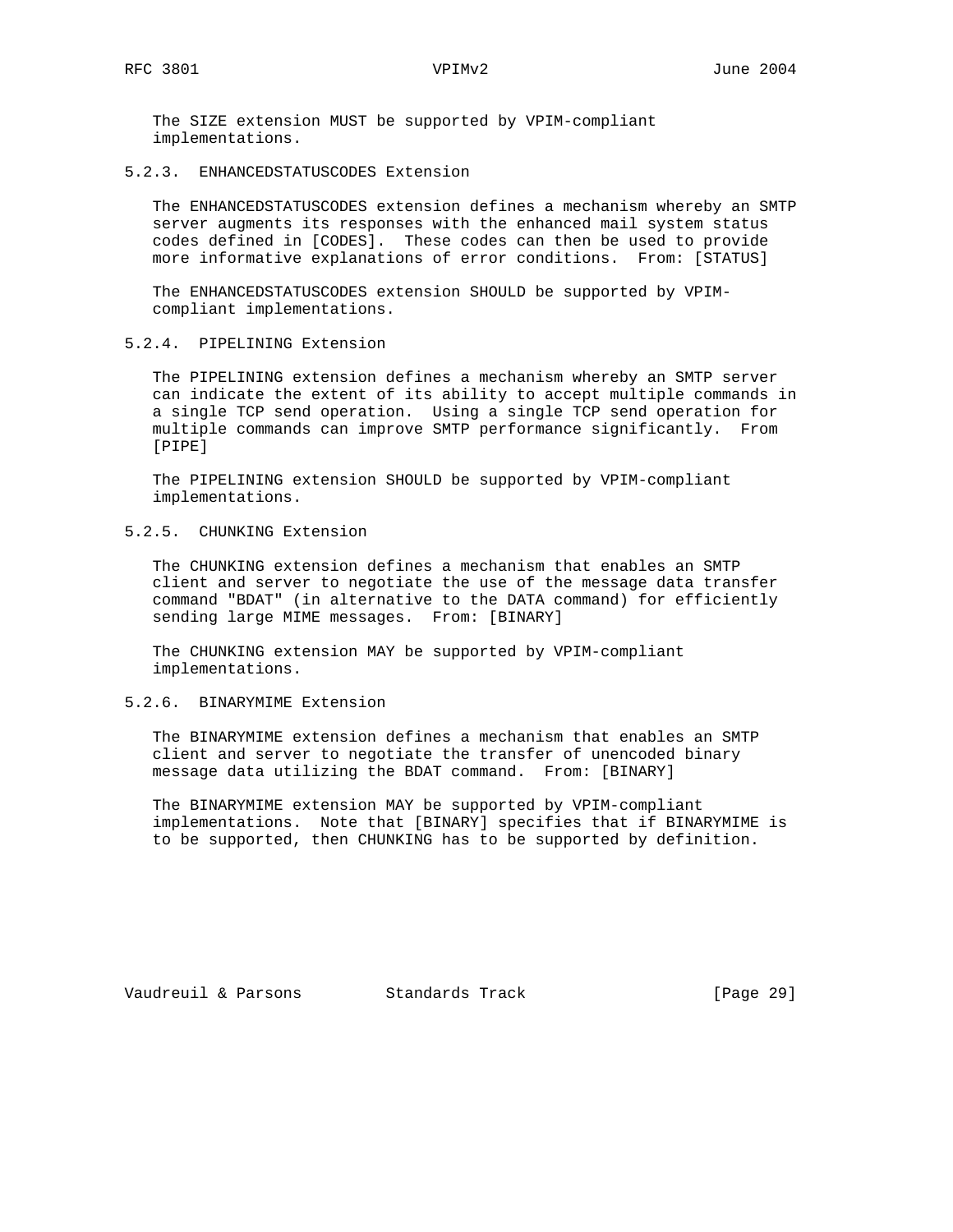# 5.3. ESMTP - SMTP Downgrading

 The SMTP extensions suggested or required for conformance to VPIM fall into two categories. The first category includes features that increase the efficiency of the transport system such as SIZE, BINARYMIME, and PIPELINING. In the event of a downgrade to a less functional transport system, these features can be dropped with no functional change to the sender or recipient.

 The second category of features is transport extensions in support of new functions. DSN and ENHANCEDSTATUSCODES provide essential improvements in the handling of delivery status notifications to bring email to the level of reliability expected of Voice Mail. To ensure a consistent level of service across an intranet or the global Internet, it is essential that VPIM-conforming ESMTP support the DSN extension at all hops between a VPIM originating system and the recipient system. In the situation where a "downgrade" is unavoidable a relay hop may be forced (by the next hop) to forward a VPIM message without the ESMTP request for delivery status notification. It is RECOMMENDED that the downgrading system should continue to attempt to deliver the message, but MUST send an appropriate delivery status notification to the originator, e.g., the message left an ESMTP host and was sent relayed to a non-DSN-aware destination, and this may be the last DSN received.

6. Directory Address Resolution

 It is the responsibility of a VPIM system to provide the fully qualified domain name (FQDN) of the recipient based on the address entered by the user (if the entered address is not already a FQDN). This would typically be an issue on systems that offer only a telephone user interface. The mapping of the dialed target number to a routable FQDN address, allowing delivery to the destination system, can be accomplished through implementation-specific means.

 To facilitate a local cache, an implementation may wish to populate local directories with the first and last names, as well as the senders' spoken name information extracted from received messages. Addresses or names parsed from the header fields of VPIM messages MAY be used to populate directories.

# 7. Management Protocols

 The Internet protocols provide a mechanism for the management of messaging systems, from the management of the physical network through the management of the message queues. SNMP SHOULD be supported on a VPIM-conforming machine.

Vaudreuil & Parsons Standards Track [Page 30]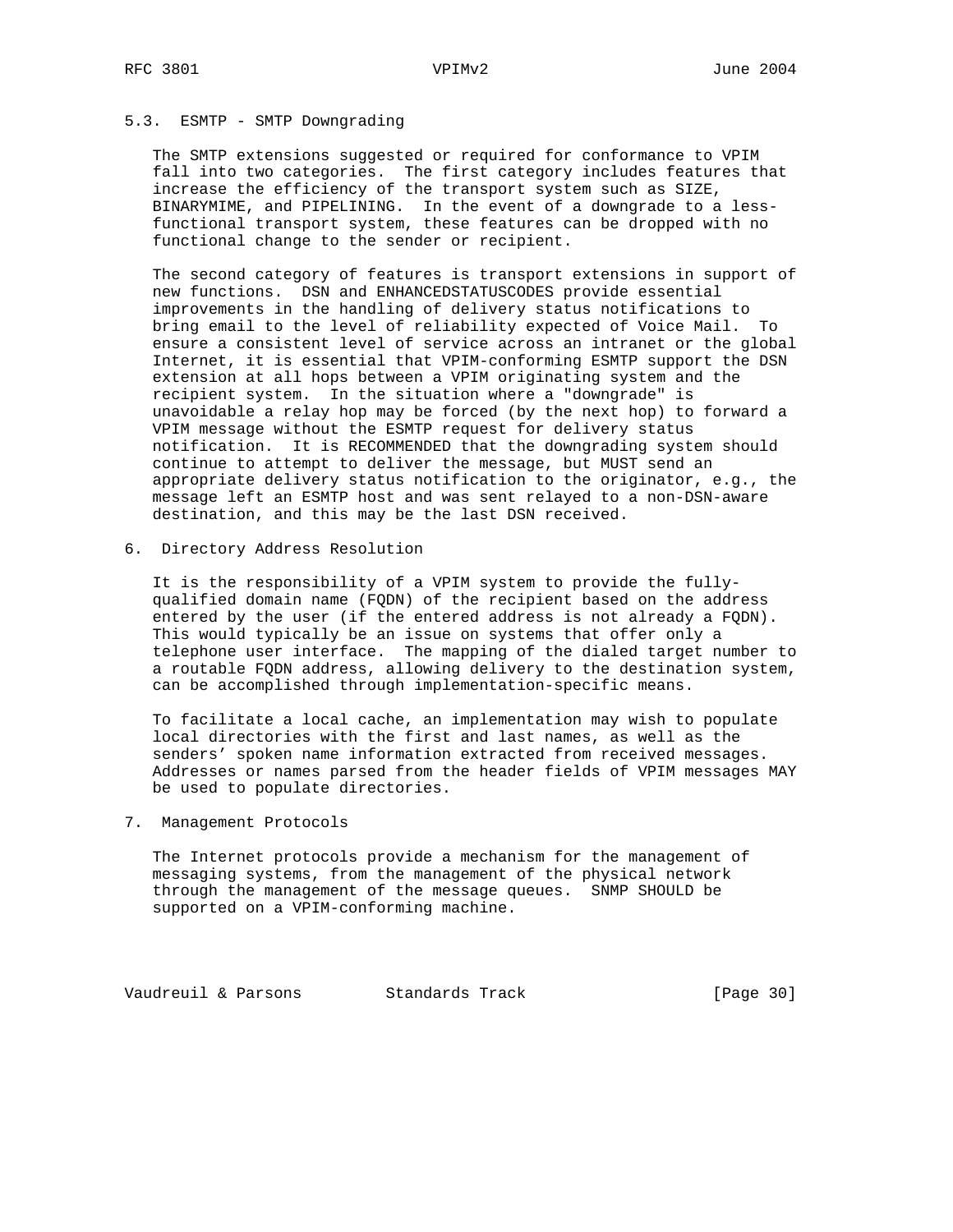## 7.1. Network Management

 The digital interface to the VM and the TCP/IP protocols MAY be managed. MIB II MAY be implemented to provide basic statistics and reporting of TCP and IP protocol performance [MIB II].

# 8. Conformance Requirements

 VPIM is a messaging application that will be supported in several environments and be supported on differing devices. These environments include traditional voice processing systems, desktop voice messaging systems, store-and-forward relays, and protocol translation gateways.

 In order to accommodate all environments, this document defines two areas of conformance: transport and content.

 Transport-conformant systems will pass VPIM messages in a store-and forward manner with assured delivery notifications and without the loss of information. It is expected that most store-and-forward Internet mail-based messaging systems will be VPIM transport conformant.

 Content-conformant systems will generate and interpret VPIM messages. Conformance in the generation of VPIM messages indicates that the restrictions of this profile are honored. Only contents specified in this profile or extensions agreed to by bilateral agreement may be sent. Conformance in the interpretation of VPIM messages indicates that all VPIM content types and constructs can be received; that all mandatory VPIM content types can be decoded and presented to the recipient in an appropriate manner; and that any unrenderable contents result in the appropriate notification.

A summary of the conformance requirements is contained in Appendix A.

 VPIM end systems are expected to be both transport- and content conformant. Voice messaging systems and protocol conversion gateways are considered end systems.

 Relay systems are expected to be transport-conformant in order to receive and send conforming messages. However, they must also create VPIM-conforming delivery status notifications in the event of delivery problems.

 Desktop Email clients that support VPIM are expected to be content conformant. Desktop email clients use various protocols and API's for exchanging messages with the local message store and message transport system. While these clients may benefit from VPIM

Vaudreuil & Parsons Standards Track [Page 31]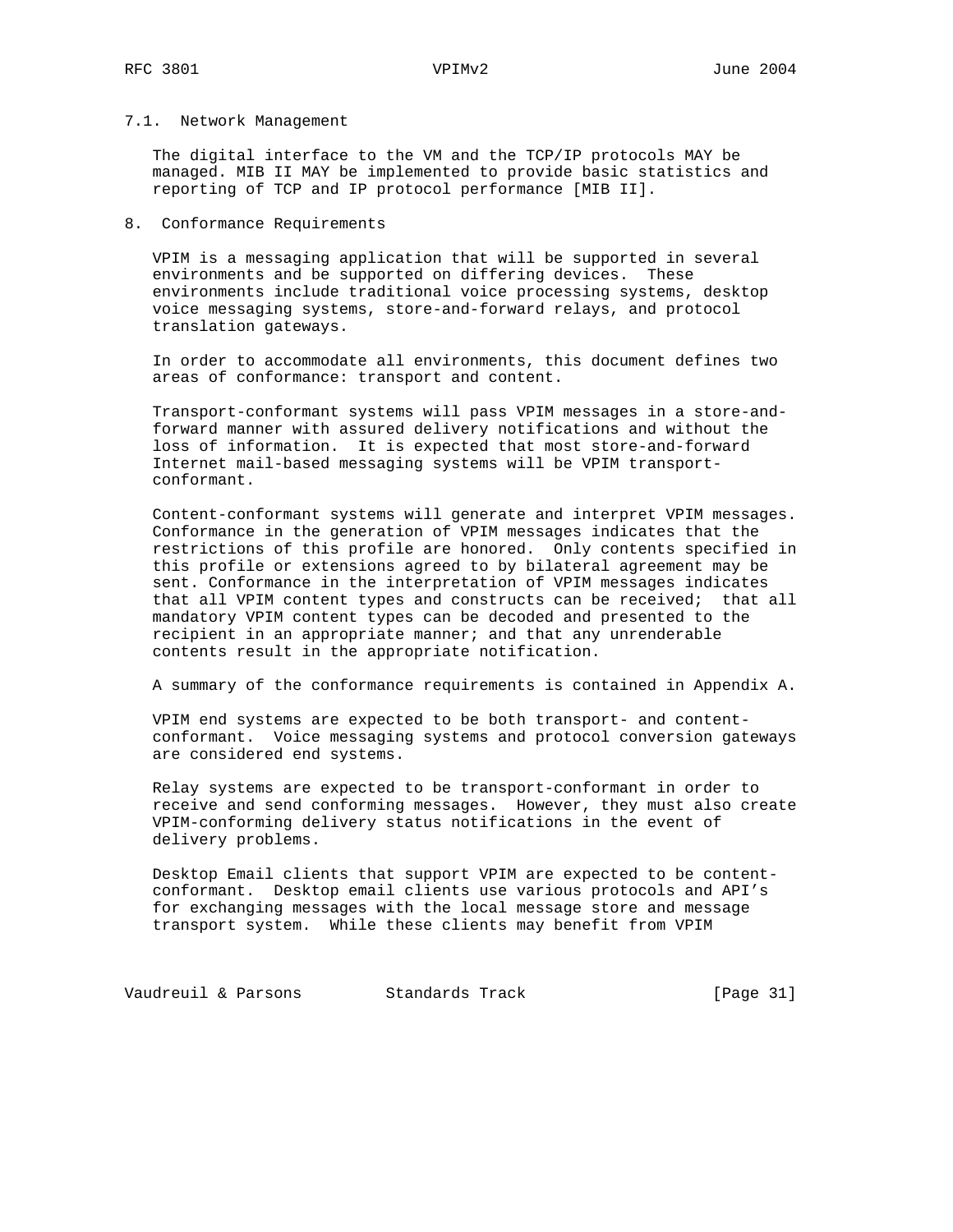transport capabilities, specific client-server requirements are out of-scope for this document.

- 9. Security Considerations
- 9.1. General Directive

 This document is a profile of existing Internet mail protocols. To maintain interoperability with Internet mail, any security to be provided should be part of the Internet security infrastructure, rather than a new mechanism or some other mechanism outside of the Internet infrastructure.

9.2. Threats and Problems

 Both Internet mail and voice messaging have their own set of threats and countermeasures. As such, this specification does not create any security issues not already existing in the profiled Internet mail and voice mail protocols themselves. This section attends only to the set of additional threats that ensue from integrating the two services.

### 9.2.1. Spoofed sender

 The actual sender of the voice message might not be the same as that specified in the "Sender:" or "From:" message header fields or the MAIL FROM address from the SMTP envelope. In a tightly constrained environment, sufficient physical and software controls may be able to ensure prevention of this problem. In addition, the recognition of the sender's voice may provide confidence of the sender's identity irrespective of that specified in "Sender:" or "From:". It should be recognized that SMTP implementations do not provide inherent authentication of the senders of messages, nor are sites under obligation to provide such authentication.

# 9.2.2. Unsolicited voice mail

 Assigning an Internet mail address to a voice mailbox opens the possibility of receiving unsolicited messages (either text or voice mail). Traditionally, voice mail systems operated in closed environments and were not susceptible to unknown senders. Voice mail users have a higher expectation of mailbox privacy and may consider such messages as a security breach. Many Internet mail systems are choosing to block all messages from unknown sources in an attempt to curb this problem.

Vaudreuil & Parsons Standards Track [Page 32]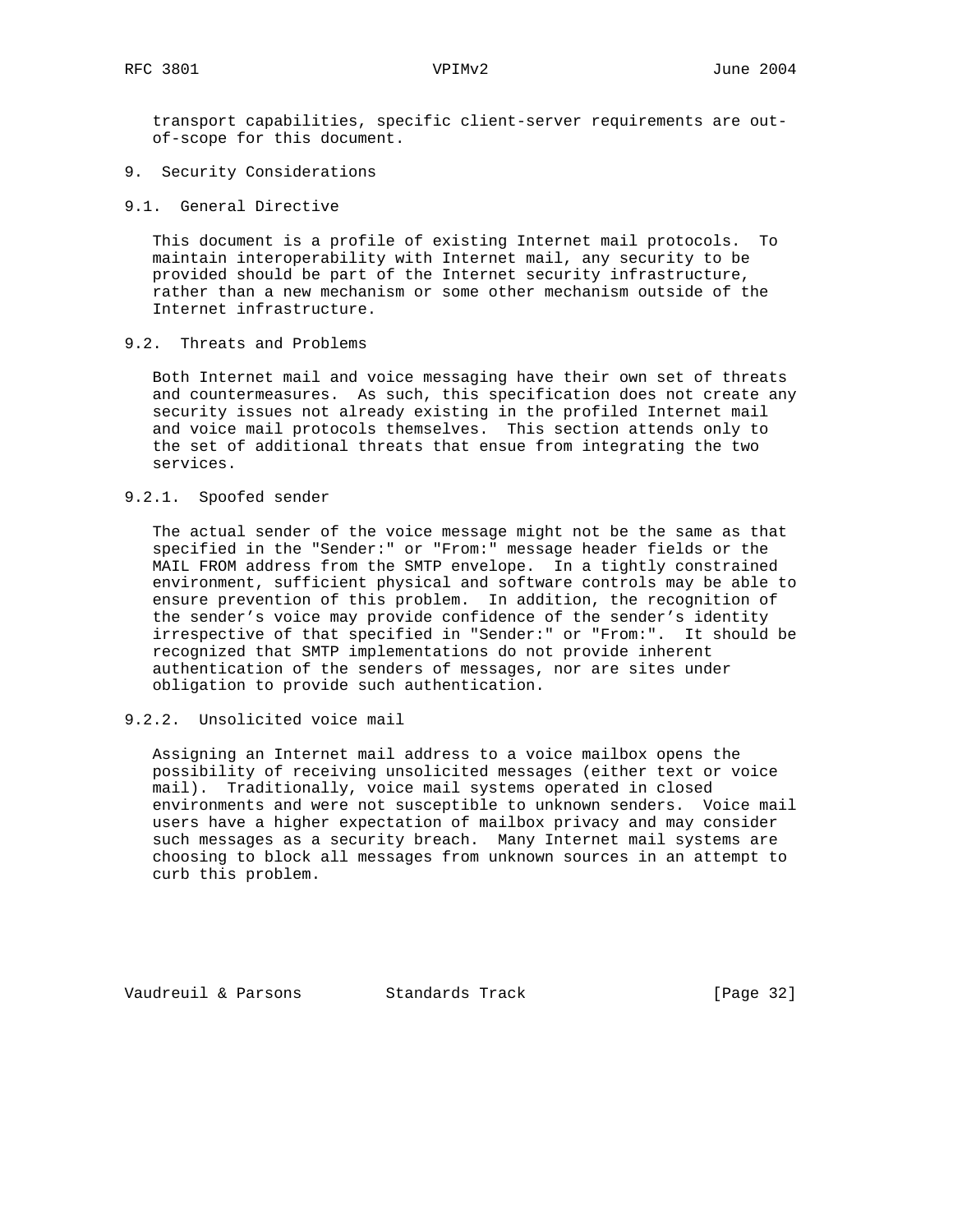# 9.2.3. Message disclosure

 Users of voice messaging systems have an expectation of a level of message privacy that is higher than the level provided by Internet mail without security enhancements. This expectation of privacy by users SHOULD be preserved as much as possible.

9.3. Security Techniques

 Sufficient physical and software control may be acceptable in constrained environments. Further, the profile specified in this document does not in any way preclude the use of any Internet object or channel security protocol to encrypt, authenticate, or non repudiate the messages.

- 10. Normative References
	- [8BIT] Klensin, J., Freed, N., Rose, M., Stefferud, E. and D. Crocker, "SMTP Service Extension for 8bit-MIMEtransport", RFC 1652, July 1994.
	- [ADPCM] Vaudreuil, G. and G. Parsons, "Toll Quality Voice 32 kbit/s Adaptive Differential Pulse Code Modulation (ADPCM) MIME Sub-type Registration", RFC 3802, June 2004.
	- [AMIS-A] Audio Messaging Interchange Specifications (AMIS) Analog Protocol Version 1, Issue 2, February 1992.
	- [AMIS-D] Audio Messaging Interchange Specifications (AMIS) Digital Protocol Version 1, Issue 3, August 1993.
	- [BINARY] Vaudreuil, G., "SMTP Service Extensions for Transmission of Large and Binary MIME Messages", RFC 3030, December 2000.
	- [CODES] Vaudreuil, G. "Enhanced Mail System Status Codes", RFC 1893, January 1996.
	- [MIMEDIR] Dawson, F., Howes, T. and M. Smith, "A MIME Content-Type for Directory Information", RFC 2425, September 1998.
	- [DISP] Troost, R. and S. Dorner, "Communicating Presentation Information in Internet Messages: The Content-Disposition Header", RFC 2183, August 1997.
	- [DNS1] Mockapetris, P., "Domain names implementation and specification", RFC 1035, November 1987.

Vaudreuil & Parsons Standards Track [Page 33]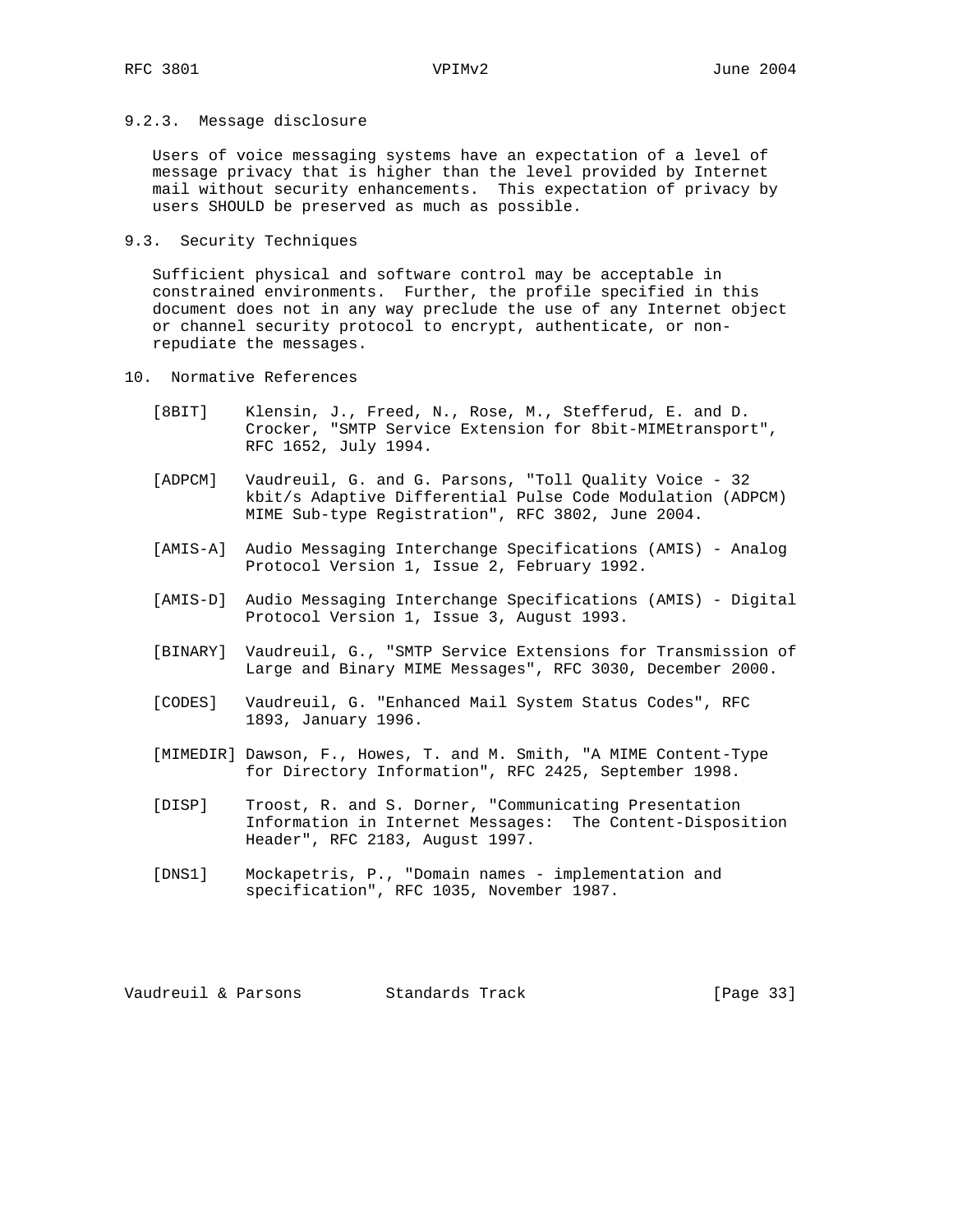- [DNS2] Mockapetris, P., "Domain names concepts and facilities", RFC 1034, November 1987.
- [DRPT] Moore, K., "Simple Mail Transfer Protocol (SMTP) Service Extension for Delivery Status Notifications (DSNs)", RFC 3461, January 2003.
- [DSN] Moore, K. and G. Vaudreuil, "An Extensible Message Format for Delivery Status Notifications", RFC 3464, January 2003.
- [DUR] Parsons, G. and G. Vaudreuil, "Content Duration MIME Header Definition", RFC 3803, June 2004.
- [E164] CCITT Recommendation E.164 (1991), Telephone Network and ISDN Operation, Numbering, Routing and Mobile Service - Numbering Plan for the ISDN Era.
- [ESMTP] Klensin, J., "Simple Mail Transfer Protocol", RFC 2821, April 2001.
- [G726] CCITT Recommendation G.726 (1990), General Aspects of Digital Transmission Systems, Terminal Equipment - 40, 32, 24,16 kbit/s Adaptive Differential Pulse Code Modulation (ADPCM).
- [HOSTREQ] Braden, R., "Requirements for Internet Hosts -- Application and Support", STD 3, RFC 1123, October 1989.
- [LANG] Alvestrand, H., "Tags for the Identification of Languages", BCP 47, RFC 3066, January 2001.
- [MDN] Hansen, T., Ed. and G. Vaudreuil, Ed., "Message Disposition Notification", RFC 3798, May 2004.
- [MIB II] Rose, M., "Management Information Base for Network Management of TCP/IP-based internets: MIB-II", RFC 1213, March 1991.
- [MIME1] Freed, N. and N. Borenstein, "Multipurpose Internet Mail Extensions (MIME) Part One: Format of Internet Message Bodies", RFC 2045, November 1996.
- [MIME2] Freed, N. and N. Borenstein, "Multipurpose Internet Mail Extensions (MIME) Part Two: Media Types ", RFC 2046, November 1996.

Vaudreuil & Parsons Standards Track [Page 34]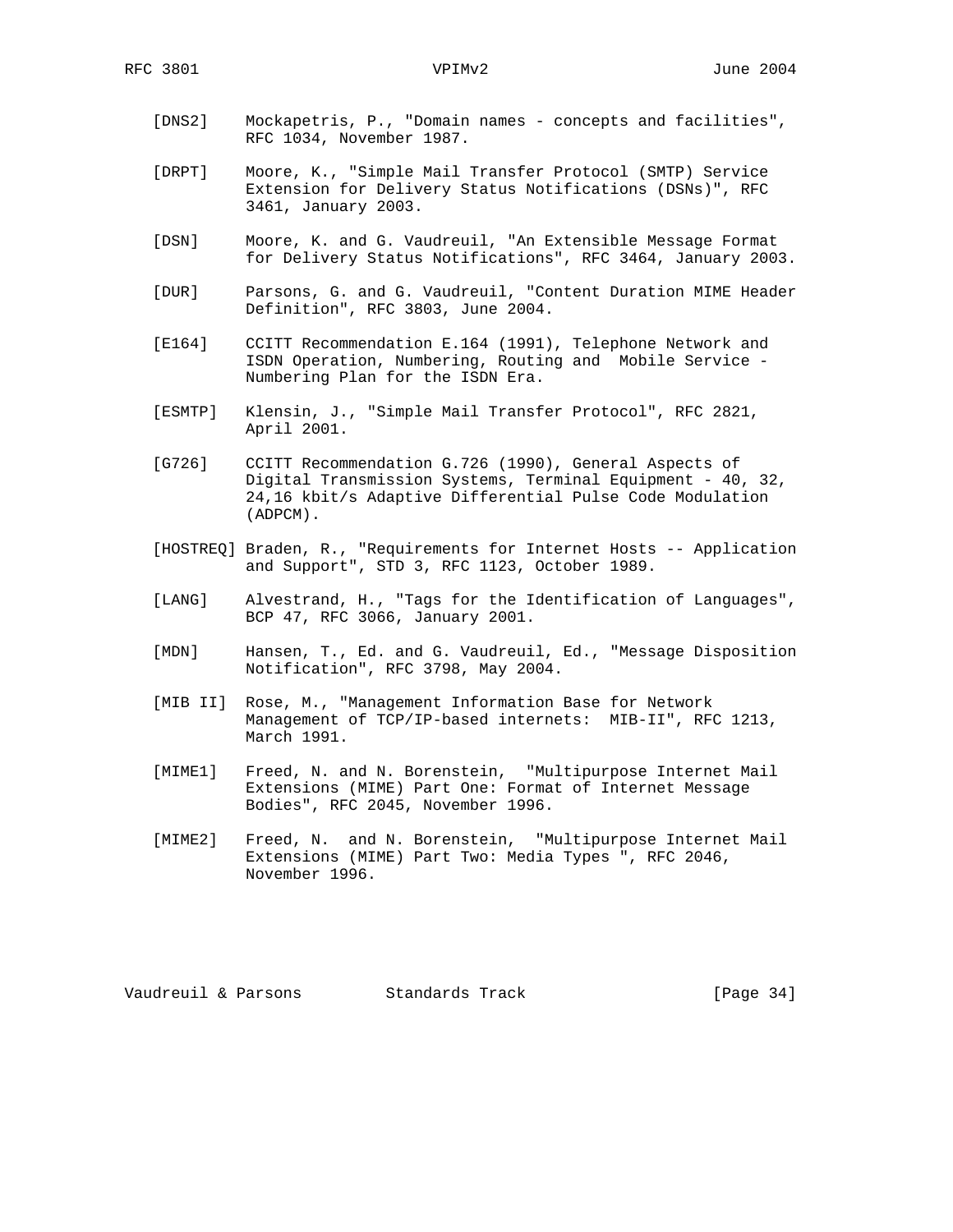- [MIME3] Moore, K., "Multipurpose Internet Mail Extensions (MIME) Part Three: Message Header Extensions for Non-ASCII Text ", RFC 2047, November 1996.
- [MIME4] Freed, N., Klensin, J. and J. Postel, "Multipurpose Internet Mail Extensions (MIME) Part Four: Registration Procedures", RFC 2048, November 1996.
- [MIME5] Freed, N. and N. Borenstein, "Multipurpose Internet Mail Extensions (MIME) Part Five: Conformance Criteria and Examples ", RFC 2049, November 1996.
- [PIPE] Freed, N.and A. Cargille, "SMTP Service Extension for Command Pipelining" STD 60, RFC 2920, September 2000.
- [REPORT] Vaudreuil, G., "The Multipart/Report Content Type for the Reporting of Mail System Administrative Messages", RFC 3462, January 2003.
- [REQ] Bradner, S., "Key words for use in RFCs to Indicate Requirement Levels", BCP 14, RFC 2119, March 1997.
- [RFC822] Crocker, D., "Standard for the Format of ARPA Internet Text Messages", STD 11, RFC 822, August 1982.
- [SIZE] Klensin, J., Freed, N. and K. Moore, "SMTP Service Extensions for Message Size Declaration" STD 10, RFC 1870, November 1995.
- [STATUS] Freed, N., "SMTP Service Extension for Returning Enhanced Error Codes", RFC 2034, October 1996.
- [TIFF-F] Parsons, G. and J. Rafferty, "Tag Image File Format: Application F", RFC 2306, March 1998.
- [TIFFREG] Parsons, G., Rafferty, J. and S. Zilles, "Tag Image File Format: image/tiff - MIME sub-type registration", RFC 2302, March 1998.
- [V-MSG] Vaudreuil, G. and G. Parsons, "VPIM Voice Message MIME Sub-type Registration", RFC 2423, September 1998.
- [VCARD] Dawson, F. and T. Howes, "vCard MIME Directory Profile" RFC 2426, September 1998.
- [VPIM1] Vaudreuil, G., "Voice Profile for Internet Mail", RFC 1911, February 1996.

Vaudreuil & Parsons Standards Track [Page 35]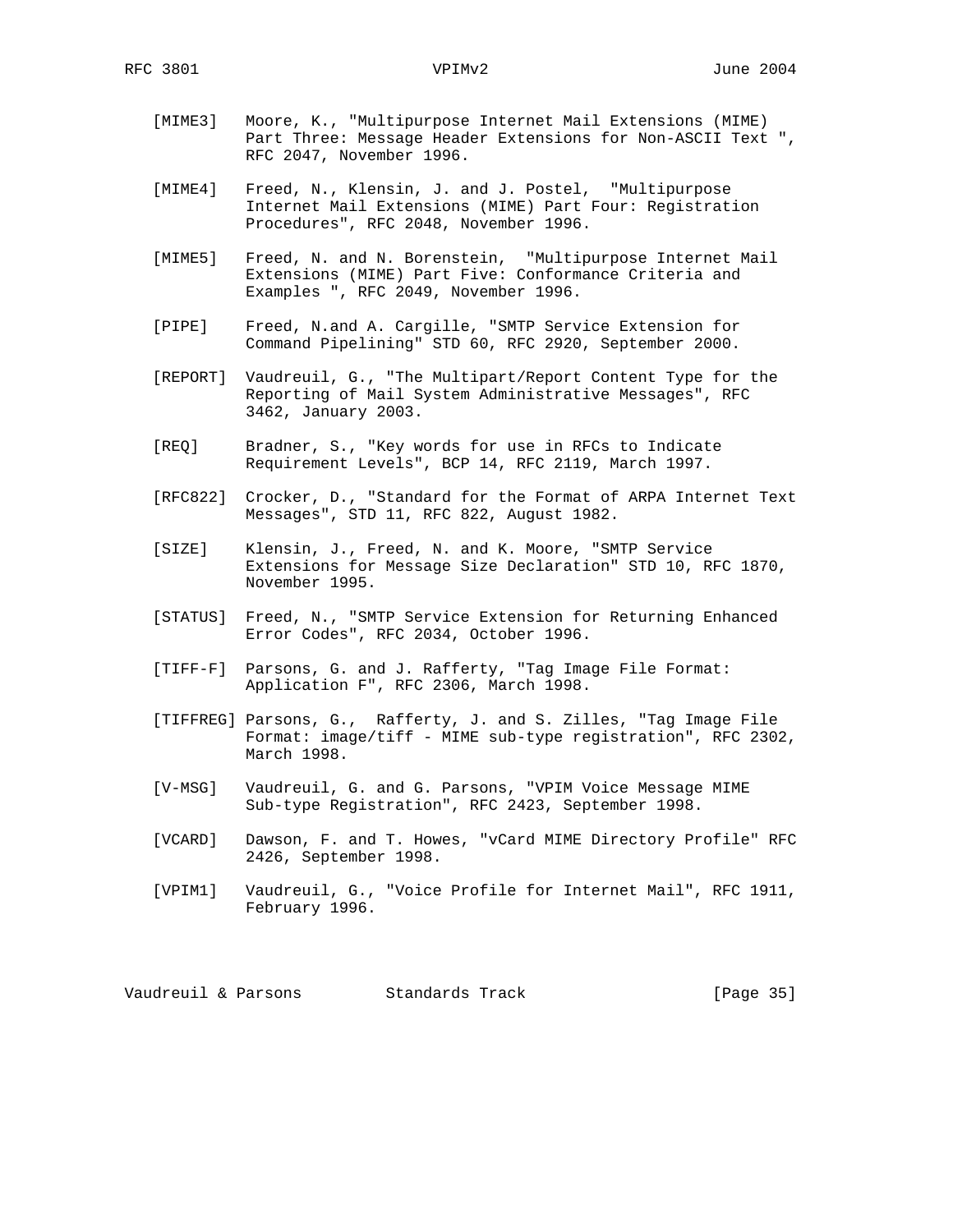- [VPIM2] Vaudreuil, G. and G. Parsons, "Voice Profile for Internet Mail, Version 2", RFC 2421, September 1998.
- [X.400] CCITT/ISO, "CCITT Recommendations X.400/ ISO/IEC 10021-1, Message Handling: System and Service Overview", December 1988.
- 11. Acknowledgments

 The authors would like to offer a special thanks to the Electronic Messaging Association (EMA), especially the members of the Voice Messaging Committee, and the IETF VPIM Work Group, for their support of the VPIM specification and the efforts they have made to ensure its success.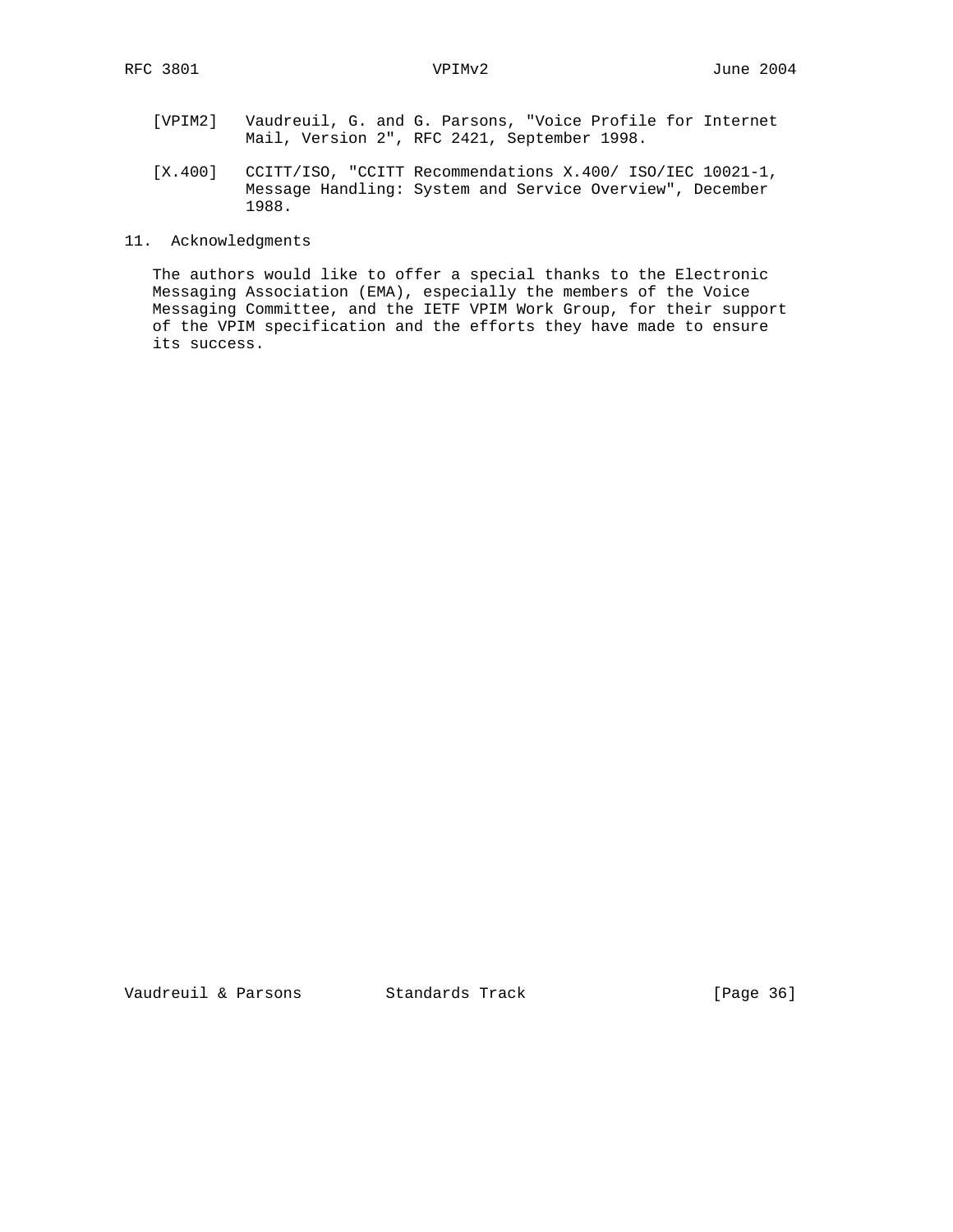12. Appendix A - VPIM Requirements Summary

 The following table summarizes the profile of VPIM version 2 detailed in this document. Since in many cases it is not possible to simplify the qualifications for supporting each feature this appendix is informative. The reader is recommended to read the complete explanation of each feature in the referenced section. The text in the previous sections shall be deemed authoritative if any item in this table is ambiguous.

The conformance table is separated into various columns:

- Feature name of protocol feature (note that the indenting indicates a hierarchy of conformance, i.e., the conformance of a lower feature is only relevant if there is conformance to the higher feature)
- Section reference section in main text of this document

Area - conformance area to which each feature applies:

- C content
- T transport

 Status - whether the feature is mandatory, optional, or prohibited. The key words used in this table are to be interpreted as described in [REQ], though the following list gives a quick overview of the different degrees of feature conformance:

| Must       | - mandatory                                                |
|------------|------------------------------------------------------------|
| Should     | - required in the absence of a compelling<br>need to omit. |
| May        | - optional                                                 |
| Should not | - prohibited in the absence of a compelling<br>need.       |
| Must not   | - prohibited                                               |

Footnote - special comment about conformance for a particular feature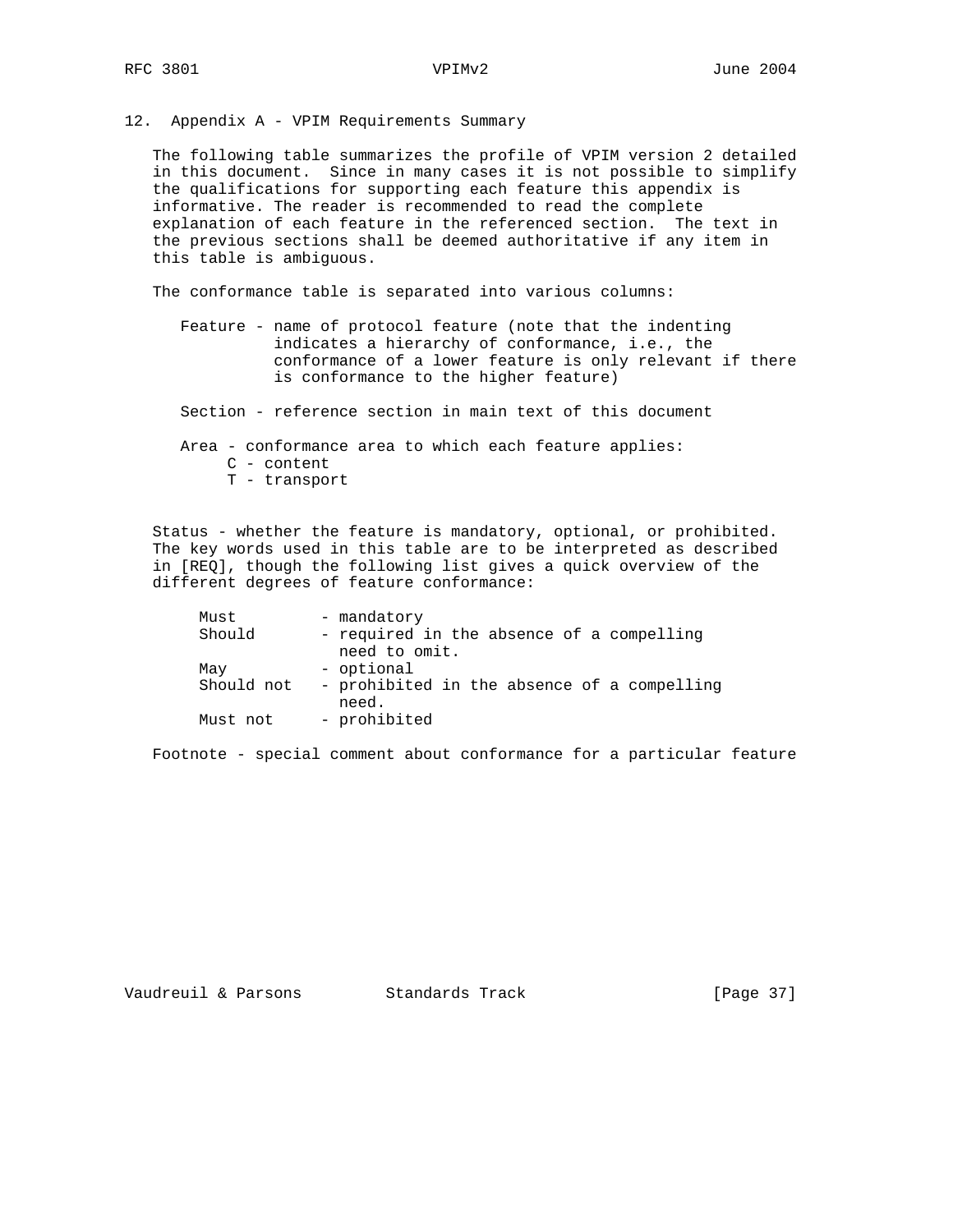|  |  |  | VPIM version 2 Conformance |
|--|--|--|----------------------------|
|--|--|--|----------------------------|

| FEATURE                                                                                                                                                                                                                                                                                                                                                                  | SECTION                                                                                                                                                                   | $A$   M $ O $<br>R U U M<br>E[S L A N N t]<br>ATDY                                                                                                                                                       | S  <br>нI                                                                          |                                                                  | S<br>Н<br>LΙ<br>$\circ$<br>т |   | $_{\rm F}$<br>OMO<br>$U U $ o<br>SIt<br>D T n<br>$\circ$<br>Olt<br>T e |
|--------------------------------------------------------------------------------------------------------------------------------------------------------------------------------------------------------------------------------------------------------------------------------------------------------------------------------------------------------------------------|---------------------------------------------------------------------------------------------------------------------------------------------------------------------------|----------------------------------------------------------------------------------------------------------------------------------------------------------------------------------------------------------|------------------------------------------------------------------------------------|------------------------------------------------------------------|------------------------------|---|------------------------------------------------------------------------|
| Message Addressing Formats:<br>Use DNS host names<br>Use only numbers in mailbox IDs<br>Numbers in mailbox IDs follow E.164<br>Use alpha-numeric mailbox IDs<br>Support of postmaster@domain<br>Support of non-mail-user@domain<br>Support of distribution lists                                                                                                         | 4.1<br>4.1.1<br>4.1.1<br>4.1.1<br>4.1.2<br>4.1.2<br>4.1.3                                                                                                                 | C   x  <br>C<br>$\vert$ C $\vert$<br>$\mathsf C$<br>C <sub>x</sub><br>C<br>$\overline{C}$                                                                                                                | $\mathbf{x}$<br>$\mathbf{x}$<br>$\mathbf{x}$                                       | $\mathbf{x}$<br>$\mathbf{x}$                                     |                              |   |                                                                        |
| Message Header Fields:<br>Sending outbound messages<br>From<br>Addition of text name<br>Same value as MAIL FROM<br>To<br>cc<br>Date<br>Sender<br>Return-Path<br>Message-ID<br>Reply-To<br>Received<br>MIME Version: 1.0 (Voice 2.0)<br>Content-Type<br>Content-Transfer-Encoding<br>Sensitivity<br>Importance<br>Subject<br>Disposition-notification-to<br>Other Headers | 4.2.1<br>4.2.1<br>4.2.1<br>4.2.2<br>4.2.3<br>4.2.4<br>4.2.5<br>4.2.6<br>4.2.7<br>4.2.8<br>4.2.9<br>4.2.10<br>4.2.11<br>4.2.12<br>4.2.13<br>4.2.14<br>4.2.15<br>4.7<br>4.2 | C   x  <br>$\vert$ C $\vert$<br>C<br>C  <br>$\vert$ C<br>Clx<br>$\vert$ C<br>$\vert$ C<br>C   x  <br>C<br>C  X <br>$\vert$ C<br>C x<br>C  x <br>$\vert$ C<br>$\mathsf{C}$<br>$\vert$ C<br>$\vert$ C<br>C | $\mathbf{x}$<br>$\mathbf{x}$<br>$\mathbf{x}$<br>$\mathbf{x}$<br>хI<br>$\mathbf{x}$ | $\mathbf x$<br>$\mathbf{x}$<br>$\mathbf{x}$<br>$\mathbf{x}$<br>X | X                            | X | 1<br>$\mathbf 1$                                                       |

Vaudreuil & Parsons Standards Track [Page 38]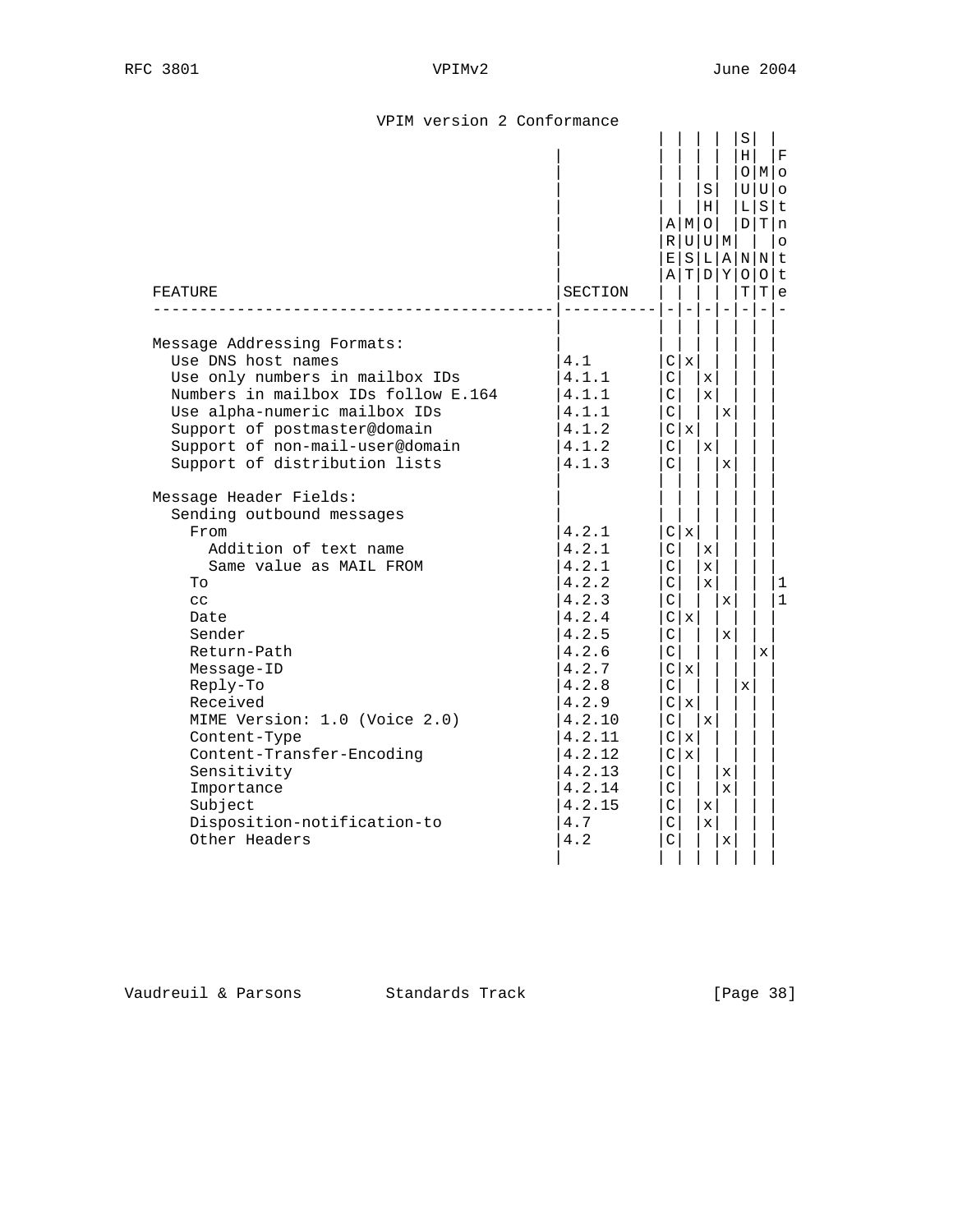| FEATURE                                                                                                                                                                                                                                                                                                                                                                        | SECTION                                                                                                                                                                            |                                                                                                  | $A$  M O<br>R U U M                                                                                       | S<br>н                                                              |                                                                                           | ΗI<br>LΙ<br>E S L A N N t<br>A[T D Y O O t | O M <br>UUlo<br>S<br>D T n<br>TIT | F<br>∣t.<br>$\circ$<br>l e |
|--------------------------------------------------------------------------------------------------------------------------------------------------------------------------------------------------------------------------------------------------------------------------------------------------------------------------------------------------------------------------------|------------------------------------------------------------------------------------------------------------------------------------------------------------------------------------|--------------------------------------------------------------------------------------------------|-----------------------------------------------------------------------------------------------------------|---------------------------------------------------------------------|-------------------------------------------------------------------------------------------|--------------------------------------------|-----------------------------------|----------------------------|
| Receiving inbound messages<br>From<br>Present text personal name<br>To<br>cc<br>Date<br>Conversion of Date to local time<br>Sender<br>Return-Path<br>Message-ID<br>MDN requested<br>Reply-To<br>Received<br>MIME Version: 1.0 (Voice 2.0)<br>Content Type<br>Content-Transfer-Encoding<br>Sensitivity<br>Importance<br>Subject<br>Disposition-notification-to<br>Other Headers | 4.2.1<br>4.2.1<br>4.2.2<br>4.2.3<br>4.2.4<br>4.2.4<br>4.2.5<br>4.2.6<br>4.2.7<br>4.2.7<br>4.2.8<br>4.2.9<br>4.2.10<br>4.2.11<br>4.2.12<br>4.2.13<br>4.2.14<br>4.2.15<br>4.7<br>4.2 | C<br>C<br>$\vert$ C<br>C<br>C<br>$\vert$ C<br>C<br>C<br>C<br>C<br>$\vert$ C<br>$\vert$ C $\vert$ | $\overline{\phantom{m}}$<br>C   x<br>C x<br>C   x  <br>C   x  <br>C  x <br>Clx<br>C  X <br>C <sub>x</sub> | $\qquad \qquad =$<br>$\mathbf x$<br>$\mathbf x$<br>$\mathbf x$<br>X | $\mathbf{x}$<br>$\mathbf x$<br>x<br>X<br>$\mathbf x$<br>$\mathbf{x}$<br>x<br>$\mathbf{x}$ | $\overline{\phantom{0}}$                   |                                   | 2<br>3                     |
| Message Content Encoding:<br>Sending outbound audio/fax contents<br>7BIT<br>8BIT<br>Ouoted Printable<br>Base64<br>Binary<br>Receiving inbound message contents<br>7BIT<br>8BIT<br>Quoted Printable<br>Base64<br>Binary                                                                                                                                                         | 4.2.12<br>4.2.12<br>4.2.12<br>4.2.12<br>4.2.12<br>4.2.12<br>4.2.12<br>4.2.12<br>4.2.12<br>4.2.12                                                                                   | $\vert$ C<br>$\vert$ C $\vert$<br>C<br>$\vert$ C                                                 | C x<br>C x<br>C x <br>C x <br>C   x<br>C x                                                                | $\mathbf x$                                                         |                                                                                           |                                            | X<br>X<br>$\mathbf x$             | 4<br>5<br>5                |

Vaudreuil & Parsons Standards Track [Page 39]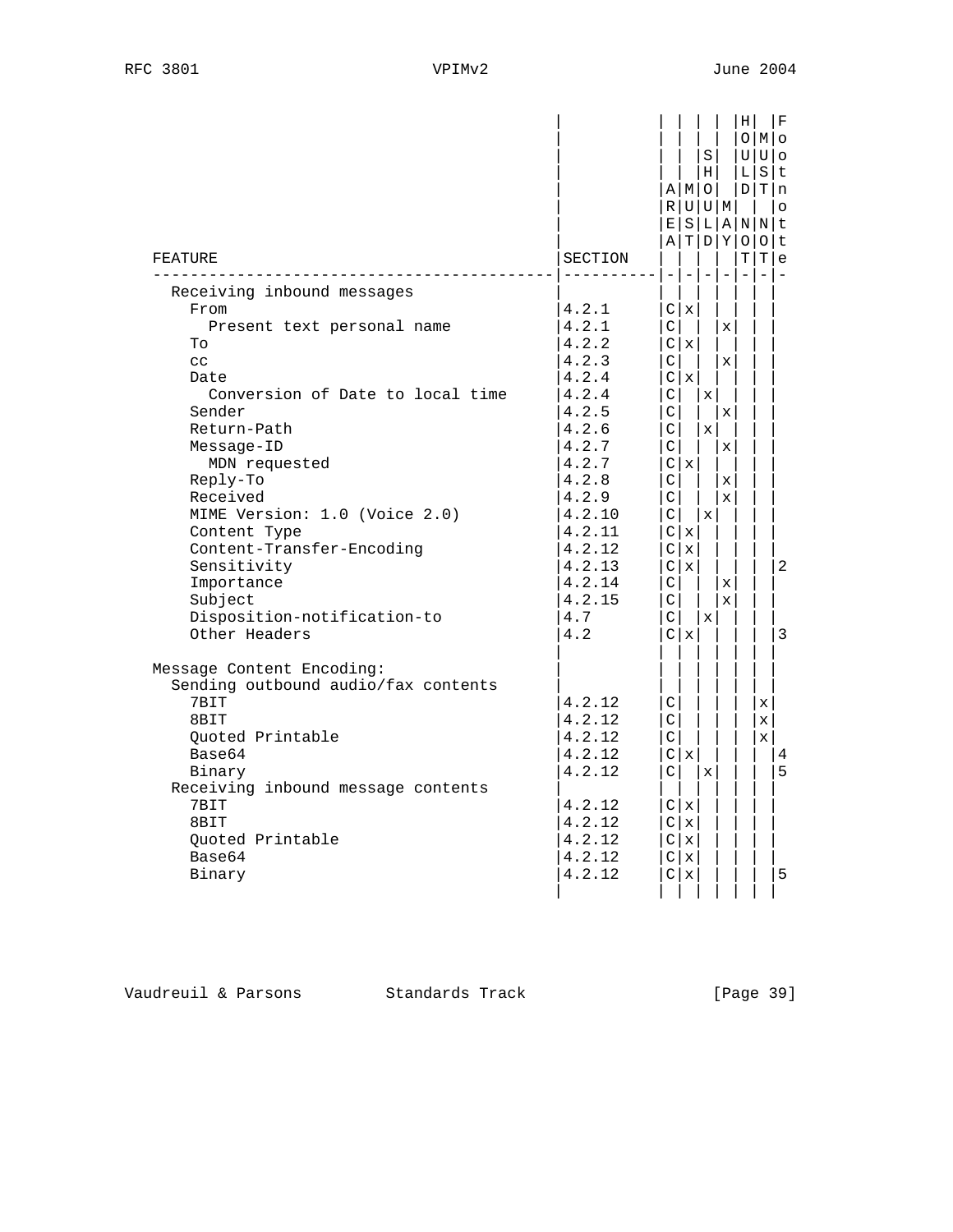| FEATURE<br>Message Content Types:                                                                                                                                                                                                                                                                                                                                                                                                                                                                              | SECTION                                                                                                                                                                           | ΑI                                                                                                                                                                                   | AIMIO<br>R U U M                                         | S<br>Н                | T D Y                                                                       | $S \mid$<br>ΗI<br>UΙ<br>니<br>E S L A N N t<br>Т              | O M <br>Ulo<br>S<br>D T<br>0 0 t<br>Т | F<br>Ιt<br> n<br>$\circ$<br>e |
|----------------------------------------------------------------------------------------------------------------------------------------------------------------------------------------------------------------------------------------------------------------------------------------------------------------------------------------------------------------------------------------------------------------------------------------------------------------------------------------------------------------|-----------------------------------------------------------------------------------------------------------------------------------------------------------------------------------|--------------------------------------------------------------------------------------------------------------------------------------------------------------------------------------|----------------------------------------------------------|-----------------------|-----------------------------------------------------------------------------|--------------------------------------------------------------|---------------------------------------|-------------------------------|
| Sending outbound messages<br>Multipart/Voice-Message<br>Message/RFC822<br>Audio/32KADPCM<br>Content-Description<br>Content-Disposition<br>Content-Duration<br>Content-Language<br>Image/TIFF; application=faxbw<br>Text/Directory<br>Text/plain<br>Audio/* or Image/* (other encodings)<br>Other contents<br>Multipart/Mixed<br>Text/plain<br>Multipart/Report<br>human-readable part is voice<br>human-readable part is text<br>Message/Delivery-Status<br>Message/Disposition-Notification<br>Other contents | 4.4.1<br>4.4.2<br>4.4.3<br>4.3.1<br>4.3.2<br>4.3.3<br>4.3.4<br>4.4.4<br>4.5.2<br>4.5.4<br>4.5.3<br>4.5<br>4.5.1<br>4.5.4<br>4.6, 4.7<br>4.6, 4.7<br>4.6, 4.7<br>4.6<br>4.7<br>4.5 | $\mathsf{C}$<br> C <br>$\mathsf C$<br>C<br>$\mathsf{C}$<br>$\mathsf C$<br>$\mathsf{C}$<br>$\mathsf{C}$<br>C<br>$\mathsf{C}$<br>$\mathsf{C}$<br>$\mathsf{C}$<br>$\mathsf C$<br>C<br>C | C   x<br>$\mathbf x$<br>C  X <br>C   x<br>C  X <br>C   x | $\mathbf x$<br>X<br>x | x<br>х<br>x<br>$\mathbf{x}$<br>$\mathbf{x}$<br>$\mathbf{x}$                 | $\mathbf{x}$<br>$\mathbf{x}$<br>$\mathbf{x}$<br>$\mathbf{x}$ | X                                     | 7<br>9<br>-6                  |
| Receiving in inbound messages<br>Multipart/Voice-Message<br>Message/RFC822<br>Audio/32KADPCM<br>Content-Description<br>Content-Disposition<br>Content-Duration<br>Content-Language<br>Image/TIFF; application=faxbw<br>Text/Directory<br>Text/plain<br>Audio/* or Image/* (other encodings)<br>Other contents<br>Multipart/Mixed                                                                                                                                                                               | 4.4.1<br>4.4.2<br>4.4.3<br>4.3.1<br>4.3.2<br>4.3.3<br>4.3.4<br>4.4.4<br>4.5.2<br>4.5.4<br>4.5.3<br>4.5<br>4.5.1                                                                   | $\vert$ C $\vert$<br>$\mathsf C$<br>C<br>$\mathsf C$<br>$\mathsf C$<br>C<br>$\mathsf C$<br>C<br>C<br>$\vert$ C                                                                       | C x <br>x<br>C   x<br>C  X                               | х<br>X                | x<br>x<br>$\mathbf{x}$<br>$\mathbf{x}$<br>x<br>$\mathbf{x}$<br>$\mathbf{x}$ |                                                              |                                       | 8<br>9                        |

Vaudreuil & Parsons Standards Track (Page 40)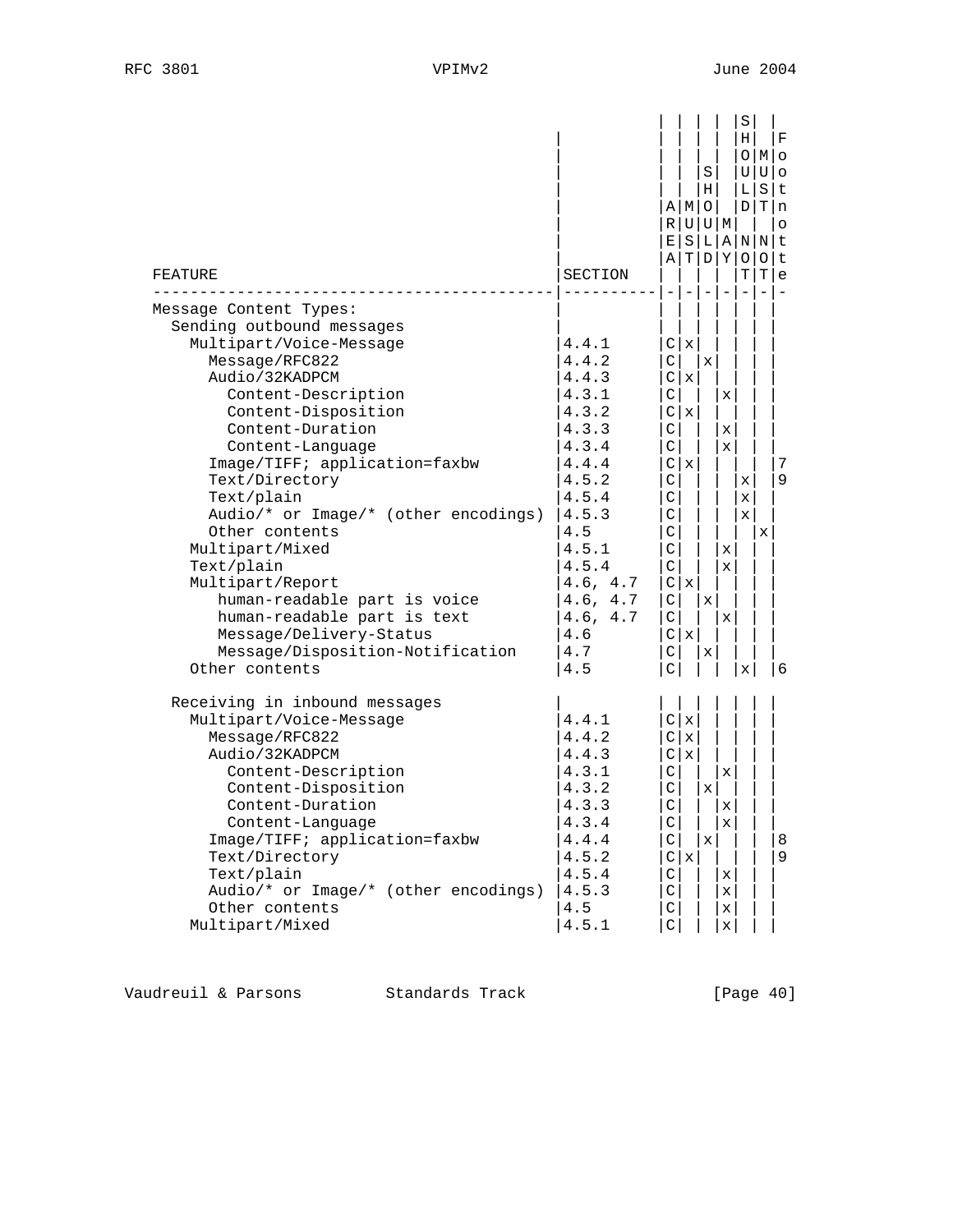| FEATURE                                                                                                                                                                        | SECTION                                                            |                              | $-1-1-$                                                     | S<br>$\vert H \vert$<br>A   M   O  <br>R U U M |                  | S<br>ΗI      | OIMO<br>$U U _Q$<br>L S t<br>D/T n<br>E S L A N N t<br>A T D Y O O t<br>T T e | ١F<br>l o |
|--------------------------------------------------------------------------------------------------------------------------------------------------------------------------------|--------------------------------------------------------------------|------------------------------|-------------------------------------------------------------|------------------------------------------------|------------------|--------------|-------------------------------------------------------------------------------|-----------|
| Text/plain<br>Multipart/Report<br>human-readable part is voice<br>human-readable part is text<br>Message/Delivery-Status<br>Message/Disposition-Notification<br>Other contents | 4.5.4<br>4.6, 4.7<br>4.6, 4.7<br>4.6, 4.7<br>4.6<br>4.7<br>4.5     | $\lfloor$ C<br>$\mathcal{C}$ | C x <br>C  X <br>C  X <br>C   x  <br>C   x                  | l x                                            | $\mathbf x$      |              |                                                                               | 6         |
| Forwarded Messages<br>use Message/RFC822 construct<br>simulate headers if none available                                                                                       | 4.8<br>4.8                                                         | $\mathsf{C}$<br>C I          |                                                             | x<br>$\mathbf x$                               |                  |              |                                                                               |           |
| Reply Messages<br>send to Reply-To, else From address<br>send to non-mail-user                                                                                                 | 4.9<br>4.2.8<br>4.9                                                | $\vert$ C<br>$\mathcal{C}$   | C  X                                                        |                                                | $\mathbf{x}$     | $\mathbf{x}$ |                                                                               |           |
| Notifications<br>use Multipart/Report format<br>always send error on non-delivery<br>send error messages to return-path                                                        | 4.6, 4.7<br>4.6<br>4.2.6                                           |                              | C   x  <br>C   X  <br>C  X                                  |                                                |                  |              |                                                                               |           |
| Message Transport Protocol:<br>Base ESMTP Commands<br><b>HELO</b><br>MAIL FROM<br>RCPT TO<br>DATA<br>TURN<br>QUIT<br>RSET<br>VRFY<br><b>EHLO</b><br><b>BDAT</b>                | 5.1<br>5.1<br>5.1<br>5.1<br>5.1<br>5.1<br>5.1<br>5.1<br>5.1<br>5.1 | Τl<br>тI<br>Т                | T x <br>T x <br>T   x  <br>T x <br>T   x  <br>T x <br>T   x |                                                | X<br>$\mathbf x$ |              | X                                                                             | 5         |

Vaudreuil & Parsons Standards Track [Page 41]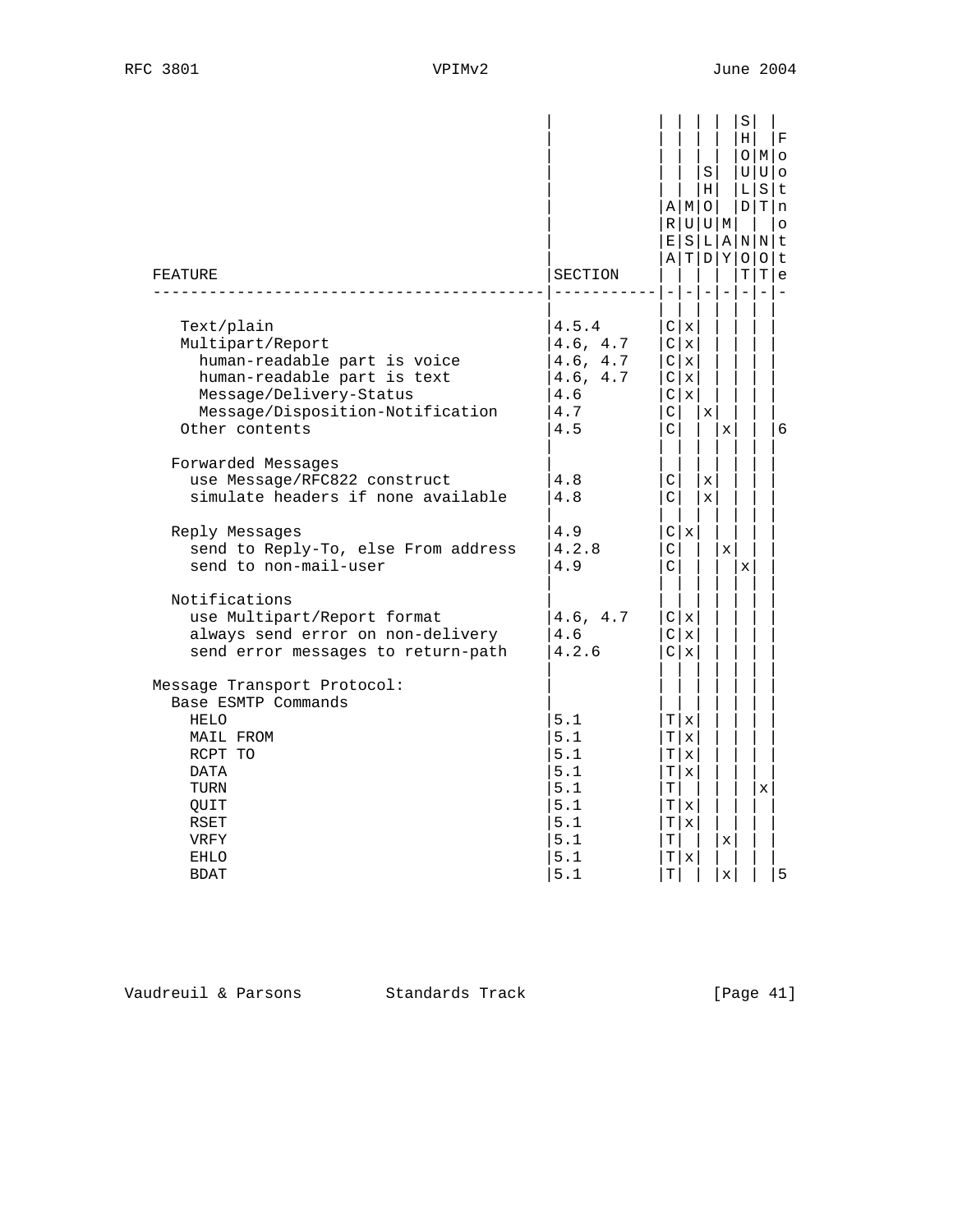| FEATURE                                                                                                                                                                           | SECTION                                                                                | R<br>E<br>Α                                      | AIMI<br>υI<br>$\rm S$                      | S<br>Н<br>$\circ$                            | U   M<br>T D Y   | S<br>H <sub>1</sub><br>O<br>U<br>L<br>D<br>L  A N N<br>0<br>т | $M$   O<br>U<br>S<br>$\Omega$<br>ΤI | $\mathbf F$<br>$\circ$<br>l t<br>Tln<br>$\circ$<br>t<br>t<br>e |
|-----------------------------------------------------------------------------------------------------------------------------------------------------------------------------------|----------------------------------------------------------------------------------------|--------------------------------------------------|--------------------------------------------|----------------------------------------------|------------------|---------------------------------------------------------------|-------------------------------------|----------------------------------------------------------------|
| ESMTP Keywords & Parameters<br><b>DSN</b><br>NOTIFY<br><b>RET</b><br><b>ENVID</b><br>ORCPT<br>SIZE<br><b>ENHANCEDSTATUSCODES</b><br>PIPELINING<br>CHUNKING<br><b>BINARYMIME</b>   | 5.2.1<br>5.2.1<br>5.2.1<br>5.2.1<br>5.2.1<br>5.2.2<br>5.2.3<br>5.2.4<br>5.2.5<br>5.2.6 | ΤI<br>Τl<br>Т<br>Т<br>Т<br>Т<br>т<br>т<br>T<br>T | $\mathbf x$<br>$\mathbf x$<br>$\mathbf{x}$ | $\mathbf{x}$<br>$\mathbf{x}$<br>$\mathbf{x}$ | X<br>x<br>X<br>x |                                                               |                                     |                                                                |
| ESMTP-SMTP Downgrading<br>send delivery report upon downgrade<br>Directory Address Resolution<br>provide facility to resolve addresses<br>use headers to populate local directory | 5.3<br>6<br>6                                                                          | Τl<br>C<br>C                                     | X                                          | $\mathbf{x}$                                 | X                |                                                               |                                     |                                                                |
| Management Protocols:<br>Network management                                                                                                                                       | 7.1                                                                                    | т                                                |                                            |                                              | x                |                                                               |                                     |                                                                |

Footnotes:

- 1. SHOULD leave blank if all recipients are not known or resolvable.
- 2. If a sensitive message is received by a system that does not support sensitivity, then it MUST be returned to the originator with an appropriate error notification. Also, a received sensitive message MUST NOT be forwarded to anyone.
	- 3. If the additional header fields are not understood they MAY be ignored.
	- 4. When binary transport is not available.
	- 5. When binary transport is available.

Vaudreuil & Parsons Standards Track [Page 42]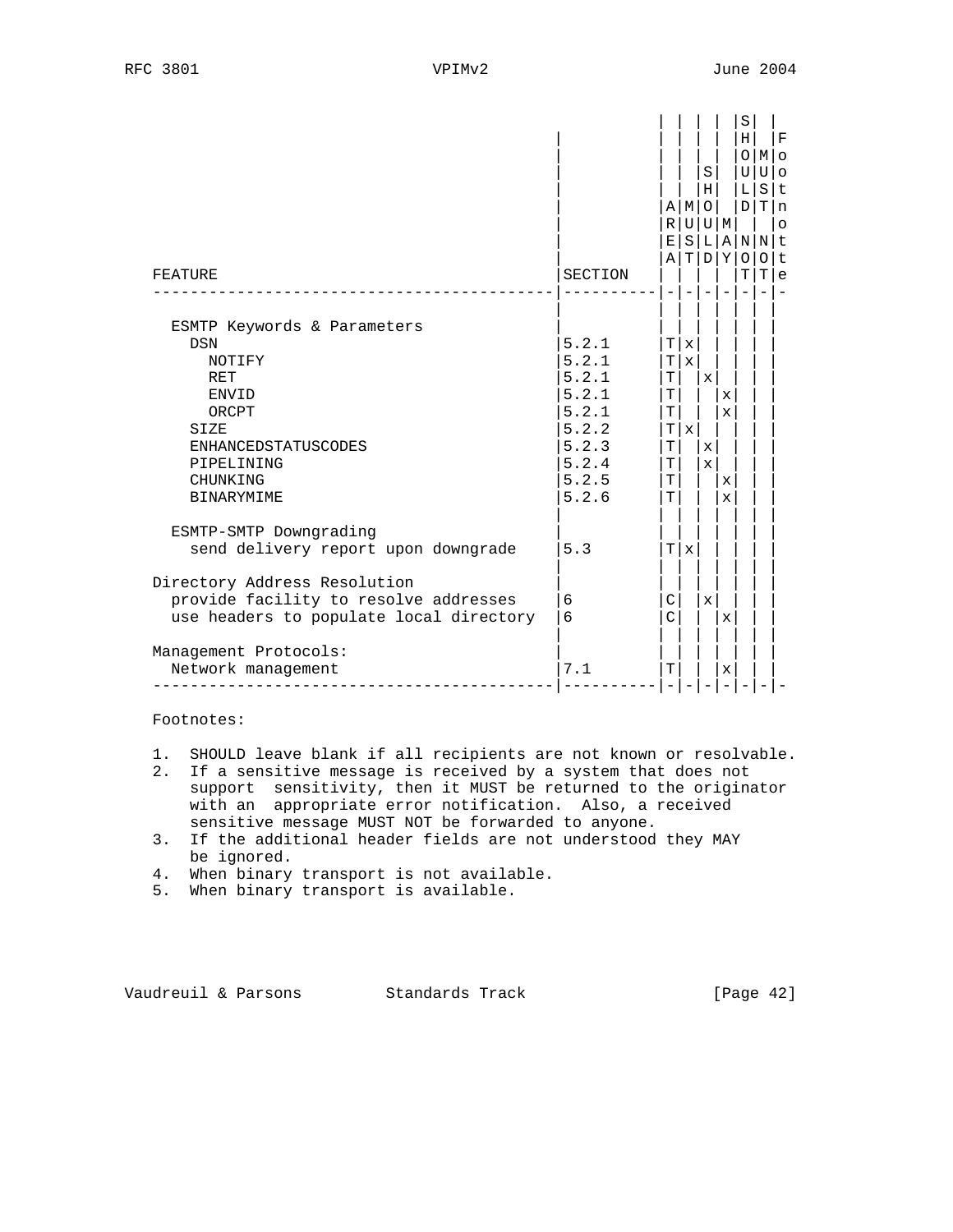- 6. Other un-profiled contents MUST only be sent by bilateral agreement.
- 7. If fax is supported.
- 8. If the fax content cannot be presented it MAY be dropped.
- 9. Handling of a vCard in text/directory is no longer defined.
- 13. Appendix B Example Voice Messages

 The following message is a full-featured message addressed to two recipients. The message includes the sender's spoken name, spoken subject and a short speech segment. The message is marked as important and private.

To: +19725551212@vm1.mycompany.com To: +16135551234@VM1.mycompany.com From: "Parsons, Glenn" <12145551234@VM2.mycompany.com> Date: Mon, 26 Aug 93 10:20:20 -0700 (CDT) MIME-Version: 1.0 (Voice 2.0) Content-type: Multipart/Voice-Message; Version=2.0; Boundary="MessageBoundary" Content-Transfer-Encoding: 7bit Message-ID: 123456789@VM2.mycompany.com Sensitivity: Private Importance: High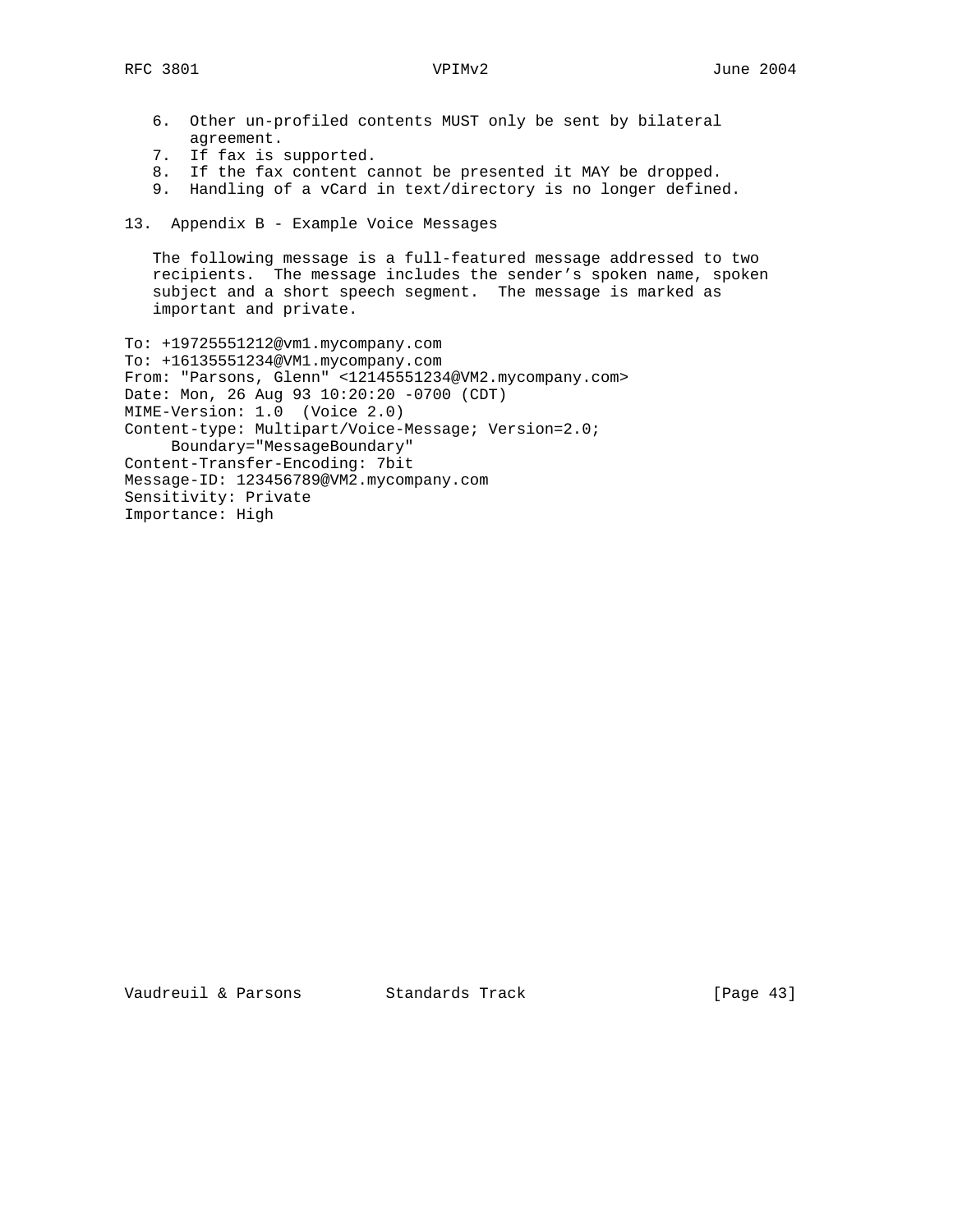--MessageBoundary Content-type: Audio/32KADPCM Content-Transfer-Encoding: Base64 Content-Disposition: inline; voice=Originator-Spoken-Name Content-Language: en-US Content-ID: part1@VM2-4321

glslfdslsertiflkTfpgkTportrpkTpfgTpoiTpdadasssdasddasdasd (This is a sample of the base-64 Spoken Name data) fgdhgddlkgpokpeowrit09==

--MessageBoundary Content-type: Audio/32KADPCM Content-Transfer-Encoding: Base64 Content-Disposition: inline; voice=Spoken-Subject Content-Language: en-US Content-ID: part2@VM2-4321

glslfdslsertiflkTfpgkTportrpkTpfgTpoiTpdadasssdasddasdasd (This is a sample of the base-64 Spoken Subject data) fgdhgddlkgpokpeowrit09==

--MessageBoundary Content-type: Audio/32KADPCM Content-Transfer-Encoding: Base64 Content-Description: Brand X Voice Message Content-Disposition: inline; voice=Voice-Message; filename=msg1.726 Content-Duration: 25

iIiIiIjMzN3czdze3s7d7fwfHhcvESJVe/4yEhLz8/FOQjVFRERCESL/zqrq (This is a sample of the base64 message data) zb8tFdLTQt1PXj u7wjOyRhws+krdns7Rju0t4tLF7cE0K0MxOTOnRW/Pn30c8uHi9==

--MessageBoundary- - - -

The following message is a forwarded single segment voice. Both the forwarded message and the forwarding message contain the senders spoken names.

 To: +12145551212@vm1.mycompany.com From: "Vaudreuil, Greg" <+19725552345@VM2.mycompany.com> Date: Mon, 26 Aug 93 10:20:20 -0700 (CDT) MIME-Version: 1.0 (Voice 2.0) Content-type: Multipart/Voice-Message; Version=2.0; Boundary="MessageBoundary" Content-Transfer-Encoding: 7bit Message-ID: ABCD-123456789@VM2.mycompany.com

Vaudreuil & Parsons Standards Track [Page 44]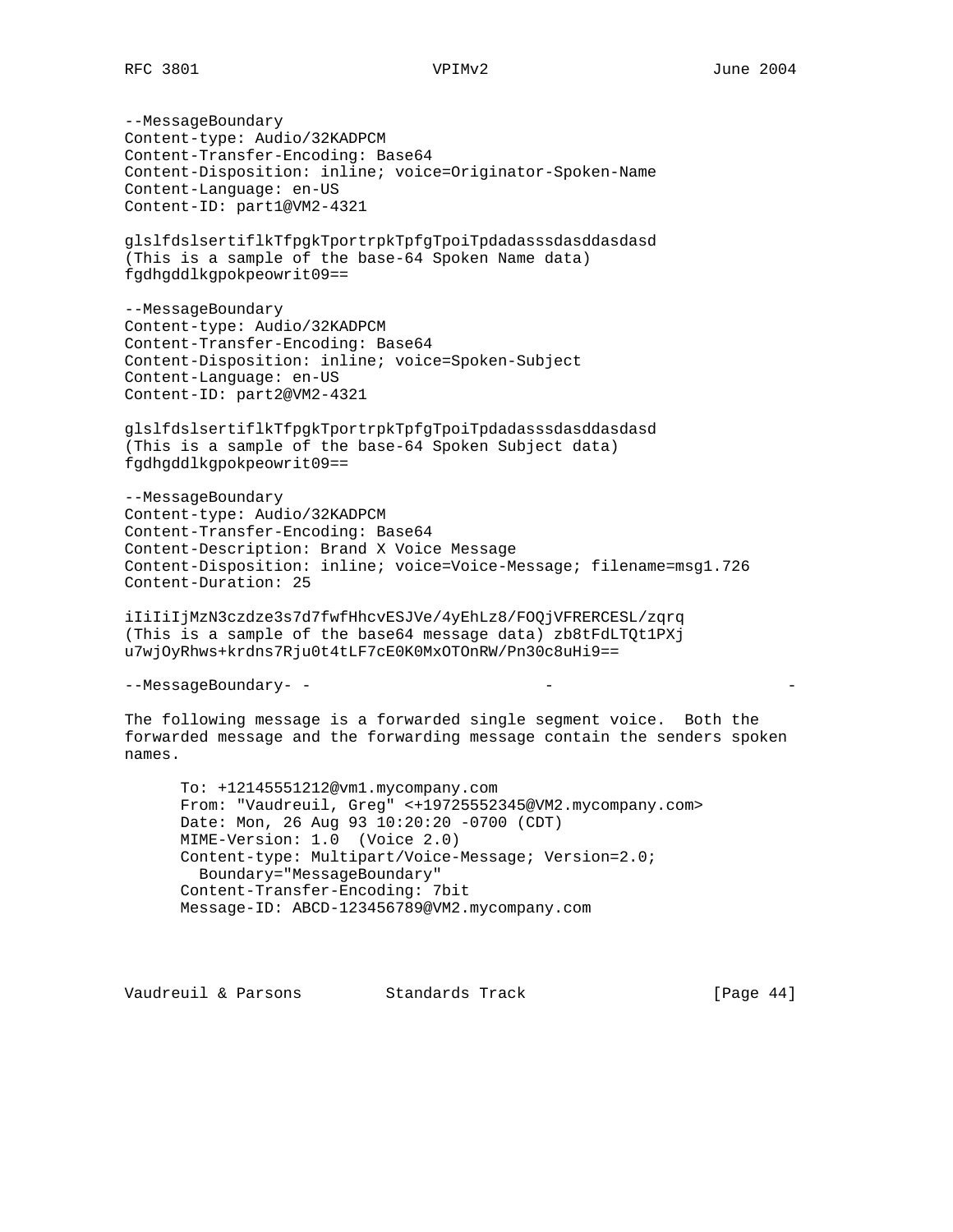--MessageBoundary Content-type: Audio/32KADPCM Content-Transfer-Encoding: Base64 Content-Disposition: inline; voice=Originator-Spoken-Name Content-Language: en-US Content-ID: part3@VM2-4321

 glslfdslsertiflkTfpgkTportrpkTpfgTpoiTpdadasssdasddasdasd (This is a sample of the base-64 Spoken Name data) fgdhgd dlkgpokpeowrit09==

 --MessageBoundary Content-type: Audio/32KADPCM Content-Description: Forwarded Message Annotation Content-Disposition: inline; voice=Voice-Message Content-Transfer-Encoding: Base64

> glslfdslsertiflkTfpgkTportrpkTpfgTpoiTpdadasssdasddasdasd (This is the voiced introductory remarks encoded in base64) jrgoij3o45itj09fiuvdkjgWlakgQ93ijkpokfpgokQ90gQ5tkjpokfgW dlkgpokpeowrit09==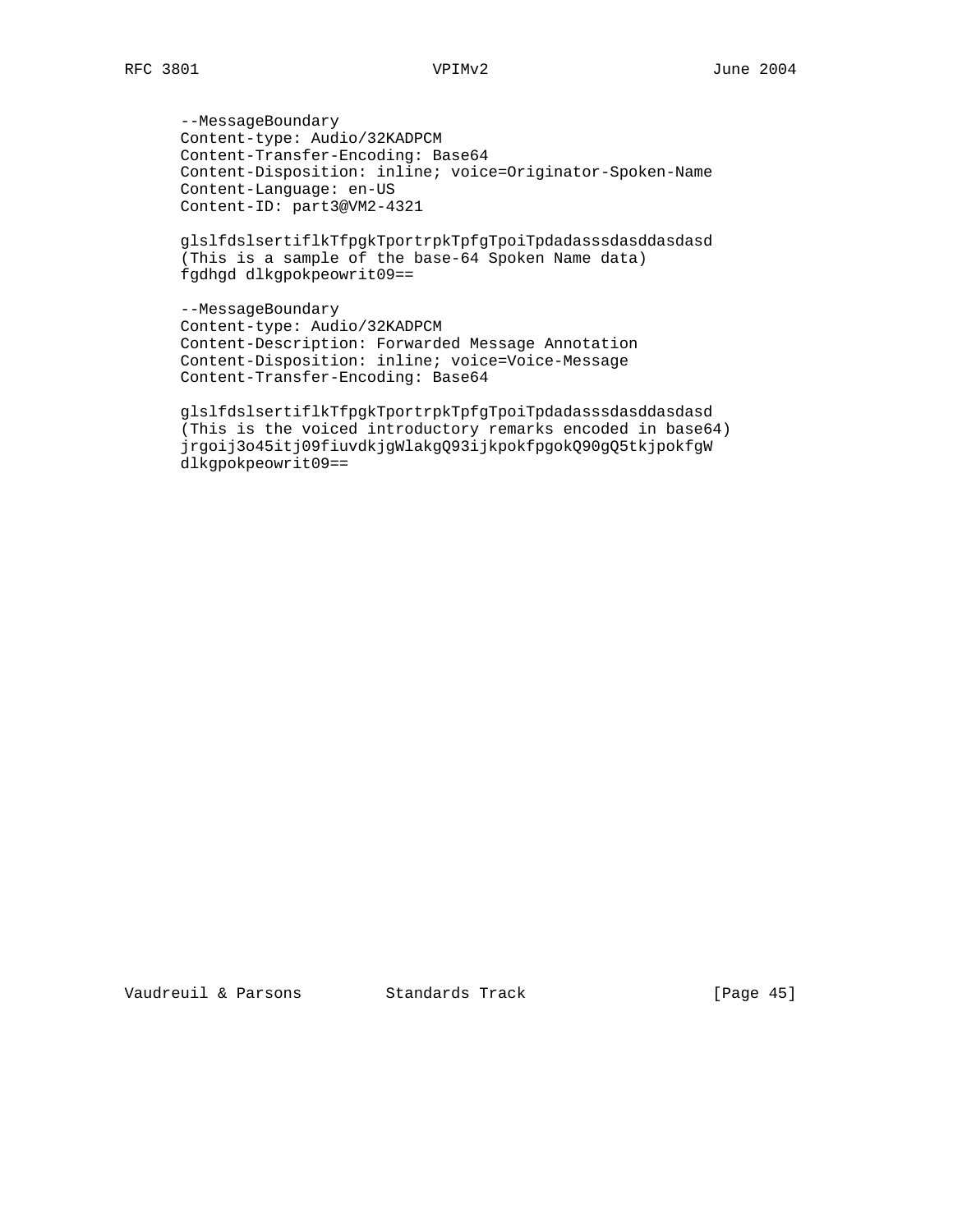--MessageBoundary Content-type: Message/RFC822 Content-Transfer-Encoding: 7bit

 To: +19725552345@VM2.mycompany.com From: "Parsons, Glenn, W." <+16135551234@VM1.mycompany.com> Date: Mon, 26 Aug 93 8:23:10 -0500 (EST) Content-type: Multipart/Voice-Message; Version=2.0; Boundary="MessageBoundary2" Content-Transfer-Encoding: 7bit MIME-Version: 1.0 (Voice 2.0)

 --MessageBoundary2 Content-type: Audio/32KADPCM Content-Transfer-Encoding: Base64 Content-Disposition: inline; voice=Originator-Spoken-Name Content-Language: en-US Content-ID: part6@VM2-4321

 glslfdslsertiflkTfpgkTportrpkTpfgTpoiTpdadasssdasddasdasd (This is a sample of the base-64 Spoken Name data) fgdhgd dlkgpokpeowrit09==

 --MessageBoundary2 Content-type: Audio/32KADPCM Content-Disposition: inline; voice=Voice-Message Content-Transfer-Encoding: Base64

 glslfdslsertiflkTfpgkTportrpkTpfgTpoiTpdadasssdasddasdasd (This is the original message audio data) fgwersdfmniwrjj jrgoij3o45itj09fiuvdkjgWlakgQ93ijkpokfpgokQ90gQ5tkjpokfgW dlkgpokpeowrit09==

```
 --MessageBoundary2--
```
--MessageBoundary--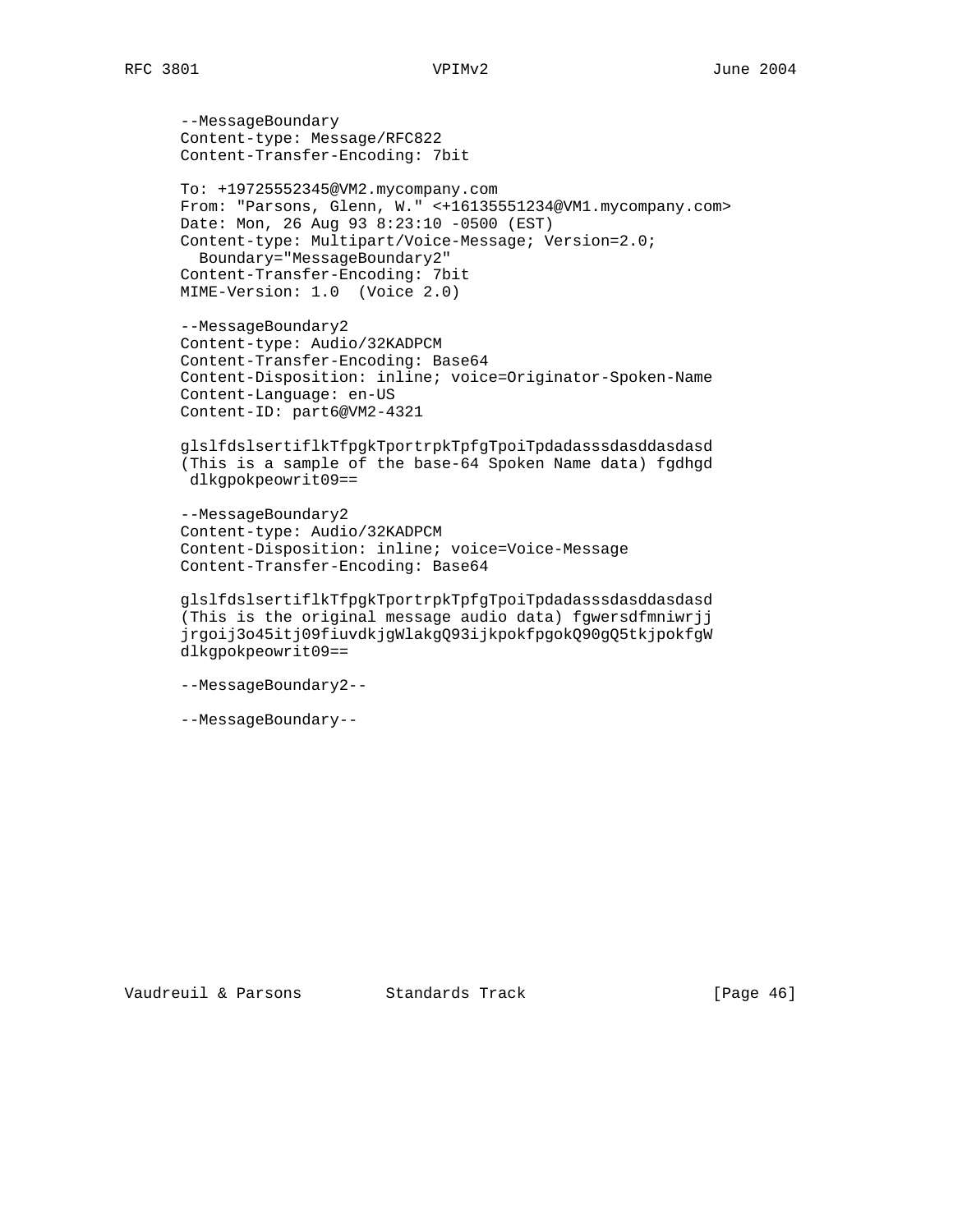The following example is for a DSN sent to the sender of a message by a VPIM gateway at VM1.company.com for a mailbox which does not exist.

 Date: Thu, 7 Jul 1994 17:16:05 -0400 From: Mail Delivery Subsystem <MAILER-DAEMON@vm.company.com> Message-ID: <199407072116.RAA14128@vm1.company.com> Subject: Returned voice message To: 2175552345@VM2.mycompany.com MIME-Version: 1.0 Content-Type: multipart/report; report-type=delivery-status; boundary="RAA14128.773615765/VM1.COMPANY.COM"

 --RAA14128.773615765/VM1.COMPANY.COM Content-type: Audio/32KADPCM Content-Description: Spoken Delivery Status Notification Content-Disposition: inline; voice= Voice-Message-Notification Content-Transfer-Encoding: Base64

 glslfdslsertiflkTfpgkTportrpkTpfgTpoiTpdadadffsssddasdasd (This is a voiced description of the error in base64) jrgoij3o45itj09fiuvdkjgWlakgQ93ijkpokfpgokQ90gdffkjpokfgW dlkgpokpeowrit09==

 --RAA14128.773615765/VM1.COMPANY.COM Content-type: Message/Delivery-Status

Reporting-MTA: dns; vm1.company.com

 Original-Recipient: rfc822; 2145551234@VM1.mycompany.com Final-Recipient: rfc822; 2145551234@VM1.mycompany.com Action: failed Status: 5.1.1 (User does not exist) Diagnostic-Code: smtp; 550 Mailbox not found Last-Attempt-Date: Thu, 7 Jul 1994 17:15:49 -0400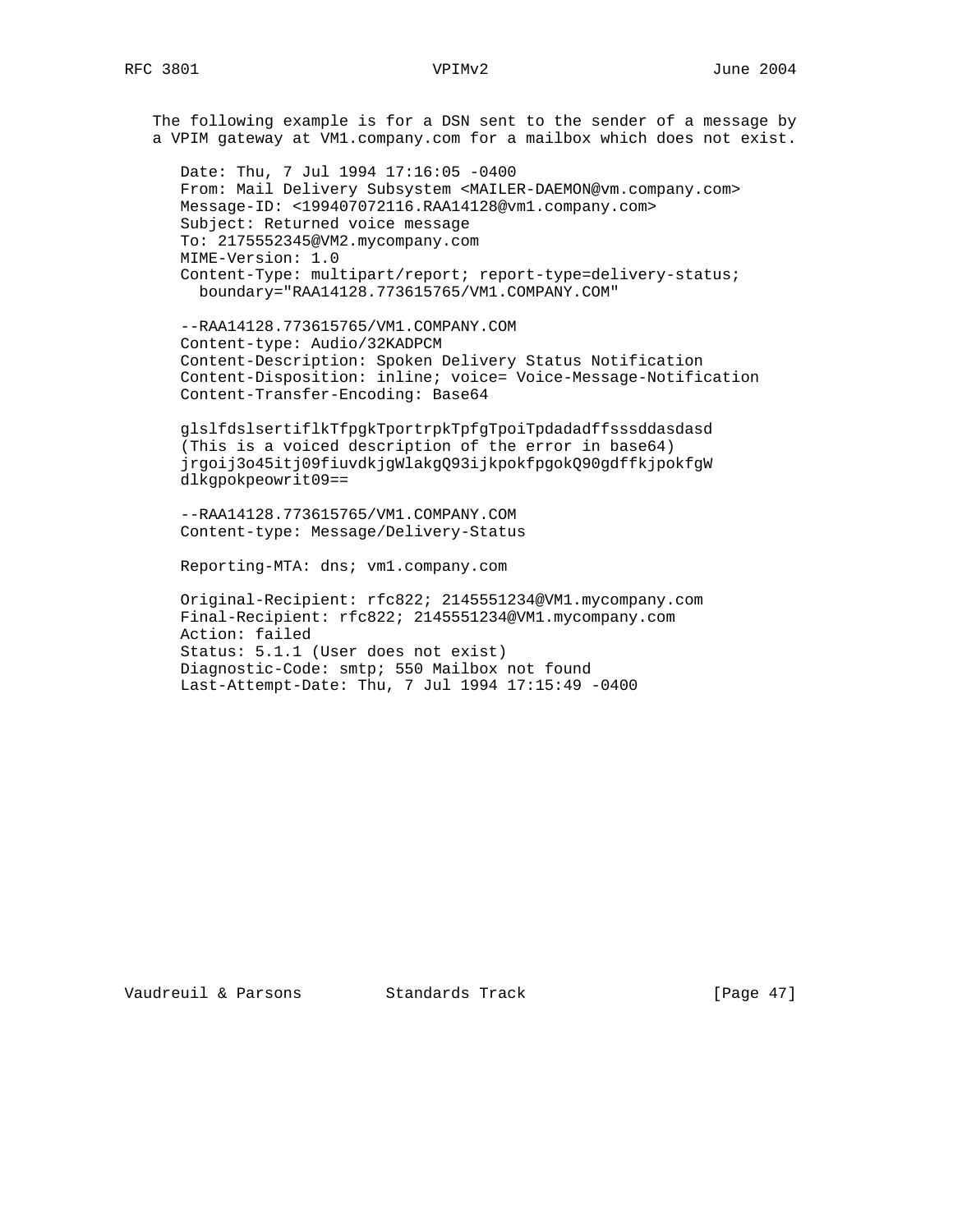--RAA14128.773615765/VM1.COMPANY.COM content-type: Message/RFC822

[original VPIM message goes here]

--RAA14128.773615765/VM1.COMPANY.COM--

 The following example is for an MDN sent to the original sender for a message that has been played. This delivered VPIM message was received by a corporate gateway and relayed to a unified mailbox.

Date: Thu, 7 Jul 1994 17:16:05 -0400 From: "Greg Vaudreuil" <22722@vm.company.com> Message-ID: <199407072116.RAA14128@exchange.company.com> Subject: Voice message played To: 2175552345@VM2.mycompany.com MIME-Version: 1.0 Content-Type: multipart/report; Report-type=disposition-notification; Boundary="RAA14128.773615765/EXCHANGE.COMPANY.COM"

--RAA14128.773615765/EXCHANGE.COMPANY.COM Content-type: Audio/32KADPCM Content-Description: Spoken Disposition Notification Content-Disposition: inline; voice= Voice-Message-Notification Content-Transfer-Encoding: Base64

glslfdslsertiflkTfpgkTportrpkTpfgTpoiTpdadadffsssddasdasd (Voiced description of the disposition action in base64) jrgoij3o45itj09fiuvdkjgWlakgQ93ijkpokfpgokQ90gdffkjpokfgW dlkgpokpeowrit09==

--RAA14128.773615765/EXCHANGE.COMPANY.COM Content-type: Message/Disposition-Notification

Reporting-UA: gregs-laptop.dallas.company.com (Unified FooMail 3.0)

Original-Recipient: rfc822;22722@vm.company.com Final-Recipient: rfc822;Greg.Vaudreuil@foomail.company.com Original-Message-ID: <199509192301.12345@vm2.mycompany.com> Disposition: manual-action/MDN-sent-automatically; displayed

--RAA14128.773615765/EXCHANGE.COMPANY.COM Content-type: Message/RFC822

[original VPIM message goes here]

--RAA14128.773615765/EXCHANGE.COMPANY.COM--

Vaudreuil & Parsons Standards Track [Page 48]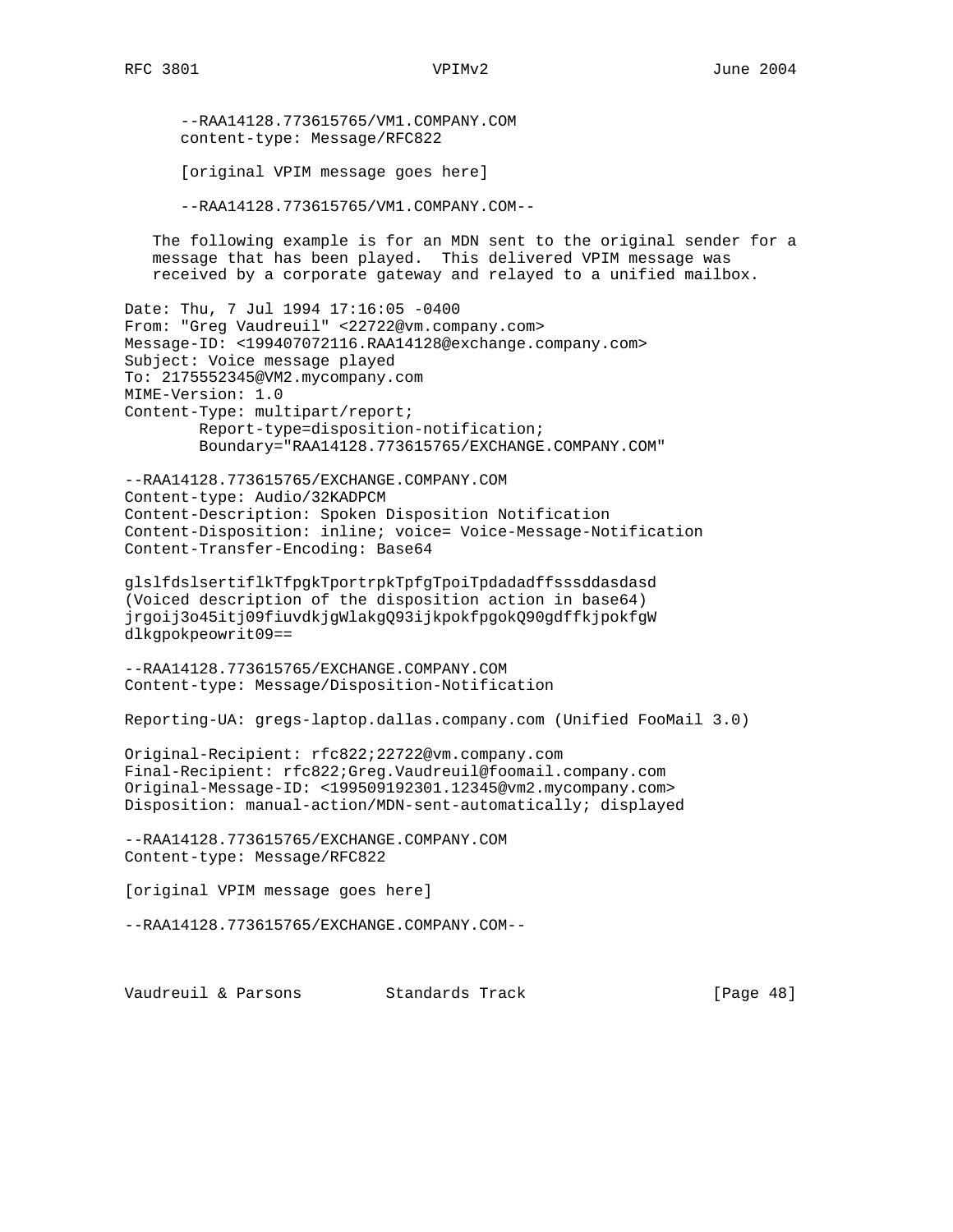14. Appendix C - Example Error Voice Processing Error Codes

 The following common voice processing errors and their corresponding status codes are given as examples. The text after the error codes is intended only for reference to describe the error code. Implementations should provide implementation-specific informative comments after the error code rather than the text below.

| Error condition                                                                                      | RFC 1893 Error codes                                      |
|------------------------------------------------------------------------------------------------------|-----------------------------------------------------------|
| Analog delivery failed<br>because remote system is busy                                              | 4.4.1 Persistent connection error<br>- busy               |
| Analog delivery failed<br>because remote system is<br>ring-no-answer                                 | 4.4.1 Persistent protocol error<br>- no answer from host  |
| Remote system did not answer<br>AMIS-Analog handshake ("D" in<br>response to "C" at connect<br>time) | 5.5.5 Permanent protocol error<br>- wrong version         |
| Mailbox does not exist                                                                               | 5.1.1 Permanent mailbox error<br>- does not exist         |
| Mailbox full or over quota                                                                           | 4.2.2 Persistent mailbox error<br>$-$ full                |
| Disk full                                                                                            | 4.3.1 Persistent system error<br>$-$ full                 |
| Command out of sequence                                                                              | 5.5.1 Permanent protocol error<br>- invalid command       |
| Frame Error                                                                                          | 5.5.2 Permanent protocol error<br>- syntax error          |
| Mailbox does not support FAX                                                                         | 5.6.1 Permanent media error<br>- not supported            |
| Mailbox does not support TEXT                                                                        | 5.6.1 Permanent media error<br>- not supported            |
| Sender is not authorized                                                                             | 5.7.1 Permanent security error<br>- sender not authorized |
|                                                                                                      |                                                           |

Vaudreuil & Parsons Standards Track [Page 49]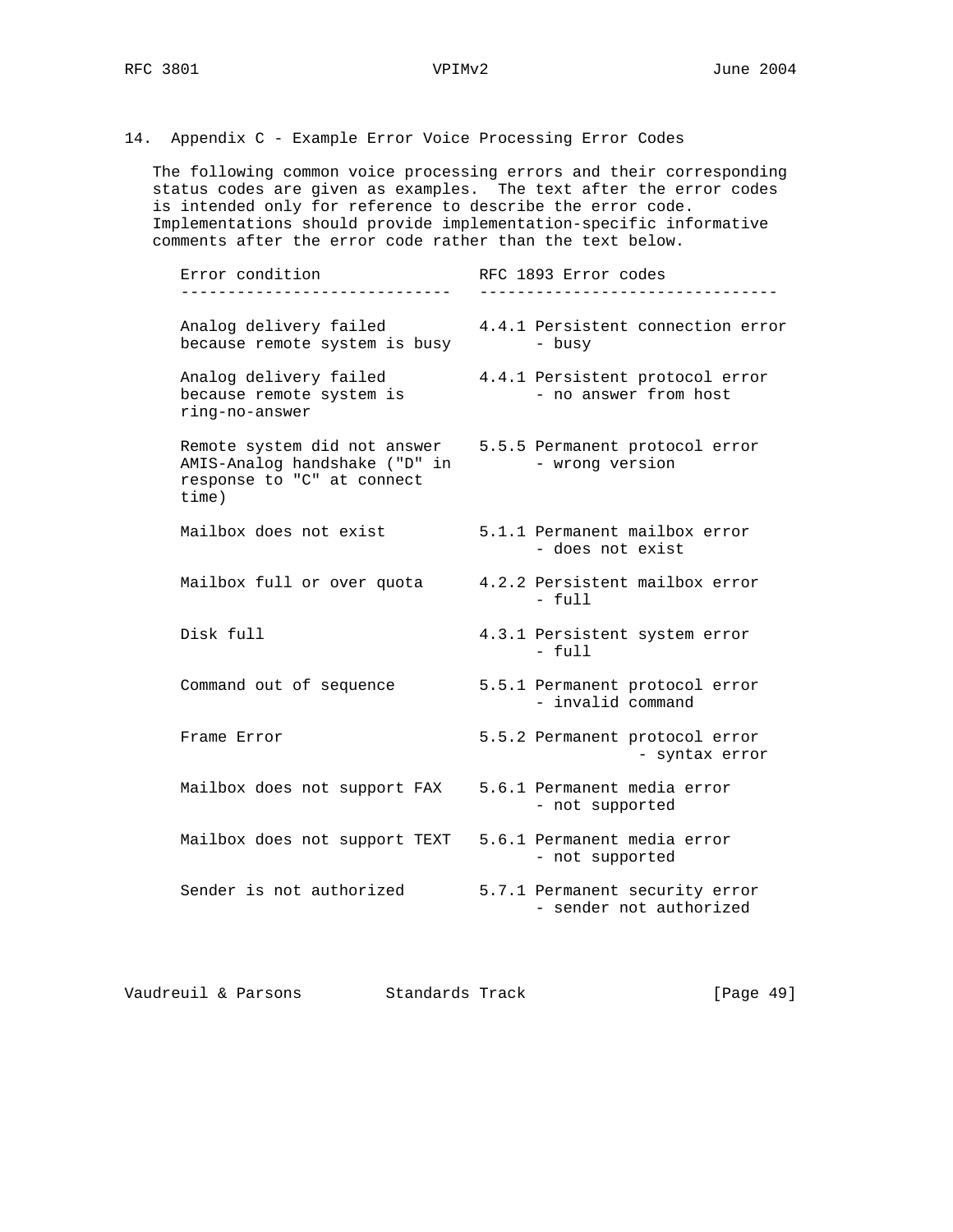Message marked private, but 5.3.3 Permanent system error system is not private capable  $-$  not feature capable

15. Appendix D - Example Voice Processing Disposition Types

 The following common voice processing disposition conditions and their corresponding MDN Disposition (which contains the disposition mode, type and modifier, if applicable) are given as examples. Implementers should refer to [MDN] for a full description of the format of message disposition notifications.

| Notification event             | MDN Disposition mode, type & modifier |
|--------------------------------|---------------------------------------|
| Message played by recipient,   | manual-action/MDN-sent-automatically; |
| receipt automatically returned | displayed                             |
| Message deleted from mailbox   | manual-action/MDN-sent-automatically; |
| by user without listening      | deleted                               |
| Message cleared when mailbox   | manual-action/MDN-sent-automatically; |
| deleted by admin               | deleted/mailbox-terminated            |
| Message automatically deleted  | automatic-action/                     |
| when older than administrator  | MDN-sent-automatically; deleted/      |
| set threshold                  | expired                               |
| Message processed, however     | manual-action/MDN-sent-automatically; |
| audio encoding unknown -       | processed/error                       |
| unable to play to user         | Error: unknown audio encoding         |

<sup>16.</sup> Appendix E - IANA Registrations

 There are no changes to the registration per [DISP] of the voice content disposition parameter defined in the earlier VPIM V2 document, RFC 2421. There are no changes to the registration per [MIME4] of the Multipart/voice-message content type defines in the earlier VPIM v2 document, RFC 2423.

Both are presented here for information.

Vaudreuil & Parsons Standards Track [Page 50]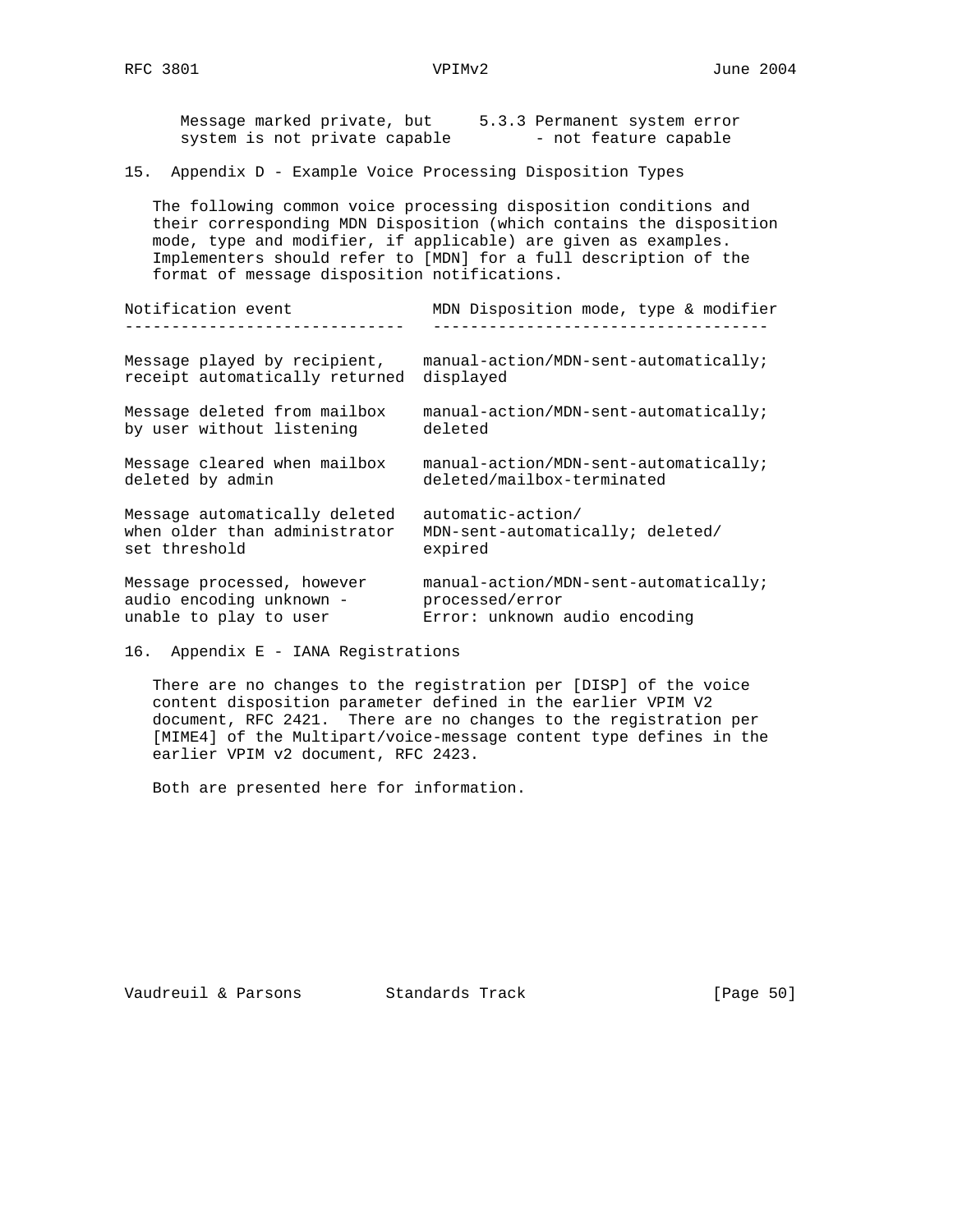16.1. Voice Content-Disposition Parameter Definition

To: IANA@IANA.ORG

Subject: Registration of new Content-Disposition parameter

Content-Disposition parameter name: voice

Allowable values for this parameter:

 Voice-Message - the primary voice message, Voice-Message-Notification - a spoken delivery notification or spoken disposition notification, Originator-Spoken-Name - the spoken name of the originator, Recipient-Spoken-Name - the spoken name of the recipient if available to the originator and present if there is ONLY one recipient, Spoken-Subject- the spoken subject of the message, typically spoken by the originator

Description:

 In order to distinguish between the various types of audio contents in a VPIM voice message a new disposition parameter "voice" is defined with the preceding values to be used as appropriate. Note that there SHOULD only be one instance of each of these types of audio contents per message level. Additional instances of a given type (i.e., parameter value) may occur within an attached forwarded voice message.

16.2. Multipart/Voice-Message MIME Media Type Definition

 To: ietf-types@iana.org Subject: Registration of MIME media type Multipart/voice-message

MIME media type name: multipart

MIME subtype name: voice-message

Required parameters: boundary, version

The use of boundary is defined in [MIME2]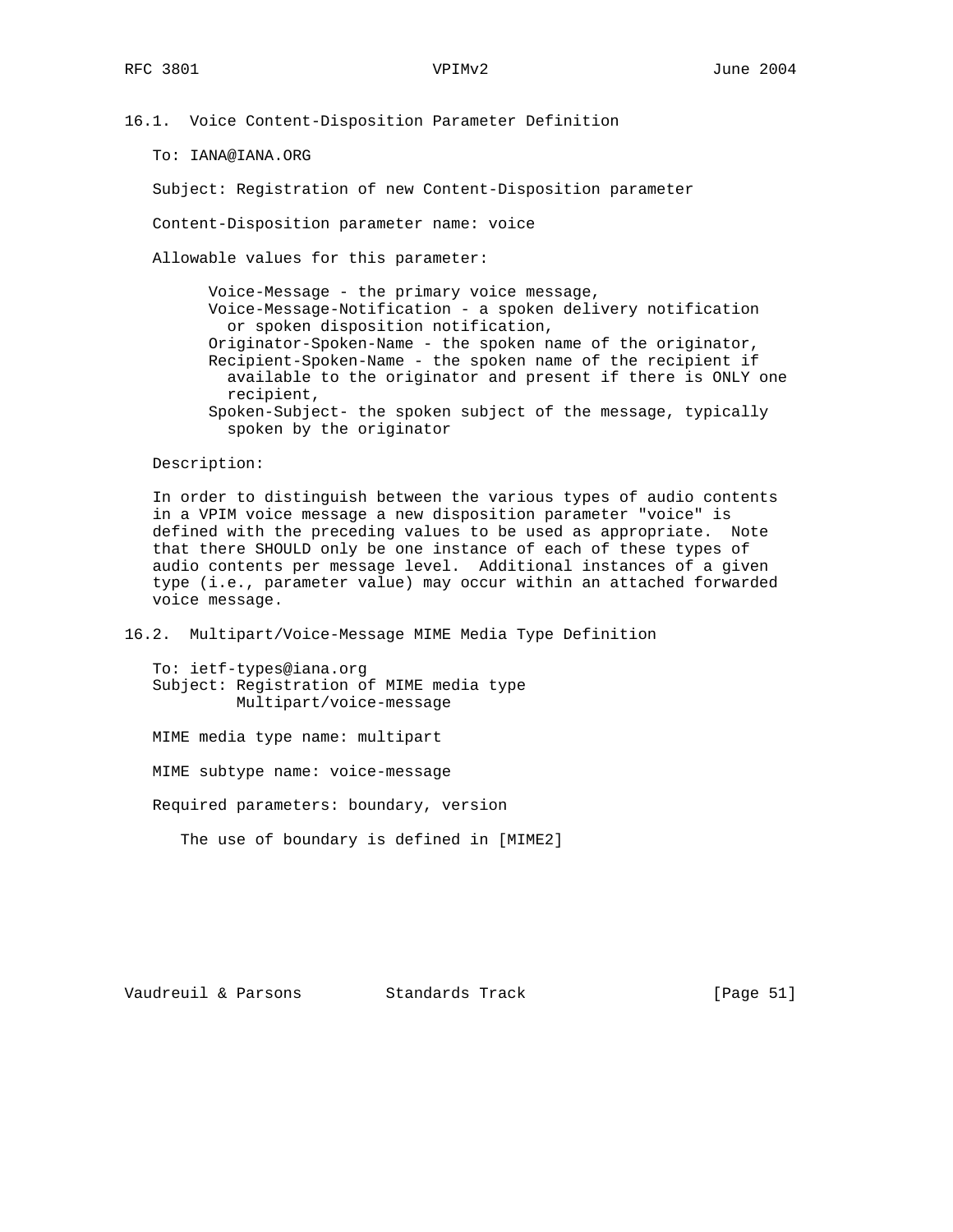The version parameter that contains the value "2.0" if enclosed content conforms to [VPIM2R2]. The absence of this parameter indicates conformance to the previous version defined in RFC 1911 [VPIM1].

Optional parameters: none

```
 Encoding considerations: 7bit, 8bit or Binary
```
Security considerations:

 This definition identifies the content as being a voice message. In some environments (though likely not the majority), the loss of the anonymity of the content may be a security issue.

Interoperability considerations:

 Systems developed to conform with [VPIM1] may not conform to this registration. Specifically, the required version will likely be absent, in this case the recipient system should still be able to accept the message and will be able to handle the content. The VPIM v1 positional identification, however, would likely be lost.

 Published specification: This document

Applications that use this media type:

Primarily voice messaging

Additional information:

 Magic number(s): none File extension(s): .VPM Macintosh File Type Code(s): VPIM

Person & email address to contact for further information:

 Glenn W. Parsons gparsons@nortelnetworks.com

 Gregory M. Vaudreuil gregv@ieee.org

Intended usage: COMMON

Vaudreuil & Parsons Standards Track [Page 52]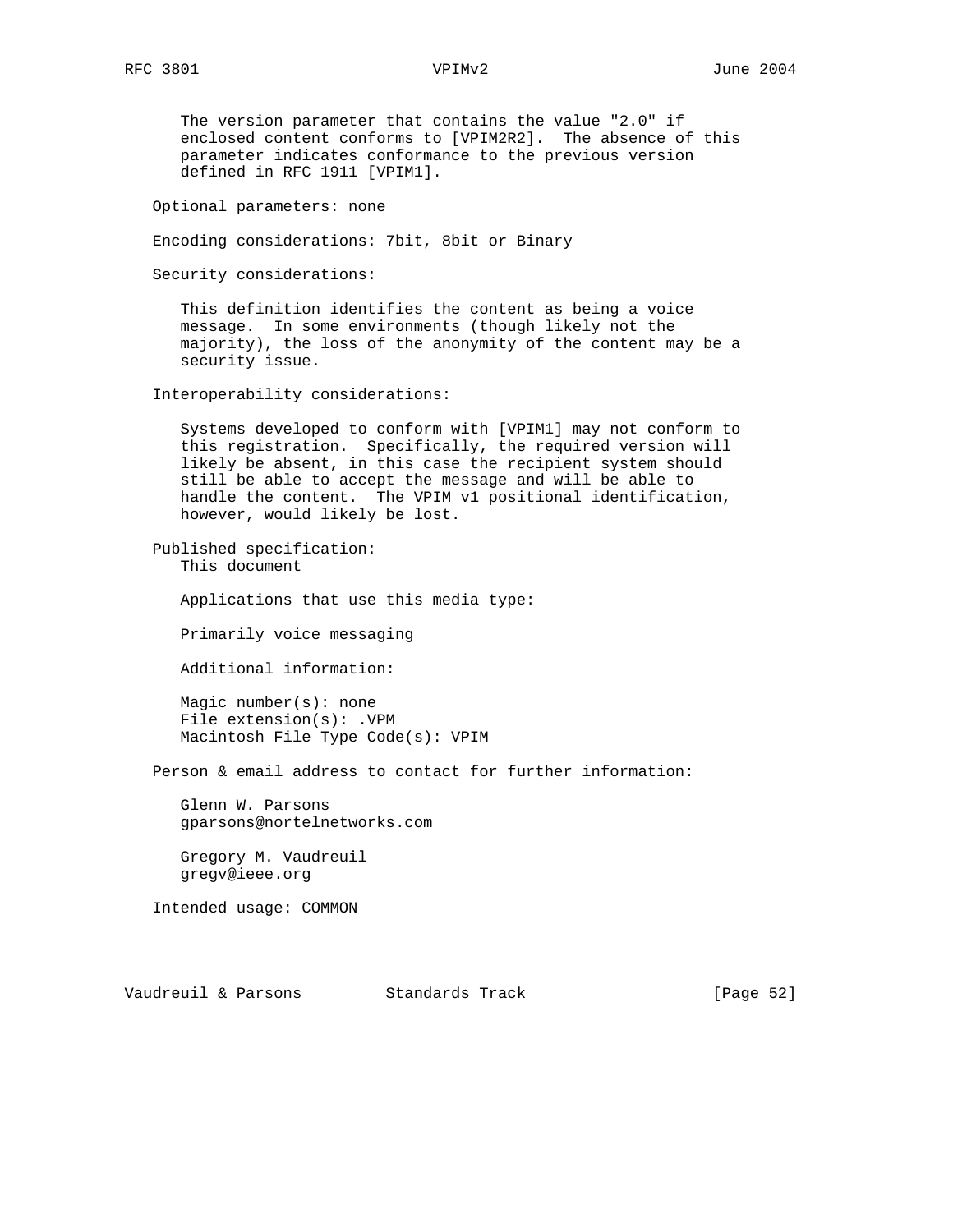Author/Change controller:

Glenn W. Parsons & Gregory M. Vaudreuil

17. Appendix F - Change History: RFC 2421 (VPIM V2) to this Document

 The updated profile in this document is based on the implementation and operational deployment experience of several vendors. The changes are categorized as general, content, transport and conformance. They are summarized below:

- 1. General
	- Various and substantial editorial updates to improve readability.
	- Separated send rules from receive rules to aid clarity.
	- Clarified the behavior upon reception of unrecognized content types expected with the interworking between voice and unified messaging systems. (E.g., Unsupported non-audio contents should be discarded to deliver the audio message.)
	- Reworked the sensitivity requirements to align them with X.400. Eliminated dependencies upon the MIXER documents.
	- Reorganized the content-type descriptions for clarity
- 2. Content
	- Changed handling of received lines by a gateway to SHOULD NOT delete in a gateway. In gateways to systems such as AMIS, it is not possible to preserve this information. It is intended that such systems be able to claim conformance.
	- Eliminated the vCard as a supported VPIM V2 content type.
	- Merged in text from RFC 2423 (Multipart/voice-message)
- 3. Transport
	- None
- 4. Conformance
	- Aligned the table of Appendix A to the requirements in the text.

| Vaudreuil & Parsons |  | Standards Track |  | [Page 53] |  |
|---------------------|--|-----------------|--|-----------|--|
|---------------------|--|-----------------|--|-----------|--|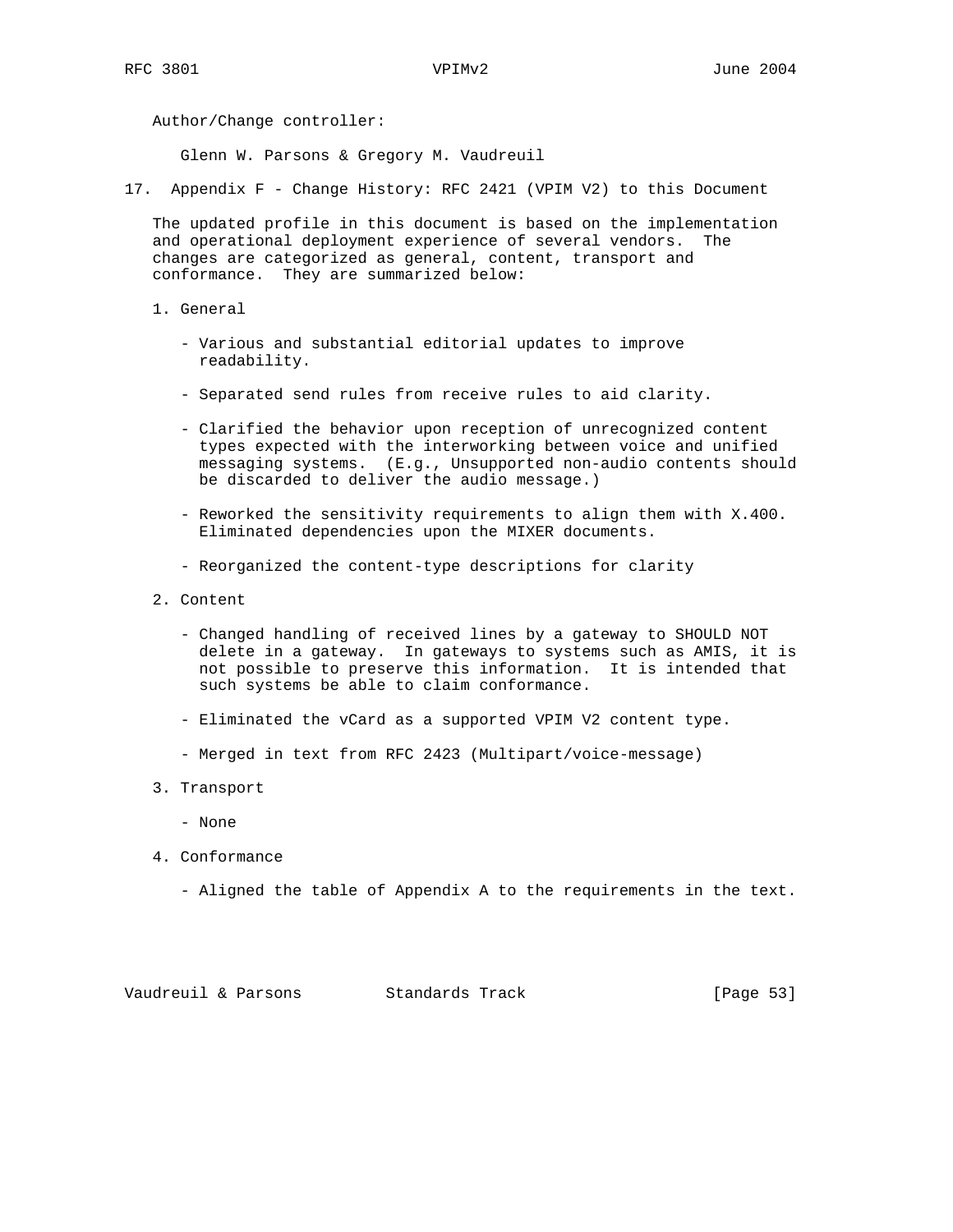18. Authors' Addresses

 Gregory M. Vaudreuil Lucent Technologies 7291 Williamson Rd Dallas, TX 75214 United States

EMail: gregv@ieee.org

 Glenn W. Parsons Nortel Networks P.O. Box 3511, Station C Ottawa, ON K1Y 4H7 Canada

 Phone: +1-613-763-7582 Fax: +1-613-763-2697 EMail: GParsons@NortelNetworks.com